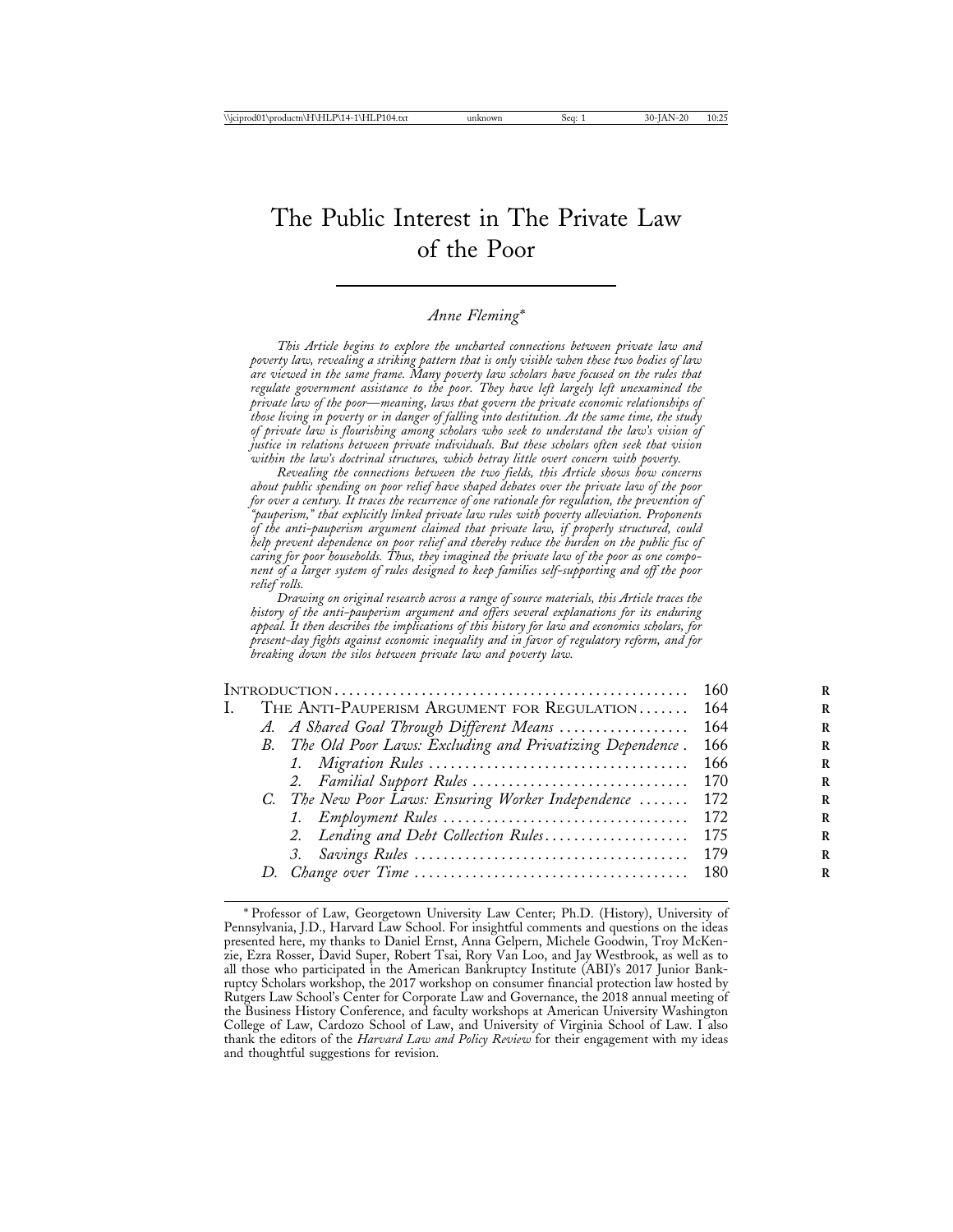| H.   |             | THE APPEAL OF THE ARGUMENT                                                                                | 182 |
|------|-------------|-----------------------------------------------------------------------------------------------------------|-----|
|      | A.          | The Sway of Liberal Individualism over Time $\ldots \ldots \ldots$                                        | 183 |
|      | $R_{\cdot}$ |                                                                                                           | 184 |
|      |             | 1. Politicians Building a Coalition                                                                       | 185 |
|      |             | 2. Judges Defining the Scope of the Police Power                                                          | 187 |
|      |             | 3. Judges and Scholars Explaining Policy Purposes                                                         | 190 |
|      |             | C. Avoiding Contested Values Questions                                                                    | 191 |
| III. |             | $IMPLICATIONS \ldots \ldots \ldots \ldots \ldots \ldots \ldots \ldots \ldots \ldots \ldots \ldots \ldots$ | 194 |
|      |             | A. For Economists: The Allure of Private Law over Taxes &                                                 |     |
|      |             |                                                                                                           | 194 |
|      |             | B. For Modern Law Reform Movements                                                                        | 196 |
|      |             | 1. Should Advocates for Reducing Inequality Embrace                                                       |     |
|      |             |                                                                                                           | 196 |
|      |             | 2. Should Advocates for Regulation Embrace Anti-                                                          |     |
|      |             |                                                                                                           | 199 |
|      |             | C. The Public Interest in the Private Law of the Poor                                                     | 201 |
|      | 203         |                                                                                                           |     |
|      |             |                                                                                                           |     |

#### **INTRODUCTION**

"Poverty law" usually means the rules that regulate government assistance to the poor. Many scholars have examined this strand of public law, reconstructing the growth of the American welfare state and the lived experience of those who have received cash assistance or other forms of relief.<sup>1</sup> But there is another type of poverty law that has been left largely unexamined: the laws that govern private economic exchanges involving those living in poverty or in danger of falling into destitution, which this Article calls "the private law of the poor." At the same time, the study of private law has recently enjoyed a resurgence of interest among scholars who seek to understand the law's vision of justice in relations between private individuals.2 But

<sup>1</sup> *See, e.g.*, KAREN M. TANI, STATES OF DEPENDENCY: WELFARE, RIGHTS, AND AMER-ICAN GOVERNANCE, 1935-1972 (2016); FELICIA ANN KORNBLUH, THE BATTLE FOR WEL-FARE RIGHTS: POLITICS AND POVERTY IN MODERN AMERICA (2007); ANNELISE ORLECK, STORMING CAESARS PALACE: HOW BLACK MOTHERS FOUGHT THEIR OWN WAR ON POVERTY (2005); LISA LEVENSTEIN, A MOVEMENT WITHOUT MARCHES: AFRICAN AMER-ICAN WOMEN AND THE POLITICS OF POVERTY IN POSTWAR PHILADELPHIA (2009); MICHAEL B. KATZ, THE PRICE OF CITIZENSHIP: REDEFINING THE AMERICAN WELFARE STATE (1st ed. 2001).

STATE (1st ed. 2001).<br><sup>2</sup> On the "new private law" (NPL) and the definition of private law, see John C. P. Goldberg, *Pragmatism and Private Law*, 125 HARV. L. REV. 1640, 1640 (2012). A common insight among NPL theorists is that doctrine matters and must be taken seriously in order to understand private law. *See* Henry E. Smith, *Intellectual Property and the New Private Law*, 30 HARV. J. L. & TECH. 1, 6 (2016) ("New Private Law ['NPL'] is a family of approaches united by the commitment to take the structure of private law seriously."); Jeffrey A. Pojanowski, *Private Law in the Gaps*, 82 FORDHAM L. REV. 1689, 1712 (2014) (noting that recently "a number of legal theorists have sought to defend afresh private law's distinctiveness from public law" based on the "basic premise that a coherent account of private law on its own conceptual terms is not only possible, but is a superior approach for understanding that body of law"). But NPL has multiple strands and, for some, taking doctrine seriously means understanding doc-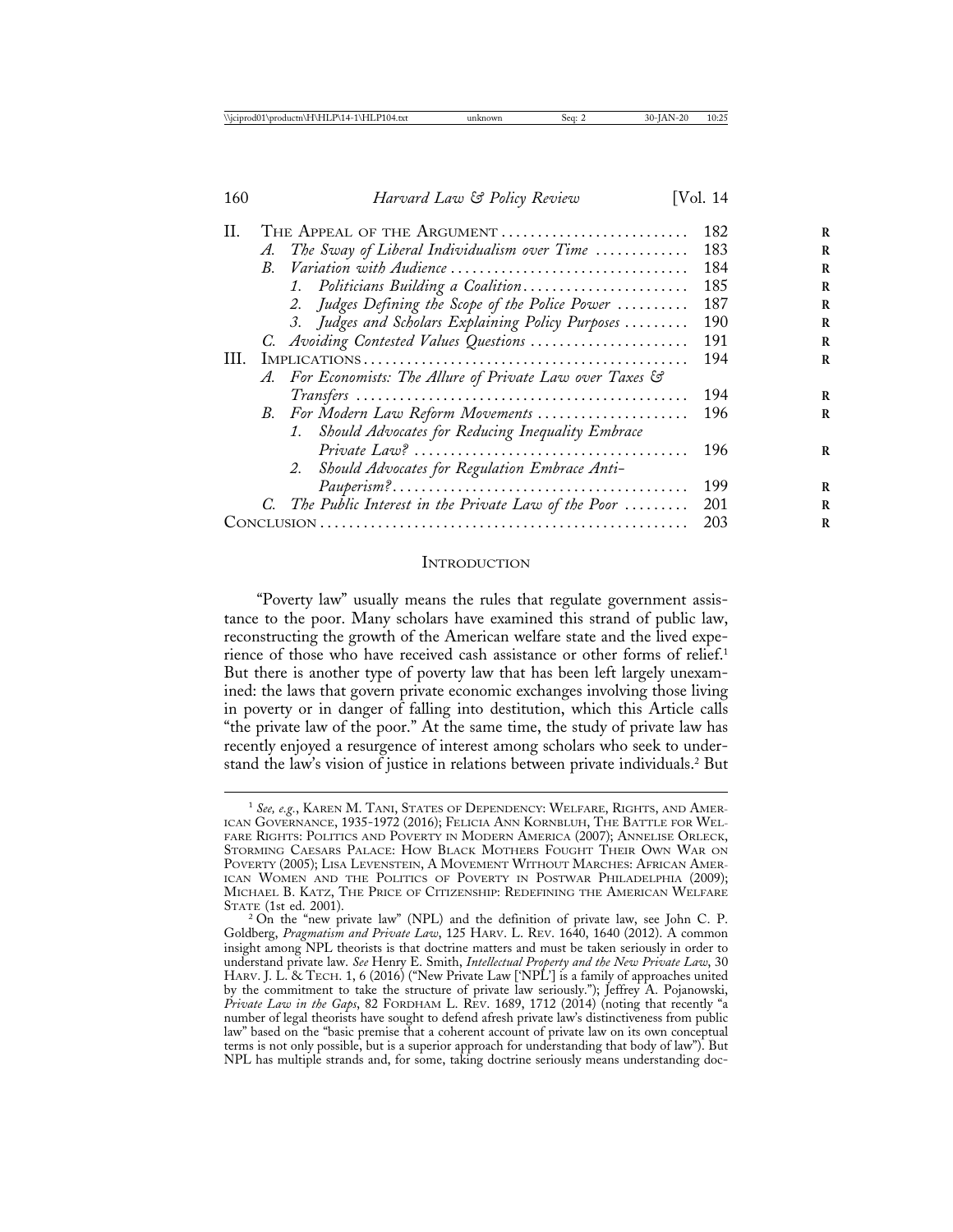the "new private law" generally seeks that vision within the law's doctrinal structures, which betray little overt concern with poverty.

This Article begins to explore the uncharted connections between private law and poverty law, revealing a striking pattern that is only visible when these two bodies of law are viewed in the same frame. Drawing on original research across a range of source materials, it shows how the public desire to curb spending on poor relief has regularly served to justify greater state oversight of the private economic exchanges of those living in poverty or in danger of becoming destitute. There has always been a strong public interest in the private law of the poor because a bad bargain in the private marketplace may cause a financially fragile household to fall back on public assistance.3 Thus, for over a century, concerns about preventing "pauperism" have permeated debates over the structure of private law.

Perhaps because private law and poverty law are rarely viewed through the same lens, legal scholars have not yet examined the "prevention of pauperism" argument as it recurs over a wide expanse of time and across doctrinal categories. Legal historian Charles McCurdy has offered the most extensive discussion of the argument to date, in studies focused on the nineteenth and early twentieth centuries.4 This Article builds on his work to document the argument's regular reappearance, beginning in the nineteenth century and continuing into the present day, as a justification for the adoption of minimum wage laws and other rules regulating private economic relationships. It presents evidence that judges, lawyers, reformers, and legal scholars have repeatedly argued in favor of greater state involvement in the commercial relationships and employment contracts of those living in poverty or in danger of becoming destitute, as a means to keep such families independent of state support. Like Albert Hirschman's *The Rhetoric of Reaction*, which traced reactionary arguments against progressive policies across time in order to show common patterns, this Article similarly tracks the

trine as an expression of the law's value judgments or ideals. *See* Hanoch Dagan & Avihay Dorfman, *Just Relationships*, 116 COLUM. L. REV. 1395, 1410 (2016) (arguing that private law's "irreducible value" lies in its articulation of an "ideal of just relationships" between private individuals); Shyamkrishna Balganesh, *The Obligatory Structure of Copyright Law: Unbundling the Wrong of Copying Symposium: The New Private Law*, 125 HARV. L. REV. 1664, 1664 (2011) (arguing that "taking copyright's legal architecture seriously reveals a matrix of core private law concepts and ideas that are in turn a rich and underappreciated source of normativ-

ity for the institution"). <sup>3</sup> On the meaning and history of the "law of the poor," *see* Anne Fleming, *The Rise and Fall of Unconscionability as the "Law of the Poor"*, 102 GEO. L. J. 1383, 1385–86 (2014). <sup>4</sup> Charles W. McCurdy, *The "Liberty of Contract" Regime in American Law*, *in* THE STATE

AND FREEDOM OF CONTRACT 161, 186–87 (Harry N. Scheiber ed., 1998) [hereinafter Mc-Curdy, *Liberty of Contract*]; CHARLES W. MCCURDY, THE ANTI-RENT ERA IN NEW YORK LAW AND POLITICS, 1839-1865 66, 186 (2001) [hereinafter MCCURDY, THE ANTI-RENT ERA]. This Article builds on McCurdy's observations of the argument's appearance in several court decisions and legislative debates, but covers a much broader time period and range of doctrinal areas.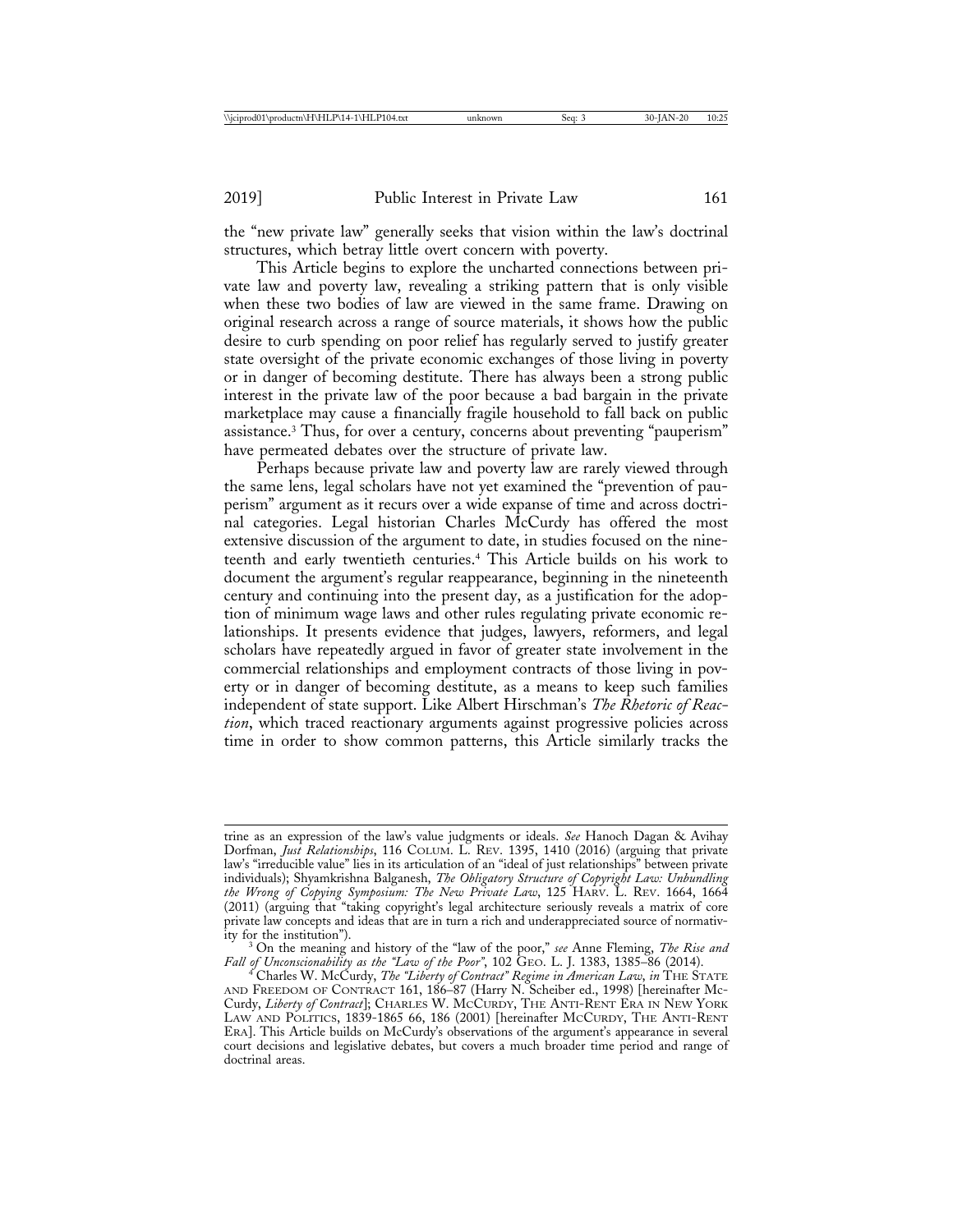rationales offered for various private law rules to document the recurrence of a single rationale for regulation: the prevention of pauperism.<sup>5</sup>

The Supreme Court's famous decision in *West Coast Hotel Co. v. Parrish*, 6 upholding a state minimum wage law against constitutional challenge, illustrates the anti-pauperism argument at work.7 As Chief Justice Hughes explained in the majority opinion, the Court upheld the minimum wage law in part because it found that the law advanced the state's interest in reducing the burden on taxpayers, who would otherwise subsidize low-wage employment through poor relief. "The exploitation of a class of workers who are in an unequal position with respect to bargaining power . . . is not only detrimental to their health and wellbeing, but *casts a direct burden for their support upon the community*," Hughes wrote.8 "The community is not bound to provide what is, in effect, a subsidy for unconscionable employers."9 Writing during the Great Depression, Hughes took "judicial notice of the unparalleled demands for relief which arose during the recent period of depression and still continue to an alarming extent despite the degree of economic recovery which has been achieved."10 Thus, the state successfully justified its regulation of one subset of private contracts—employment agreements for low-wage workers—on the ground that additional state oversight of these exchanges would limit the burden placed on the state to care for the less fortunate.

This Article proceeds in three parts. Part I surveys the arguments that have been made in favor of regulating the movement, resources, and economic lives of financially fragile households, in order to prevent pauperism and thereby reduce spending on public welfare as well as private charity. It argues that these "anti-pauperism" arguments for regulation fall into two broad groups.11 The first group comprises arguments made in favor of immigration, migration, and family support rules that aim to exclude or privatize dependency in order to reduce the cost to the public of the poor relief system. The second group comprises arguments made in favor of employment, lending, and savings regulations that seek to ensure workers remain "selfsupporting" and do not require public assistance to provide for their families. The first set of rules straddles the boundary between public and private law, while the second rests firmly within the bounds of private law. This Part emphasizes continuity, rather than change over time, in documenting the recurrence of the anti-pauperism argument between the nineteenth century and the present. It concludes, however, with a brief overview of change over

<sup>5</sup> *See generally* ALBERT O. HIRSCHMAN, THE RHETORIC OF REACTION: PERVERSITY, FUTILITY, JEOPARDY (1991).<br>
6 300 U.S. 379 (1937).<br>
7 See id. at 398–99.

<sup>&</sup>lt;sup>8</sup> *Id.* at 399 (emphasis added).<br><sup>9</sup> *Id.* <sup>10</sup> *Id.* 

<sup>&</sup>lt;sup>11</sup> See infra Part I.A presenting a typology of anti-pauperism arguments.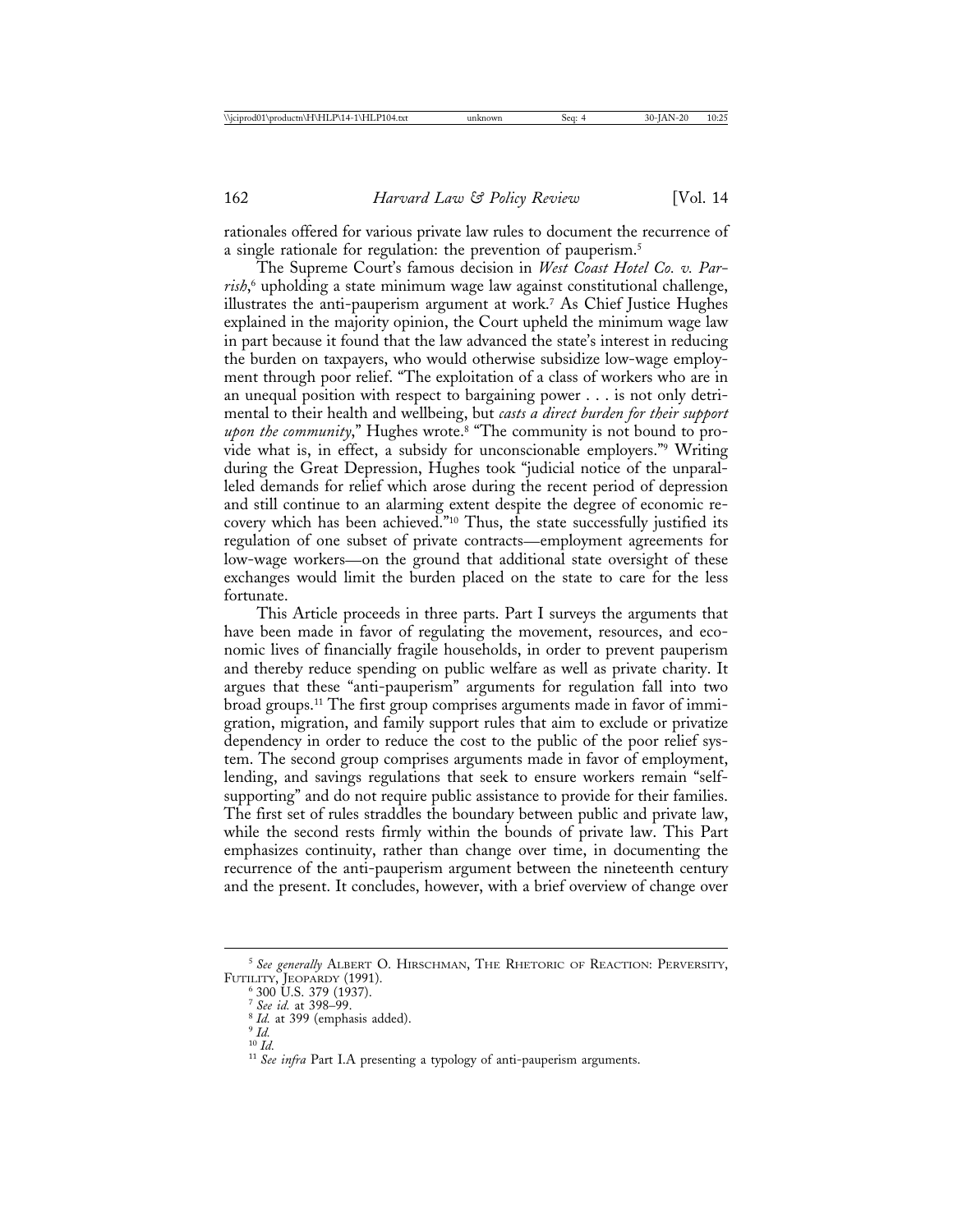time in the intellectual, social, and economic context in which the argument has recurred, as well as in prevailing ideas about poverty, race, and gender.

Part II then offers several explanations for the enduring appeal of the anti-pauperism argument.12 It concludes that the argument has persisted across American legal and political discourse for a few reasons. First, the argument has recurred at moments of economic upheaval. In these moments, it has offered a compelling justification for stricter regulation of some private exchanges—those involving parties with the least bargaining power and most limited property entitlements—without simultaneously threatening to sweep together all private dealings and place them under greater state oversight. Second, the argument's appeal has also varied with the proponent's audience; for example, it resonated with *Lochner*-era judges and with elected politicians for different reasons. Third, the argument has recurred across time because it has provided policy advocates with a rationale for their support that rests on taxpayers' shared economic self-interest, rather than on other, more hotly contested values.

Finally, Part III explores the broader implications of these findings for scholars of law and economics, for those seeking to fight inequality and advance regulatory reform in the present, and for scholars of poverty law and private law. Along the way, it makes contributions to three bodies of legal scholarship. First, for law and economics scholars, the history of anti-pauperism justifications for various legal rules helps to deepen and contextualize the long-running debate within the field over whether it is better to redistribute resources within society through changes to legal rules or through taxes and transfers.13 This debate has focused on identifying the most efficient method of redistribution. But, as others have noted, a thorough analysis of the efficiency question must consider the political action costs of each strategy.14 The history of the anti-pauperism argument suggests one political barrier to tax-and-transfer strategies: the enduring allure of using private law rules, rather than welfare spending, to combat poverty.

Second, the anti-pauperism argument also implicates the broader search for solutions to rising economic inequality, which has engaged politicians as

<sup>&</sup>lt;sup>12</sup> This Article does not attempt to determine how the arguments described in Part I directly shaped the course of policy development on the ground. For example, it is impossible to ascertain if, in the absence of arguments applauding regulation as an alternative to increased spending on poor relief, the New York State legislature would have nonetheless adopted tougher wage assignment rules in 1930s. *See infra* Part II. <sup>13</sup> For this debate, see, e.g., Louis Kaplow & Steven Shavell, *Why the Legal System Is Less*

*Efficient than the Income Tax in Redistributing Income*, 23 J. LEGAL STUD. 667 (1994); David Blankfein-Tabachnick & Kevin Kordana, *Kaplow and Shavell and the Priority of Income Taxation and Transfer*, 69 HASTINGS L.J. 1 (2017).<br><sup>14</sup> On the importance of economists acknowledging not only transaction costs but also

<sup>&</sup>quot;political action costs," see Lee Anne Fennell & Richard H. McAdams, *The Distributive Deficit in Law and Economics*, 100 MINN. L. REV. 1051, 1053 (2016) (arguing that "[t]aking political action costs into account upends the now-conventional assumption that tax-and-transfer will always trump redistribution through other means"). This Article identifies one reason why the political action costs of taxes are higher than for legal rules.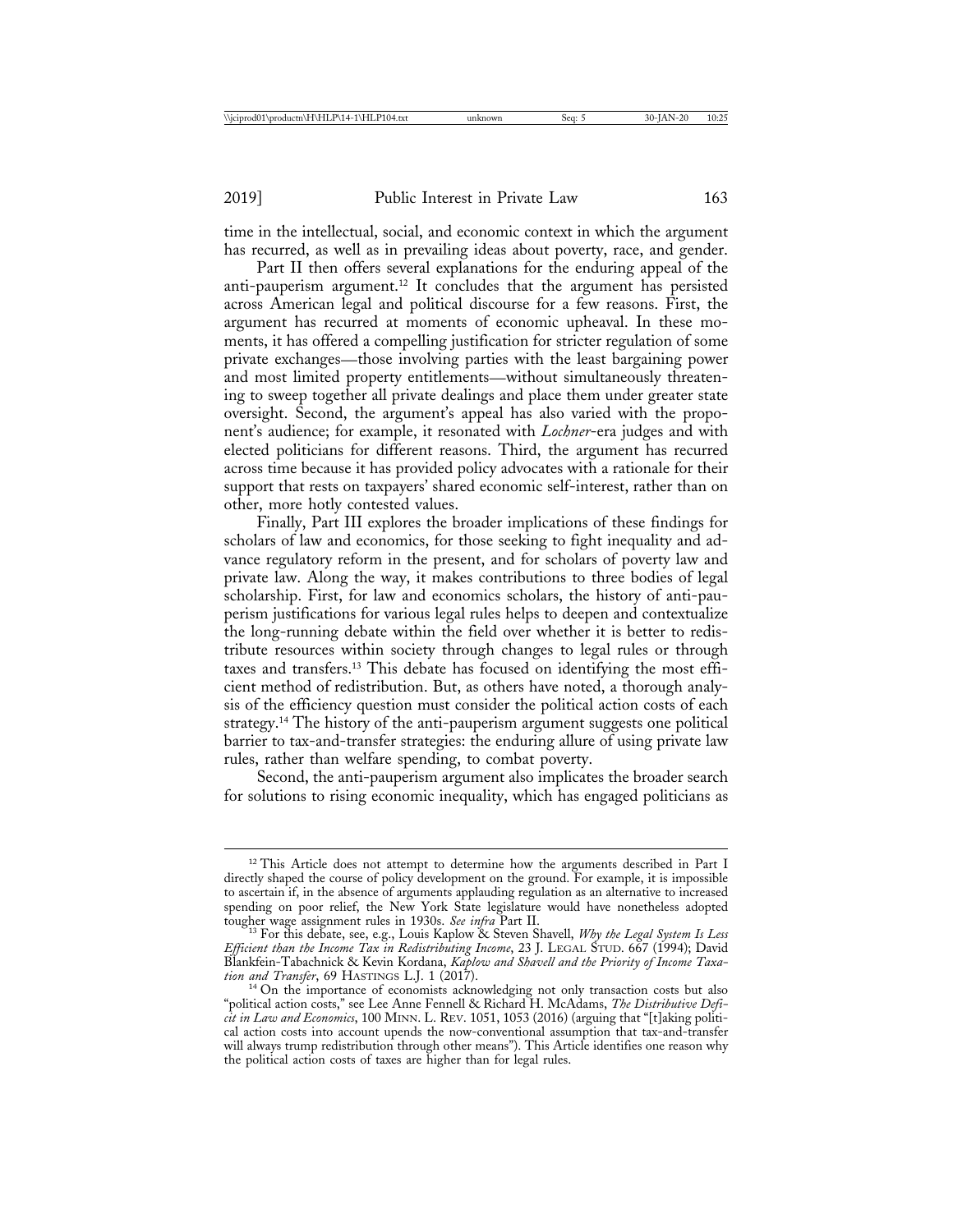well as leaders of the world's largest companies.<sup>15</sup> For them, this history shows that the strategy of changing private law rules may offer a more politically palatable mechanism for reallocation of income and wealth, but that this approach has drawbacks as well. Likewise, for those seeking to reform the private law of the poor in the present, relying on the anti-pauperism argument may serve their agenda, but at a significant cost: advancing an understanding of the causes of poverty that may be detrimental to the poor.

Third and finally, for scholars of private law and poverty law, the history of the anti-pauperism argument shows that anxiety about poverty has consistently muddied the boundary between public law fields, such as taxation and social welfare law, and private law subjects, such as contracts and property. For poverty law scholars, it establishes that judges, lawyers, reformers, and legal scholars have often imagined private law as one component of a larger anti-poverty legal regime. Likewise, for scholars of private law, it reveals how concerns about poverty have shaped the discourse surrounding one area of private law—the private law of the poor.<sup>16</sup> Across time, debates over the structure of private law have regularly treated those living in poverty, or in danger of falling into destitution, as raising special public policy concerns because their private contracts may ultimately increase public welfare spending. This Article concludes that poverty and poor relief are essential to better understanding the fractures within the field of private law, as well as its public dimensions.

#### I. THE ANTI-PAUPERISM ARGUMENT FOR REGULATION

#### *A. A Shared Goal Through Different Means*

Across many areas of law, judges, reformers, legal scholars, and lawmakers have invoked the communal obligation to care for the poor as a rationale for greater state oversight of households living in or near poverty. In each field, they have argued that a goal of regulation should be to shift the burden of caring for the least fortunate from the public fisc onto other communities, nations, household members, employers, and businesses. In other words, the law should aim to make "them," other people and institutions,

<sup>15</sup> *E.g.*, Bill Gates, *Why Inequality Matters*, GATES NOTES, Oct. 13, 2014, https://www .gatesnotes.com/Books/Why-Inequality-Matters-Capital-in-21st-Century-Review [https:// perma.cc/5PQ7-68UU]; Bart van Ark, *At Davos, CEOs Must Address Income Inequality*, CNBC (Jan. 23, 2018, 1:45 PM), https://www.cnbc.com/2018/01/23/at-davos-ceos-must-address-income-inequality-commentary.html [https://perma.cc/5F25-XYGB] (noting that in 2018, "CEOs expressed heightened concern over the potential impact of income inequality on

<sup>&</sup>lt;sup>16</sup> The "new private law" scholarship generally critiques the claim that "all law is public law" and the view that private law is really just an alternative "mechanism for public regulation." Nathan B. Oman & Jason M. Solomon, *The Supreme Court's Theory of Private Law*, 62 DUKE L.J. 1109, 1117 (2013). This Article does not contend that "all law is public law." Rather, it attempts to disaggregate "private law" to consider how the discourse surrounding one category of private law, the private law of the poor, has been shaped by the public interest in curtailing the expansion of the public welfare system.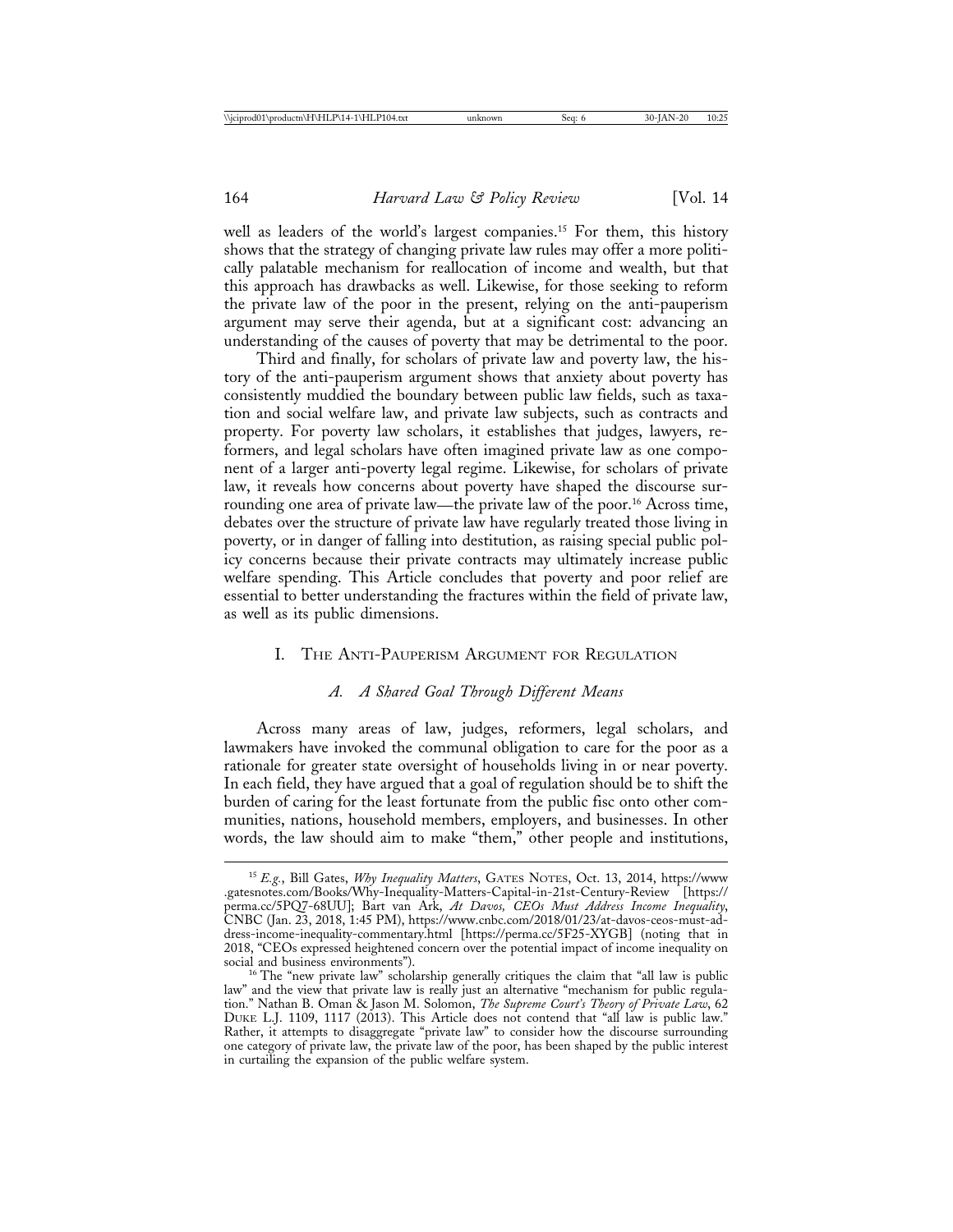responsible for supporting the poor, rather than place this responsibility on "us," the taxpayers. Anxiety about the burden of poverty and public assistance has shaped the discourse surrounding the regulation of immigration and domestic migration, family support, employment, lending, and savings.

But the persons who are the objects of regulation and the means of shifting the cost of their support have been different in each field. In the areas of law that are most deeply rooted in the old seventeenth-century English "poor laws"—the rules governing immigration, migration, and familial support—anxiety about public spending on welfare has justified rules targeting those who are deemed to be incapable of self-support. These laws have either sought to exclude poor people from the community or nation, or attempted to privatize their dependency by requiring poor families to support their own indigent members. In contrast, in the areas of law farther removed from the old poor laws—the rules governing employment, lending, and savings—fear of overburdening the welfare system has justified a different type of regulation: added protections for households or their breadwinners, designed to help them to maintain their independence of state support. Thus, in one context the anti-pauperism argument rationalizes laws that have the effect of punishing the poor, while in the other it justifies protective rules designed to shield financially fragile households from overreaching by employers and other businesses.

These two distinct modes of governing also map onto different images of the persons subject to regulation in each of these two legal contexts. In the context of migration and family support laws, the imagined poor in need of support have often been women and children.<sup>17</sup> Especially in the immigration context, they have also often been imagined as "others," by race or by culture.18 In contrast, in debates over employment, lending, and savings regulations, the persons subject to regulation have usually been imagined as able-bodied, male heads of households supporting dependent wives and children.19 The anti-pauperism argument has justified a legal framework that works to exclude and privatize the dependency of the former group of imagined poor. At the same time, it has also justified sheltering the latter group from exploitation by employers and businesses.

<sup>&</sup>lt;sup>17</sup> E.g., MARTHA GARDNER, THE QUALITIES OF A CITIZEN: WOMEN, IMMIGRATION, AND CITIZENSHIP, 1870-1965 87–99 (2005); Deirdre M. Moloney, *Women, Sexual Morality, and Economic Dependency in Early U.S. Deportation Policy*, 18 J. WOMEN'S HIST. 95, 97–98 (2006); Felice Batlan, *Déjà Vu and the Gendered Origins of the Practice of Immigration Law: The Immigrants' Protective League, 1907-40*, 36 LAW & HIST. REV. 713, 742–48 (2018). <sup>18</sup> On race and immigration, *see, e.g.*, Sherally Munshi, *Race, Geography, and Mobility*, 30

GEO. IMMIGR. L.J. 245, 268–70 (2016); Hidetaka Hirota, *Exclusion on the Ground: Racism, Official Discretion, and the Quotidian Enforcement of General Immigration Law in the Pacific Northwest Borderland*, 69 AM. Q. 347, 354 (2017); Cybelle Fox, THREE WORLDS OF RELIEF: RACE, IMMIGRATION, AND THE AMERICAN WELFARE STATE FROM THE PROGRESSIVE ERA TO THE NEW DEAL 83-84 (2012).

<sup>&</sup>lt;sup>19</sup> E.g., Alison D. Morantz, *There's No Place like Home: Homestead Exemption and Judicial Constructions of Family in Nineteenth-Century America*, 24 LAW & HIST. REV. 245, 293 (2006); William T. Vukowich, *Debtors' Exemption Rights*, 62 GEO. L.J. 779, 784 (1974).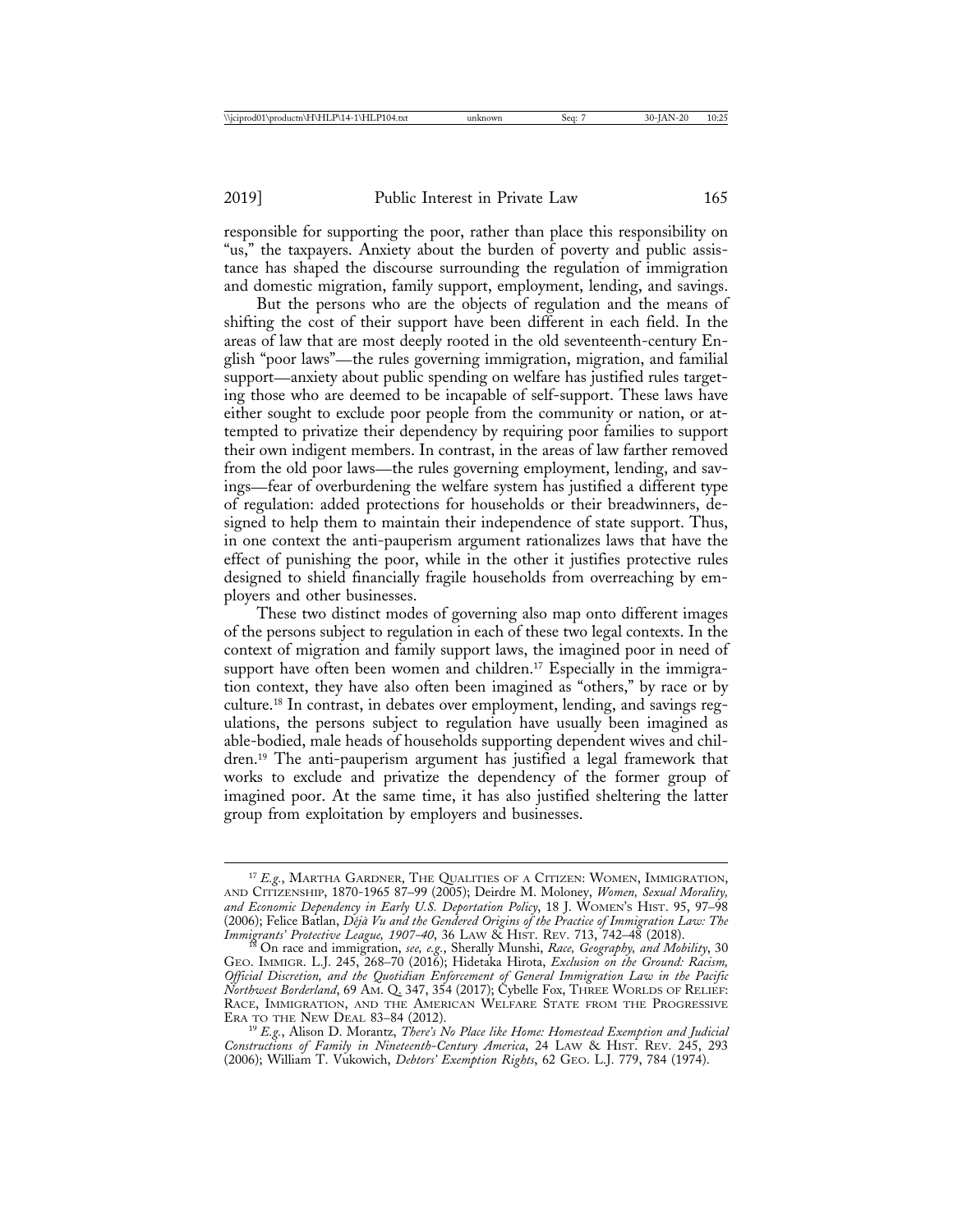#### *B. The Old Poor Laws: Excluding and Privatizing Dependence*

#### *1. Migration Rules*

The anti-pauperism argument first appears in the discussion of laws governing immigration and migration, which are generally understood as a species of public law. Although this Article focuses on the argument's subsequent reappearance in private law debates, it begins at its point of origin. Moreover, although migration rules fall within the category of public law, these rules carry significant implications for the private labor market and relations between workers and employers. Migration rules control which workers can enter the country, or move between communities within it. Accordingly, they significantly impact the size of the labor market and the relationship between employers and employees that is regulated by private law.20

The desire to regulate the movement of the poor, in order to limit public spending on poor relief, reaches back centuries and across the Atlantic to the England and the 1601 Statute of Elizabeth, entitled "An Act for the Relief of the Poor."21 Under the English rules, as revised in 1662, an applicant for poor relief needed to have obtained a "settlement" in the community where relief was sought, meaning that he or she had resided there for the required duration of time, in order to be eligible for aid.<sup>22</sup> Those without a settlement in their current residence therefore had to return to their place of settlement to receive relief.<sup>23</sup> The law also allowed local relief administrators, who administered relief funds and determined eligibility for support, to remove applicants to their place of settlement and to prevent those deemed likely to be in need of relief in the future from acquiring a settlement.<sup>24</sup> Thus, rather than increase local funding for relief, the English rules allowed communities to exclude those deemed dependent or likely to become dependent, by limiting the migration of the poor and empowering local officials to relocate relief applicants.

Americans likewise adopted rules limiting the domestic migration of the poor by granting state and local officials the power to exclude and remove those deemed "likely to become a public charge," meaning those expected to make a claim on state or local poor relief funds.25 Like their

<sup>&</sup>lt;sup>20</sup> *See infra* Part I.C.1.<br><sup>21</sup> Daniel R. Mandelker, *Exclusion and Removal Legislation*, 1956 WIS. L. REV. 57, 58<br>(1956).

<sup>&</sup>lt;sup>22</sup> *Id.*<br><sup>23</sup> *Id.*<br><sup>24</sup> *Id.* 24 *Id.* 25 Gerald L. Neuman, *The Lost Century of American Immigration Law (1776-1875), 93* COLUM. L. REV. 1833, 1847–49, 1852–53, 1857–59 (1993). On "likely to become a public charge" as a screen in federal immigration law, *see* sources cited *infra* note 41. States likewise limited the movement of poor people, as well as others who could be deemed "out of place," through laws criminalizing vagrancy. These laws originated in sixteenth century England, migrated to the American colonies, and remained in force until a slew of legal challenges in the 1960s undermined them. The Supreme Court issued the final blow in *Papachristou v. City of Jacksonville*, 405 U.S. 156 (1972). On the campaign against vagrancy laws in the 1960s, see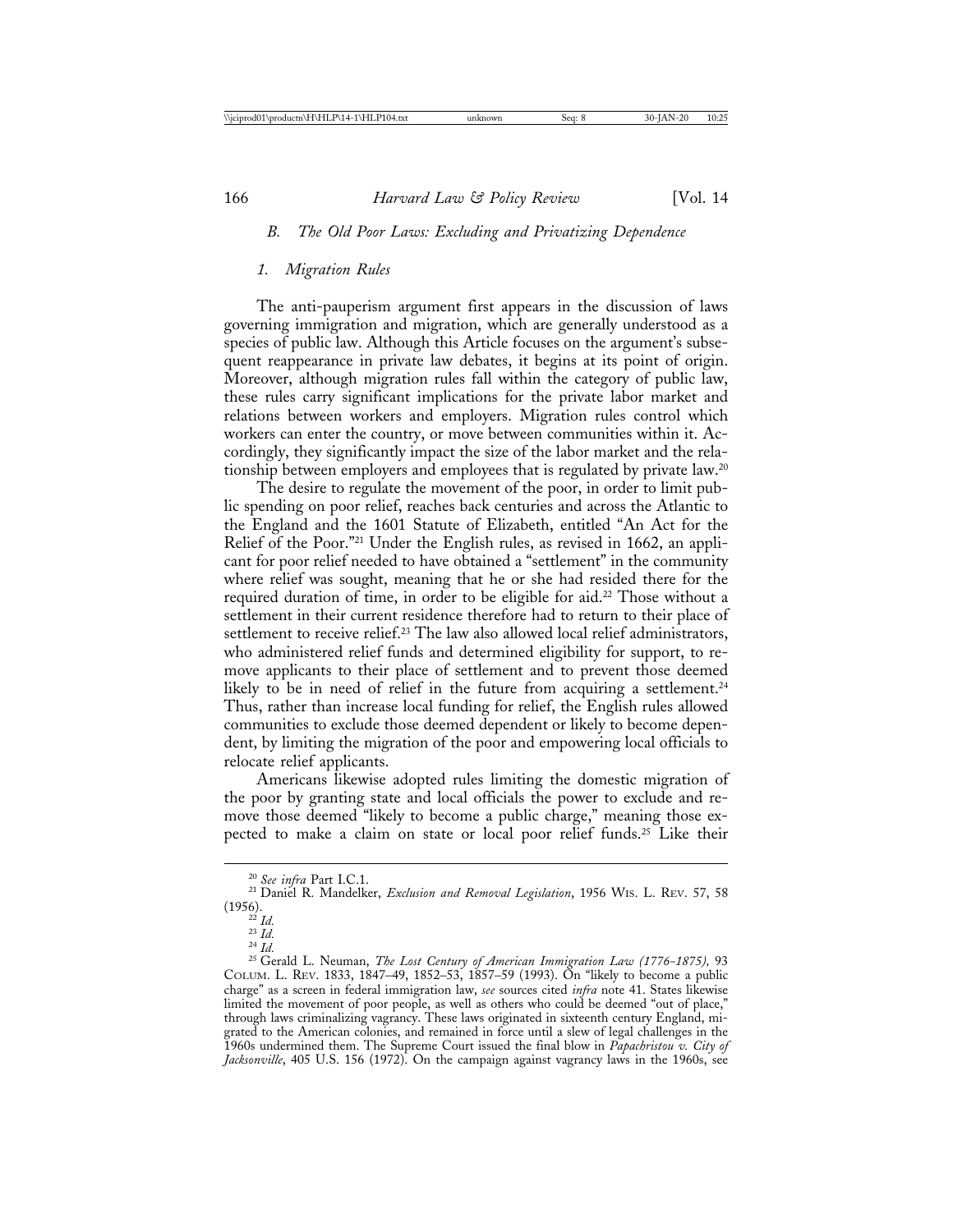English antecedents, these rules attempted to shift the burden of caring for the poor from one community onto another. As legal scholar Ernst Freud explained in 1904, "liberty of settlement cannot be claimed by those who cannot support themselves, for their taking up a residence in a district means the imposition of a pecuniary burden upon the community."26 Accordingly, those receiving poor relief "may be compelled to remain where they have their domicile and may be removed to it.<sup> $\tilde{r}_{27}$ </sup> Another twentieth-century legal observer, A. Delafield Smith, similarly noted that the purpose of laws limiting the movement of the poor was "to protect the interests of the rest of society."28

Up until the late 1960s, a number of states retained residency requirements for eligibility for poor relief. Connecticut's one-year residency requirement, for example, was designed to "protect its fisc by discouraging entry of those who come needing relief."29 This practice only ended in 1969, when the United States Supreme Court declared in *Shapiro v. Thompson* that such rules improperly infringed on the constitutional right of indigent travelers to move between states.30

In addition to restrictions on internal migration of the poor, American states also adopted rules to bar the entry of foreign migrants deemed likely to be in need of relief, so as to limit public spending on assistance to the poor. In the mid-seventeenth century, during the colonial period, Massachusetts barred the admission of indigent immigrants.31 In the nineteenth century, New York and Massachusetts then extended their colonial-era laws governing the migration of poor people in order to prevent those deemed likely to become "public charges" from landing within their territories.32 Massachusetts went even further by allowing for the deportation of "foreign paupers already resident in the state back to Ireland or to Britain, Canada, or other American states."33 As legal historian Hidetaka Hirota has carefully documented, "American deportation policy operated as part of a broader legal culture of excluding nonproducing members from societies in the north Atlantic world."34

<sup>29</sup> Shapiro v. Thompson, 394 U.S. 618, 623 (1969).<br><sup>30</sup> *Id.* at 629. On the history of the *Shapiro* decision, see Elisa Minoff, *Legal Services Attorneys and Migrant Advocates Join Forces: Shapiro v. Thompson (1969)*, *in* THE POVERTY LAW CANON: EXPLORING THE MAJOR CASES 72, 80-84 (Marie A. Failinger & Ezra Rosser eds.,

2016).  $31$  E. P. Hutchinson, Legislative History of American Immigration Policy, 1798-1965 390 (1981).

<sup>32</sup> *Id.* at 397–98.<br><sup>33</sup> Hidetaka Hirota, Expelling the Poor: Atlantic Seaboard States and THE NINETEENTH-CENTURY ORIGINS OF AMERICAN IMMIGRATION POLICY 2 (2017). <sup>34</sup> *Id.* at 13.

RISA GOLUBOFF, VAGRANT NATION: POLICE POWER, CONSTITUTIONAL CHANGE, AND THE MAKING OF THE 1960s (2016).

<sup>&</sup>lt;sup>26</sup> ERNST FREUND, THE POLICE POWER, PUBLIC POLICY AND CONSTITUTIONAL

RIGHTS 530 (1904).<br><sup>27</sup> *Id.* 28 A. Delafield Smith, *Public Assistance as a Social Obligation*, 63 HARV. L. REV. 266, 269<br>(1949).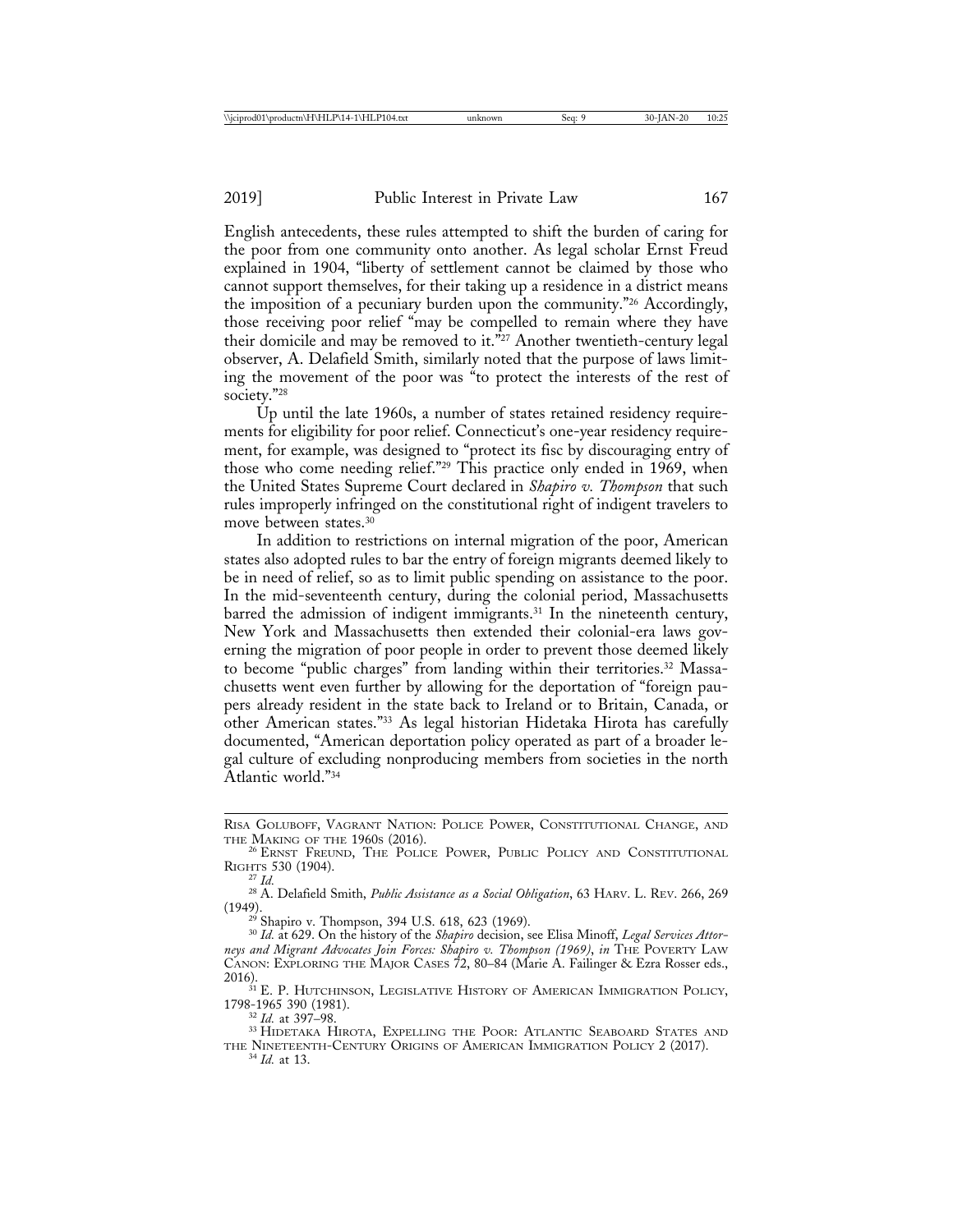In the middle and late nineteenth century, the United States Supreme Court affirmed the constitutionality of state laws that prevented the migration of paupers, both domestic or those arriving from abroad, so as to protect against the "spread of . . . pauperism" or other "social evils."35 In 1837, the Court upheld New York's 1824 migration law against constitutional challenge, finding the law to be a proper exercise of the state's police power. It explained that the law, which required shipmasters to report on the background and "last legal settlement" of any arriving passengers, was designed "to prevent New York from being burdened by an influx of persons brought thither in ships, either from foreign countries, or from any other of the states."36 The state legislature passed the law for the benefit of "the people of New York, for whose protection and welfare the legislature of that state are authorized and in duty bound to provide."37

In another case decided over a decade later, in 1849, Justice McLean observed that states could "prohibit the introduction of foreigners brought to this country" in order to "guard its citizens against diseases and paupers."38 Justice Wayne concurred in the decision, which concerned state authority to impose a tax on passengers arriving in state ports, writing that the states "have the right to turn off paupers, vagabonds, and fugitives from justice" and "may meet such persons upon their arrival in port, and may put them under all proper restraints," as well "prevent them from entering their territories," and "carry them out or drive them off."39 Nearly three decades later, in 1877, the Court reiterated: "a State may legislate to prevent the spread of crime, or pauperism, or disturbance of the peace. It may exclude from its limits convicts, paupers, idiots, and lunatics, and persons likely to become a public charge, as well as persons afflicted by contagious or infectious diseases."40

When Congress began exercising greater federal oversight of foreign immigration in the late nineteenth century, it adopted similar prohibitions on the entry of "paupers or persons likely to become a public charge."41 Calls for federal control had intensified after 1875, when the U.S. Supreme Court invalidated two state-level immigration laws as infringements on the federal

<sup>&</sup>lt;sup>35</sup> Hannibal & St. J.R. Co. v. Husen, 95 U.S. 465, 471 (1877).<br><sup>36</sup> Mayor of the City of New York v. Miln, 36 U.S. 102, 133 (1837).<br><sup>37</sup> Id.<br><sup>38</sup> The Passenger Cases, 48 U.S. 283, 406 (1849) (McLean, J.). *See also* Bert George M. Dery III, *California's Resurrection of the Poor Laws: Proposition 187, Preemption, and the Peeling Back of the Hollow Onion of Immigration Law*, 10 GEO. IMMIGR. L.J. 141, 145

<sup>&</sup>lt;sup>39</sup> The Passenger Cases, 48 U.S. at 426 (Wayne, J., concurring). *See also* WILLIAM J. NOVAK, THE PEOPLE'S WELFARE: LAW AND REGULATION IN NINETEENTH-CENTURY AMERICA 211 (1996) (observing that the Supreme Court treated state entry laws as a species of quarantine regulation).<br><sup>40</sup> Hannibal, 95 U.S. at 471.

<sup>&</sup>lt;sup>41</sup> On "likely to become a public charge" as a screen in immigration law, see, e.g., ERIKA LEE, AT AMERICA'S GATES: CHINESE IMMIGRATION DURING THE EXCLUSION ERA, 1882-1943 97 (2003); MAE M. NGAI, IMPOSSIBLE SUBJECTS: ILLEGAL ALIENS AND THE MAKING OF MODERN AMERICA 79–80 (2004); GARDNER, *supra* note 17, at 87–99.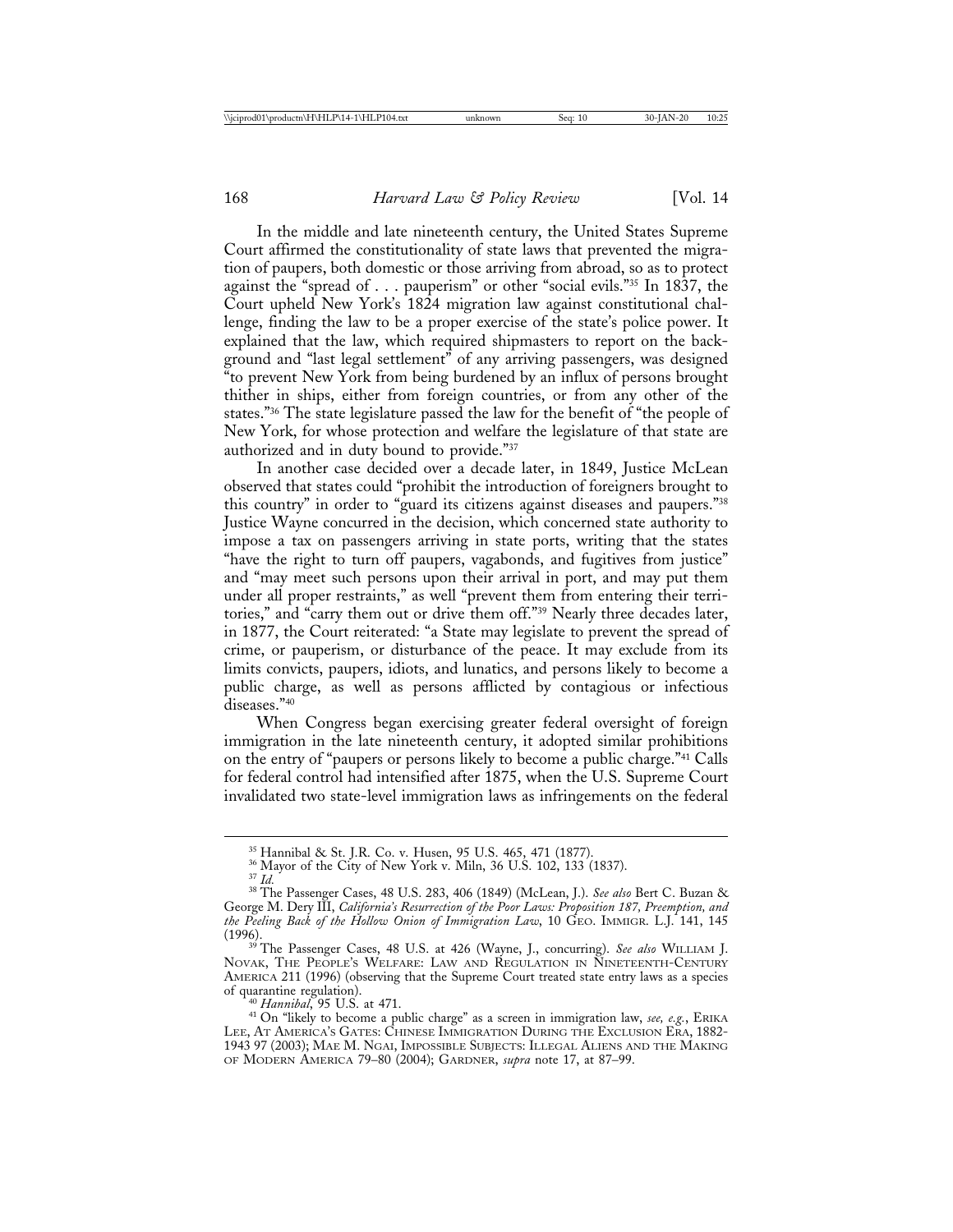power to regulate commerce.42 As the Supreme Court later observed, the initial 1882 federal legislation was "similar, in its essential features, to many statutes enacted by states of the Union for the protection of their own citizens, and for the good of the immigrants who land at sea-ports within their borders."43 The similarity is unsurprising, given that boards of charities from several states advocated in favor of federal regulation and presented model bills to Congress for adoption.<sup>44</sup> After 1882, amendments to federal law further authorized federal officials to seize and deport any immigrant who fell within the excluded classes of migrants within one year of his or her entry into the country.45 Thereafter, the period of deportability for becoming a "public charge" lengthened from one to three years, and then to five years.<sup>46</sup>

Congressman John Van Voorhis of New York, one of the principal House sponsors of the 1882 Act,<sup>47</sup> argued that the legal restriction was necessary to protect America from caring for Europe's poor. "Thousands of paupers, idiots, lunatics, criminals, and accused persons are being sent to this country . . . for the sole purpose of shifting onto this country the expense of support them," he claimed.<sup>48</sup> Since each "nation owes certain duties to its citizens or subjects, one of which is to take care of them when they are unable to take care of themselves," the nations of Europe were eager to foist their paupers onto America, Van Voorhis argued.<sup>49</sup> He then cited a New York Board of Charities report that described how the state removed seventy-five "alien paupers" from the state back to Europe in 1880 and 1881, at a cost of less than \$2,000. The report estimated the public expense for their care over the rest of their lives would have totaled \$146,250. Van Voorhis touted the savings to the public of \$145,183.15.<sup>50</sup> He also quoted an opinion issued by lawyer John Norton Pomeroy, which reiterated that the United States had the absolute authority to "prohibit the entry within its territory of any and all foreigners who would tend to disturb the public quiet and securities, or to become a charge upon the public and a burden to be supported at the public expense."51

For Van Voorhis, as for generations of Americans before him, legal rules restricting the movement of the poor and barring their entry offered a means to lessen the burden on the public fisc and shift responsibility for poor

<sup>42</sup> HUTCHINSON, *supra* note 31, at 412 (noting that the "immediate occasion" for the 1882 federal law was "that the Supreme Court had recently and conclusively struck down the states' efforts to control immigration" and this had "brought forth a number of petitions to Congress for protective legislation"). *See also* Henderson v. Mayor of the City of New York, 92 U.S. 259, 275 (1875) (invalidating state head tax laws as unconstitutional regulation of commerce with

foreign nations). <sup>43</sup> Edye v. Robertson, 112 U.S. 580, 590 (1884). <sup>44</sup> Matthew J. Lindsay, *Preserving the Exceptional Republic: Political Economy, Race, and the*

Federalization of American Immigration Law, 17 YALE J.L. & HUMAN. 181, 217 (2005).<br>
<sup>45</sup> Japanese Immigration Law, 17 YALE J.L. & HUMAN. 181, 217 (2005).<br>
<sup>45</sup> Japanese Immigration Case, 189 U.S. 86, 96 (1903). HUTCHINSON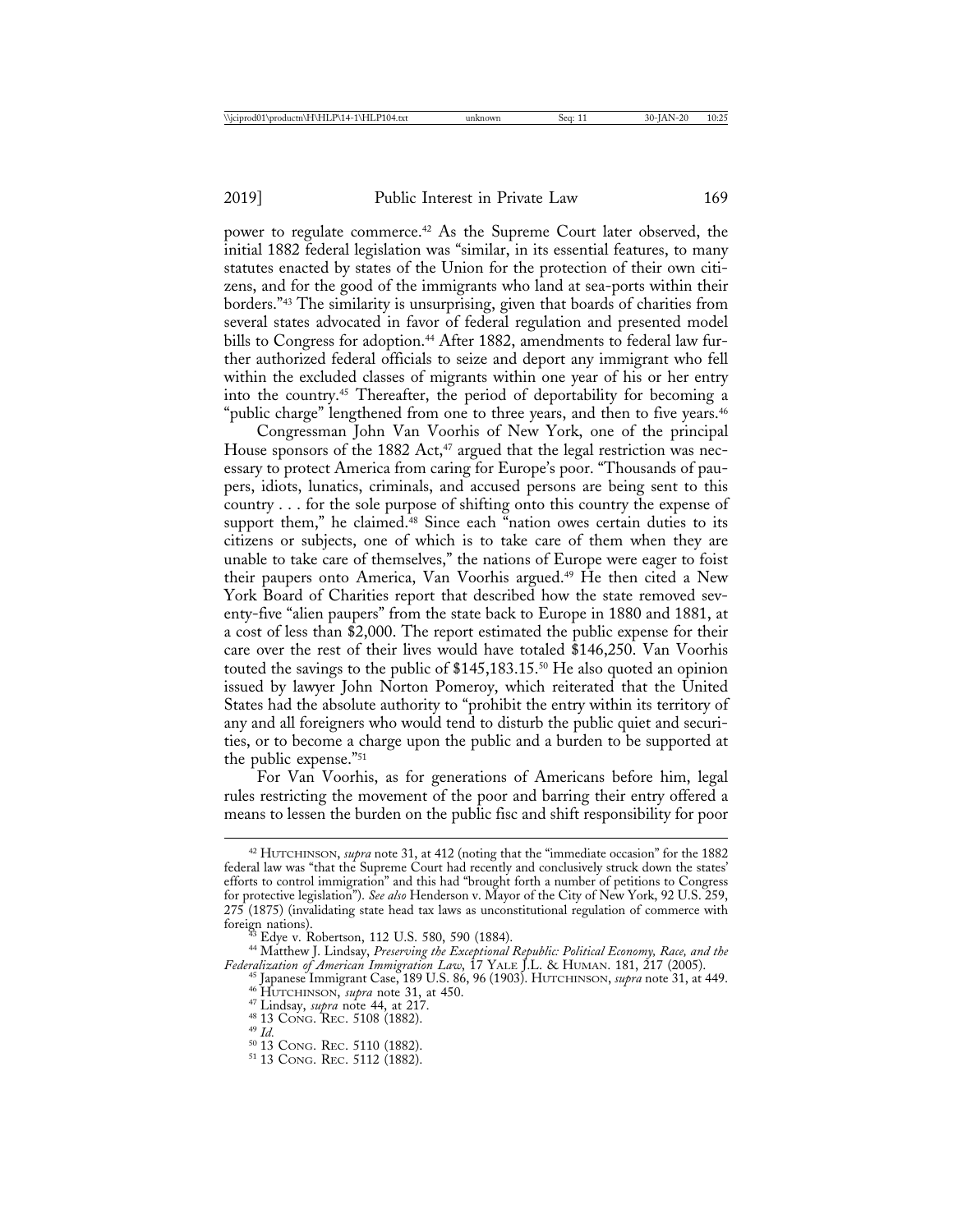households back onto other communities or countries. The exclusion of those found likely to become dependent on public assistance remains enshrined in current American immigration law, which deems an individual seeking admission to the United States to be inadmissible if he or she is "likely at any time to become a public charge."<sup>52</sup> Thus, anxiety about preventing pauperism continues to shape American immigration law.

#### *2. Familial Support Rules*

The American laws governing familial support have also reflected a desire to police poor households so as to lessen the burden on the public fisc of caring for the least fortunate. These rules require family members to support the poor and disabled within their own households, rather than require the public to support them at taxpayer expense.<sup>53</sup> Like immigration and migration laws,54 family support rules straddle the line between public and private law. Some state laws impose criminal penalties on family members who do not support their indigent relatives, while others merely impose civil liability or allow the state to seek reimbursement for expenses paid.<sup>55</sup>

Like the migration laws discussed in the previous section, the origins of American family support laws can also be traced back to the old English poor laws.56 Under the seventeenth-century English rules, a poor person could seek poor relief from the state only if his or her relatives were unable to provide support. The 1601 Statute of Elizabeth specified that "the father and grandfather, and the mother and grandmother, and the children of every poor, old, blind, lame, and impotent person, or other poor person not able to work, being of sufficient ability, shall at their own charges relieve and maintain every such person."57

American states adopted similar laws, which remained on the books into the twentieth century. In 1975, one American commentator observed

 $528$  U.S.C. § 1182(a)(4)(A) (2012). This was originally adopted in 1952 as Section  $212(a)(4)$  of the Immigration and Nationality Act. A  $2012$  study of the burden imposed on taxpayers by immigrants found that the costs of providing social services to immigrants are more than offset by their contributions to the system. Daniel T. Griswold, *Immigration and the*

<sup>&</sup>lt;sup>53</sup> On marriage as means of privatizing female dependency, *see* Ariela R. Dubler, *In Shadow of Marriage: Single Women and the Legal Construction of the Family and the State*, 112 YALE L.J. 1641, 1714–15 (2003). On family support as a means of reducing the burden on the welfare state, *see* Laura W. Morgan, *Supervising and Administering the Family, Family Law at 2000: Private and Public Support of the Family: From Welfare State to Poor Law*, 33 FAM. L.Q.

<sup>705, 705</sup>–07 (1999). <sup>54</sup> *See supra* Part I.B.1. <sup>55</sup> *E.g.*, UTAH CODE ANN. § 17-14-2 (LexisNexis 2018), OR. REV. STAT § 109.010 (2019), MASS. GEN. LAWS. ANN. Ch. 273 § 20 (West 2019) (criminal liability), 23 PA. CONS. STAT. § 4604 (2019) (authorizing suit by person or public agency against family

<sup>&</sup>lt;sup>56</sup> Jacobus tenBroek, *California's Dual System of Family Law: Its Origin, Development, and* Present Status: Part I, 16 STAN. L. REV. 257, 283 (1964).

<sup>&</sup>lt;sup>57</sup> Stefan A. Riesenfeld, *The Formative Era of American Public Assistance Law*, 43 CAL. L. REV. 175, 199 (1955).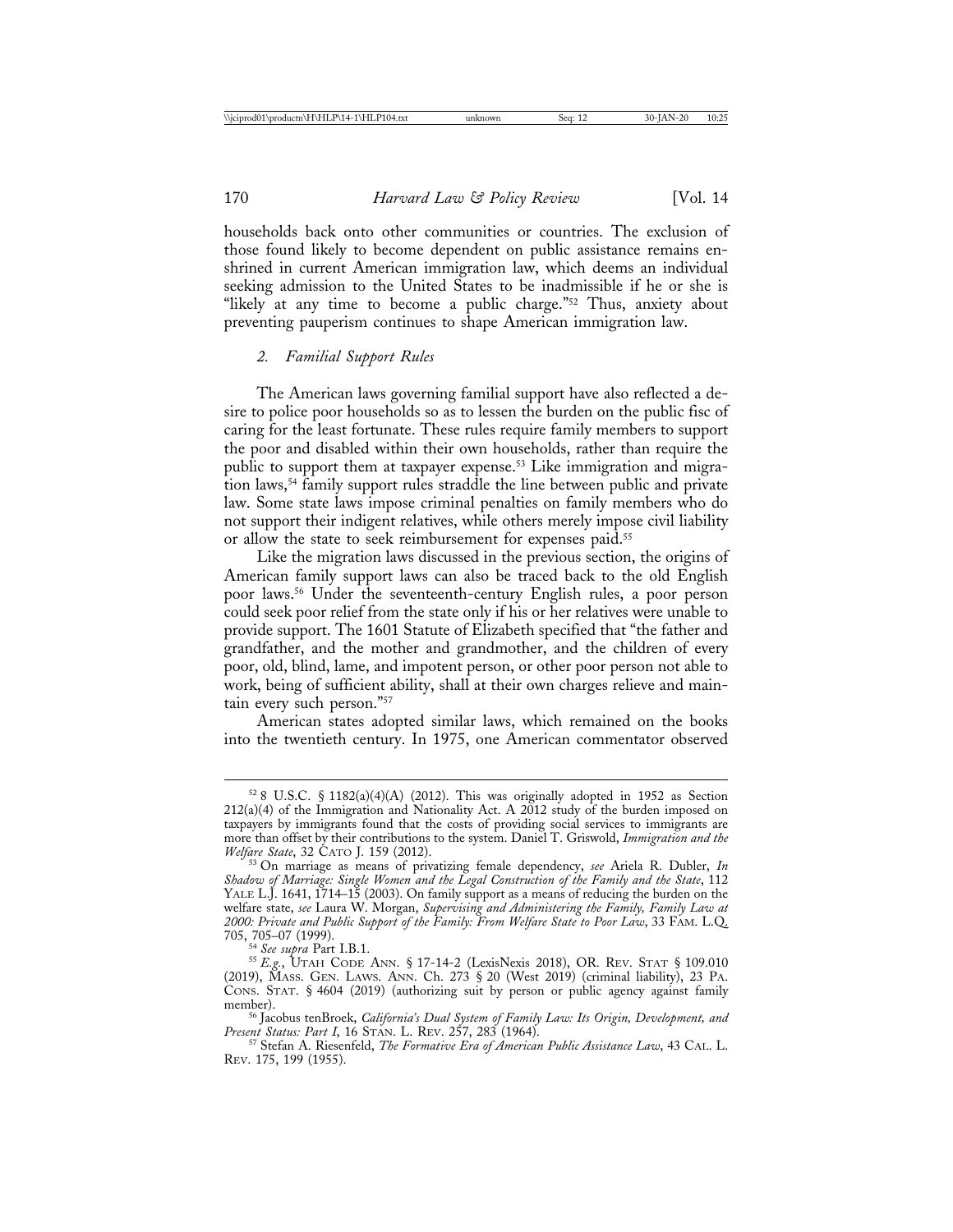that the familial support laws "in a majority of American states are essentially identical to the 'responsible relatives' statute found in the seventeenth century Elizabethan Poor Law."<sup>58</sup> Social worker Helen I. Clarke, writing in the 1950s, likewise observed that "[e]arly legislation in the United States concerning the support of illegitimate children was largely concerned with saving the community from the burden of supporting the child. This legislation was closely associated with poor-relief laws."59 Clarke noted that modern state laws were "still designed primarily to protect the community" as evidenced by "provisions empowering public-assistance authorities to make the complaint against the father, or requiring a bond, or authorizing a justice of the peace to force the mother to give the father's name or to imprison her if she fails to do this."60

State court decisions interpreting familial support statutes provided a similar account of their purpose: limiting the burden on the public fisc. The Wisconsin Supreme Court declared that a purpose of its "bastardy act," which compelled a father to pay for the support of his child, was to "indemnify and save the town harmless from all expense for the maintenance of such child, or any charges incurred by the town for the lying in and support of the mother during her sickness."61 Alabama enacted a similar statute, which authorized a "proceeding" to determine paternity and "to ascertain what amount the putative father shall be required to pay for the support of the child during its early infancy."62 According to the Supreme Court of Alabama, the law was designed to benefit the child and also "to protect the good of society by preventing such children from becoming a public charge."63

to save public resources, not as measures intended to enhance child welfare."). <sup>60</sup> CLARKE, *supra* note 59, at 360. *See also* George L. Blum, Annotation, *Right of Illegitimate Child to Maintain Action to Determine Paternity*, 86 A.L.R.5th 637 (2001) ("Filiation statutes are generally considered to represent an exercise of the police power of the state, for the primary purposes of securing the support and education of an illegitimate child and of protecting society by preventing such a child from becoming a public charge.")<br>
<sup>61</sup> State v. Jager, 19 Wis. 235, 236 (1865).<br>
<sup>62</sup> Coan v. State, 141 So. 236, 236 (Ala. 1932).<br>
<sup>63</sup> Id. See also People v. Elliott, 525 P.2

support statute," requiring father to support his child, included "penal sanctions" that were

<sup>&</sup>lt;sup>58</sup> James L. Lopes, *Filial Support and Family Solidarity*, 6 PAC. L.J. 508, 508 (1975).<br><sup>59</sup> HELEN I. CLARKE, SOCIAL LEGISLATION 360 (2d ed. 1957). *See also* Sidney Entman,

*The Origins and Development of a Family Court: Domestic Relations Court*—*Family Division*— *New York City*, 21 SOCIAL FORCES 58, 58 (1942) ("The legal concept of support of dependents first appears in systematic form in the so-called Poor Laws of English Parliament (1575- 1600). The Elizabethan Poor Laws not only were the source of our modern Family Court Law, but laid the ground work of our present day social legislation. To this day, the archaic wording of the Elizabethan 'Poor Laws' lives on in the welfare statutes of many states."); Drew D. Hansen, *The American Invention of Child Support: Dependency and Punishment in Early American Child Support Law*, 108 YALE L.J. 1123, 1145 (1999) ("In the 1870s and 1880s, many states passed desertion and nonsupport statutes that criminalized refusal to support one's children. These statutes added the punitive power of the criminal law to the dependency focus of the civil child support obligation, punishing those fathers who caused single mothers and children to become dependent on state aid. The statutes also showcased the fiscally conservative aspect of child support in the nineteenth century: They were intended primarily as a way to save public resources, not as measures intended to enhance child welfare.").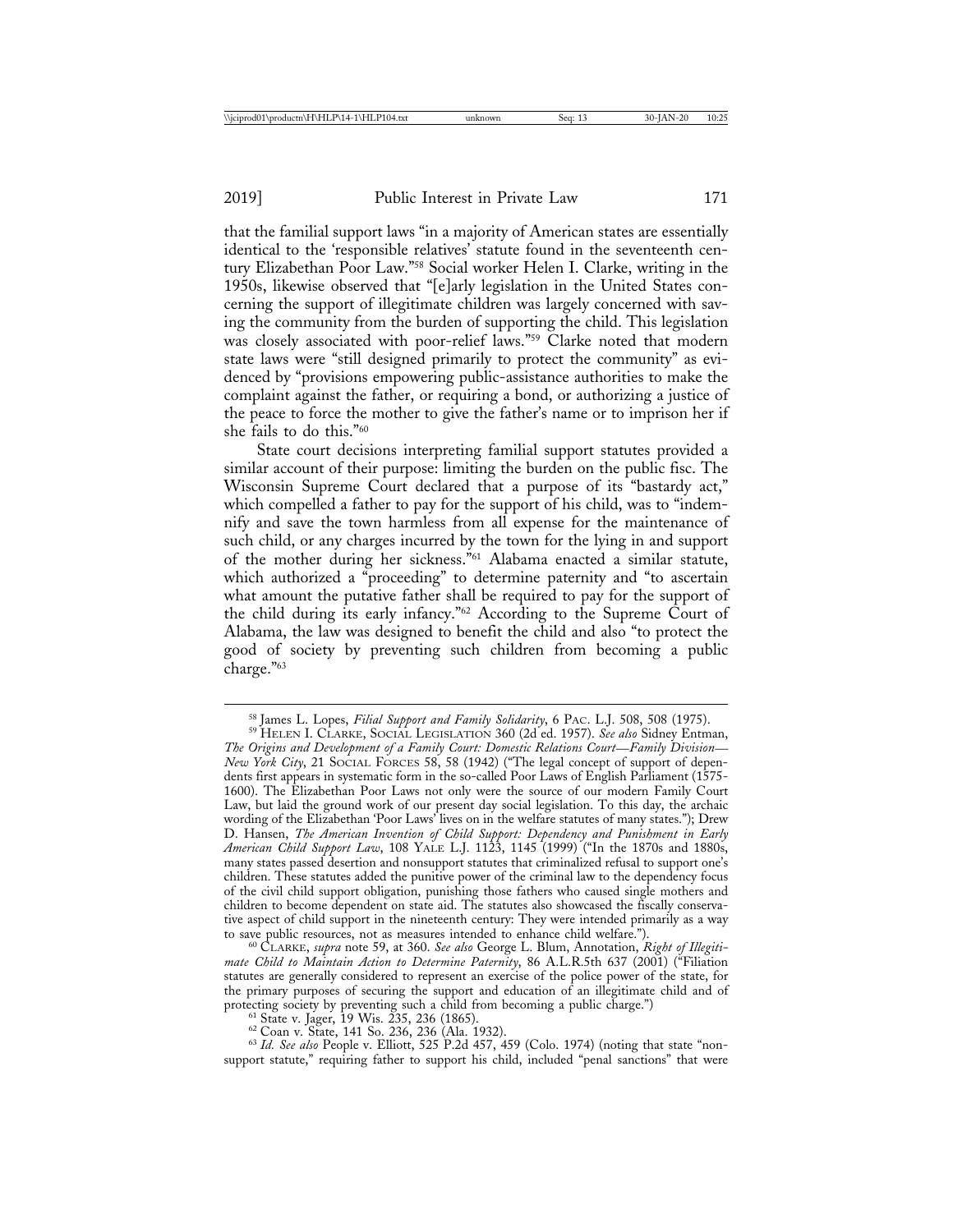Thus, just as in the development of American migration and immigration law, state rules governing family support and domestic relations have been shaped by a desire to prevent pauperism and thereby reduce the burden on the public of supporting the poor.

#### *C. The New Poor Laws: Ensuring Worker Independence*

#### *1. Employment Rules*

Unlike laws governing migration and familiar support, the legal rules governing the relationship between employers and workers in the United States are not deeply rooted in the old English poor relief laws. Rather, these rules, including worker's compensation and minimum wage laws, changed and developed over the late nineteenth and early twentieth centuries.64 But, just as in the areas of law surveyed in the preceding sections,<sup>65</sup> advocates for employment rules likewise have justified them using anti-pauperism arguments. Moreover, when opponents challenged the rules in court on constitutional grounds, judges generally upheld the laws as proper exercises of the state's police powers because they protected the public interest in keeping households off poor relief.

In 1887, the Supreme Court of Arkansas issued one of the first judicial opinions to justify a legal rule governing employment contracts as means to lessen state spending on public assistance to the poor. The case concerned the validity of a contract between a railroad worker and his employer, in which the worker agreed to release the railroad from all liability for injuries he might sustain on the job even if the railroad was at fault.<sup>66</sup> The worker later died as a result of the railroad's negligence.<sup>67</sup> The court held that the release was unenforceable, on the grounds that failing to adopt this rule would place an undue burden on the public fisc. It explained that, if such releases were permitted, every employer would require its employees to release all claims for injuries and the "final outcome would be to fill the country with disabled men and paupers, whose support would become a charge upon the counties or upon public charity."<sup>68</sup> Accordingly, in order to safeguard "the welfare of society," the court adopted the common law rule that employers of "laborers for hire" are not permitted through contract to "abdicate their duties" to their workers.<sup>69</sup>

<sup>&</sup>quot;imposed under the police power of the state in the interest of the general welfare and specifi-<br>cally to protect the child's well-being and to prevent his becoming a public charge.")

<sup>&</sup>lt;sup>64</sup> On the development of worker's compensation, *see* JOHN FABIAN WITT, THE ACCI-DENTAL REPUBLIC: CRIPPLED WORKINGMEN, DESTITUTE WIDOWS, AND THE REMAKING OF AMERICAN LAW (2004).

<sup>&</sup>lt;sup>65</sup> See supra Part I.B.<br><sup>66</sup> Little Rock & Ft. S. Ry. Co. v. Eubanks, 3 S.W. 808, 809 (Ark. 1887).<br><sup>67</sup> *Id.* 68 *Id.* at 810–11. 69 *Id.*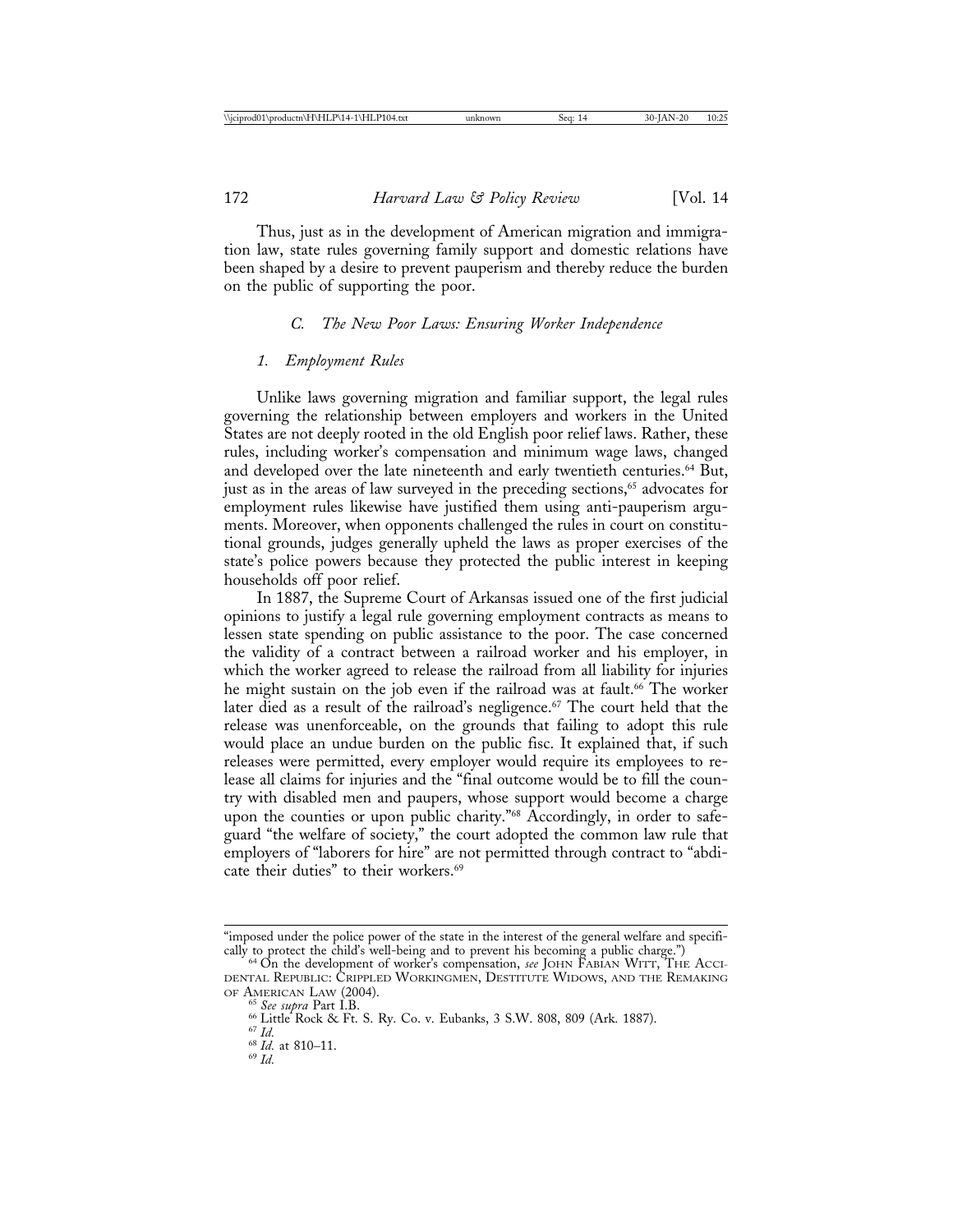The prevention of pauperism rationale for legislation reappeared years later in a series of cases upholding state employment legislation.<sup>70</sup> In *New York Central Railroad Co. v. White* (1917), the U.S. Supreme Court upheld a state worker's compensation law against constitutional challenge on the grounds that the law served the public interest—namely, the interest in the prevention of pauperism, with its concomitants of vice and crime."<sup>71</sup> Nearly two decades later, the Court invoked the same interest in upholding the application of California's workers' compensation scheme to an out-of-state resident who entered into an employment contract in California for work in Alaska. In *Alaska Packers Association v. Industrial Accident Commission* (1935)*,* the Court found that California had an interest in the application of its laws to the dispute, on the grounds that the injured employees might otherwise "be remediless" and therefore "might become public charges." $\bar{72}$ 

The U.S. Supreme Court initially took a more hostile view of another form of state employment legislation: minimum wage laws. It found that such rules placed an unfair burden on employers to support those who would otherwise fall back on public poor relief. Writing for the majority in *Adkins v. Children's Hospital* (1923), Justice Sutherland opined that requiring an employer to pay more than the "fair value of the services rendered" by the employee "amounts to a compulsory exaction from the employer for the support of a partially indigent person, for whose condition there rests upon him no peculiar responsibility, and therefore, in effect, arbitrarily shifts to his shoulders a burden which, if it belongs to anybody, belongs to society as a whole."73 In other words, in 1923, Sutherland refused to uphold legal rules that placed the burden on employers to ensure that low-wage workers could support themselves and their families. Caring for the least fortunate was a job for the public poor relief system, in Sutherland's opinion.

The majority of the justices adopted a different view, however, after some turnover in the membership of the Court over the ensuing decade.<sup>74</sup> In *West Coast Hotel*, decided in 1937, the Court upheld a minimum wage law by a vote of 4-5, flipping the reasoning in *Adkins* and overruling it.75 Chief Justice Hughes, writing for the majority, characterized the employer's pay-

Taft, Oliver Wendell Holmes, Jr., and Edward T. Sanford dissented. In *West Coast Hotel*, 300 U.S. 379, decided in March 1937, Chief Justice Hughes wrote the majority opinion, which

<sup>5</sup> Notably, in *Tipaldo* decided in June 1936, the Court invalidated a state minimum wage law that was quite similar to the law that it later upheld in *West Coast Hotel* in March 1937. Morehead v. New York Ex Rel. Tipaldo, 298 U.S. 587 (1936). For a summary of the debate over why the Court changed course in 1937, see Laura Kalman, *The Constitution, the Supreme Court, and the New Deal*, 110 AM. HIST. REV. 1052 (2005).

<sup>70</sup> McCurdy, *Liberty of Contract*, *supra* note 4, at 193–94. <sup>71</sup> 243 U.S. 188, 207 (1917); *see also* McCurdy, *Liberty of Contract*, *supra* note 4, at 186–87.<br><sup>72</sup> 294 U.S. 532, 542 (1935).

<sup>&</sup>lt;sup>73</sup> Adkins v. Children's Hosp., 261 U.S. 525, 557-58 (1923), overruled in part by West Coast Hotel Co. v. Parrish, 300 U.S. 379 (1937). *See also* Claudio J. Katz, *Protective Labor Legislation in the Courts: Substantive Due Process and Fairness in the Progressive Era*, 31 LAW & HIST. REV. 275, 315 (2013).<br><sup>74</sup> Justice Brandeis did not take part in the *Adkins* decision and Justices William Howard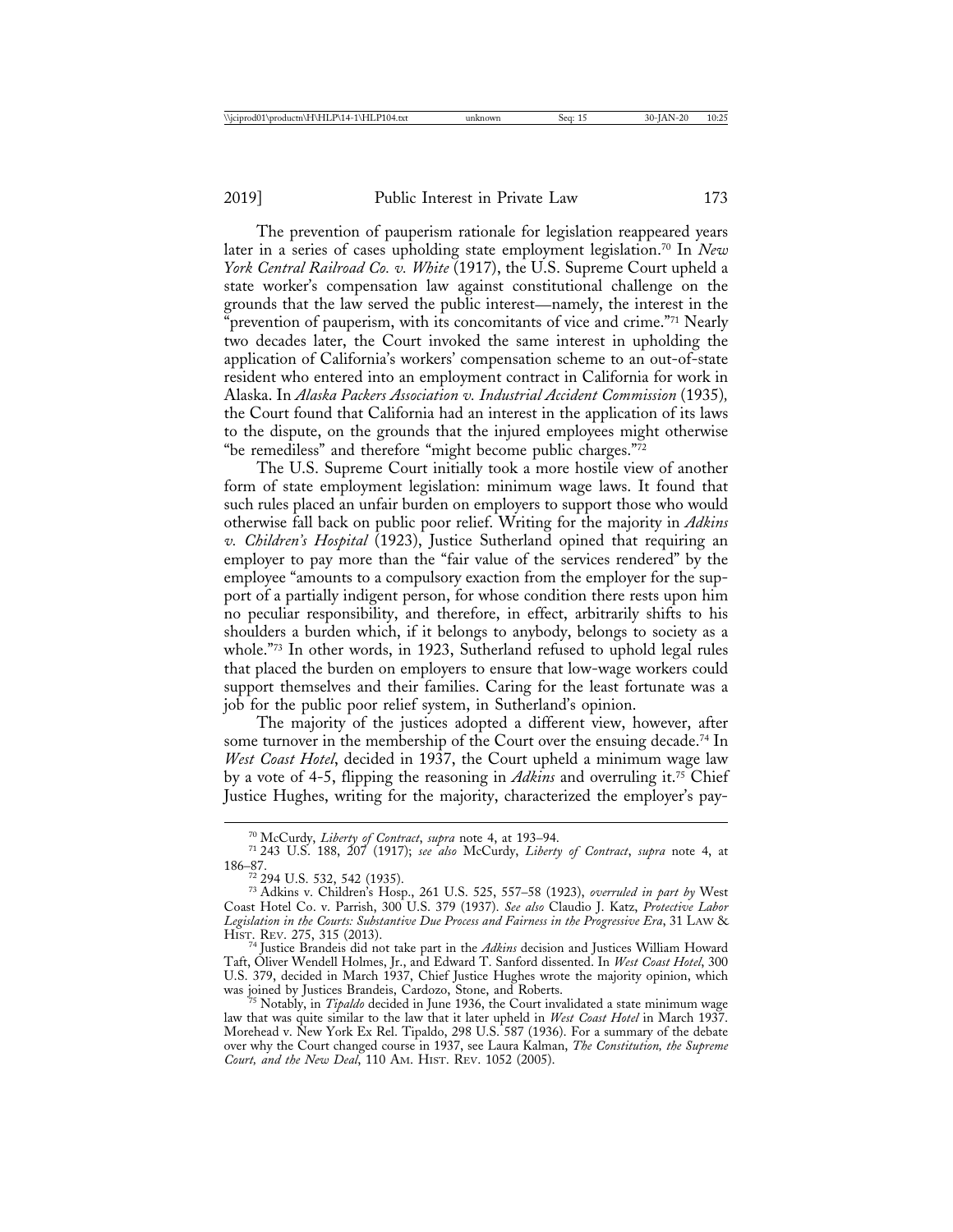ment of low wages as "exploitation" that burdened not only to the employee's "health and well being," but also "the community," who would be responsible for the employee's support. "What these workers lose in wages the taxpayers are called upon to pay," Hughes explained. He concluded that the "community is not bound to provide what is in effect a subsidy for unconscionable employers."76 In other words, the majority applauded the state's adoption of a legal rule that would shift the burden of caring for low-wage households from the taxpayer-funded welfare system onto private employers. As historian Charles McCurdy observed, "here the 'prevention of pauperism' justification for legislation pioneered in *White v. New York Central R.R.* finally became decisive."77

In more recent years, proponents of increasing the minimum wage have advanced similar arguments for their reform proposals. In 2013, Senator Tom Harkin (D-Iowa) argued in favor of caring for low-income households through minimum wage and labor laws, rather than through the welfare system. He explained that "multi-billion dollar companies that pay poverty wages" were a "major" reason for the high cost of federal anti-poverty programs like food stamps and Medicaid. "Underpaying workers affects us all," he argued. He proposed that "highly-profitable companies paying poverty wages should raise wages and listen to their workers' demands to form a union." Otherwise, "taxpayers" would continue "to pick up the slack, to the tune of a quarter of a trillion dollars every year in the form of public assistance to working families."78 Others, however, have argued against a minimum wage increase on the grounds that this would actually increase the burden on taxpayer-funded relief. If the law mandates higher wages, they have claimed, companies would then "hire fewer workers, leaving still more people dependent on government programs."79 Yet, in the debate over where

<sup>76</sup> *West Coast Hotel*, 300 U.S. at 399. *See also* BARRY CUSHMAN, RETHINKING THE NEW DEAL COURT THE STRUCTURE OF A CONSTITUTIONAL REVOLUTION 78 (1998) (noting that advocates for minimum wage legislation "articulated two public interests protected" by such laws: "ensuring workers a living wage protected public health and morals" and "requiring employers to pay the cost of sustaining their labor force prevented them from externalizing that cost to the public through poor relief").<br>
<sup>77</sup> McCurdy, *Liberty of Contract*, *supra* note 4, at 194.<br>
<sup>78</sup> Clare O'Connor, *Reports: Fast Food Companies Outsource \$7 Billion In Annual Labor* 

*Costs To Taxpayers*, FORBES (Oct. 6, 2013, 4:30 PM), https://www.forbes.com/sites/clareoconnor/2013/10/16/reports-fast-food-companies-outsource-7-billion-in-annual-labor-costs-totaxpayers/ [https://perma.cc/M4UR-SZ5S]. *See also* Ken Jacobs et al., *The High Public Cost of Low Wages* (2015), http://laborcenter.berkeley.edu/the-high-public-cost-of-low-wages/ [https://perma.cc/5BY9-33L4]; Thomas P. Conroy, *Firm's business model takes toll* — *on tax*payers, THE BOSTON GLOBE, August 7, 2013, at A.14 (letter to editor); Michael A. Fletcher, *Low fast-food wages come at high public cost, reports say*, WASH. POST (Oct. 15, 2013), https:// www.washingtonpost.com/business/economy/low-fast-food-wages-come-at-high-public-costreport-say/2013/10/15/3fc5a608-34e7-11e3-80c6-7e6dd8d22d8f\_story.html?utm\_term=.45b2 55b7bd5c [https://perma.cc/Y4VV-PCN9]; Laura A. Bischoff, *Many Ohio workers still need assistance?; Report: Employees of big companies fill the state's Medicaid, food stamp rolls.*, DAYTON

<sup>&</sup>lt;sup>79</sup> Myth Busted: Taxpayers Are Not Subsidizing Wal-Mart's Low Wages, INVESTOR'S BUSI-NESS DAILY (Apr. 13, 2017), https://www.investors.com/politics/editorials/myth-busted-taxpayers-are-not-subsidizing-wal-marts-low-wages/ [https://perma.cc/AT6F-J3JR].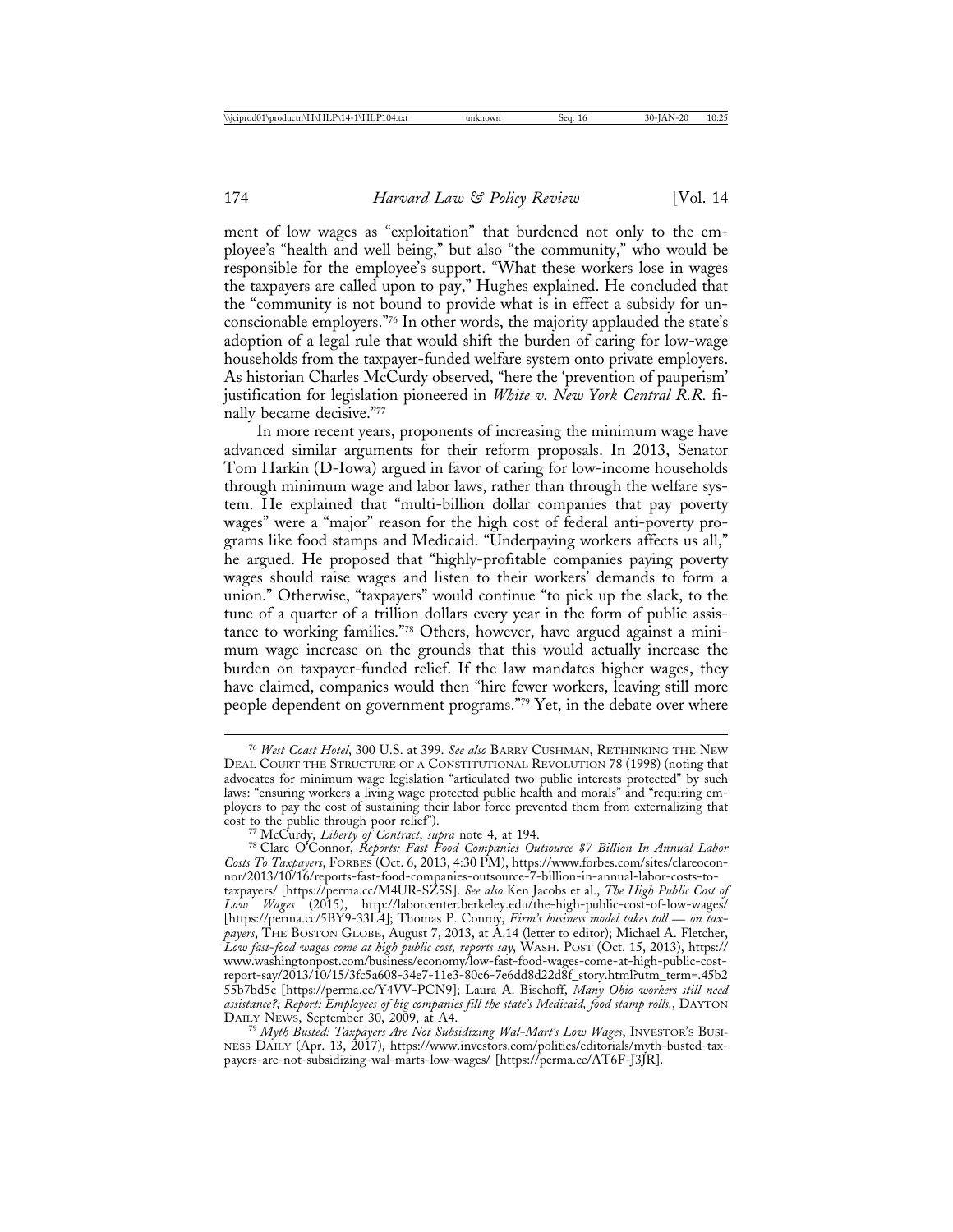to set the minimum wage, both factions have agreed that laws governing workers' wages should be designed to lessen the burden on taxpayer-funded welfare spending. Each side has mustered a different version of the antipauperism argument in support of its preferred policy.

### *2. Lending and Debt Collection Rules*

In debates over the legal rules governing lending and debt collection, scholars, advocates, and judges have likewise justified existing laws and law reform proposals as a means to care for the least fortunate, without increasing the burden on the public welfare system. In discussing the shape and purpose of property exemption rules, wage assignment regulations, and laws governing rates of charge for small loans, judges and advocates have repeatedly stressed the state's interest in adopting rules that will prevent "pauperism" and limit the number of households that might become dependent on poor relief.

Commentators have generally agreed that a principal purpose of state property exemption rules, which place specified items of a debtor's property beyond the reach of some creditors, is to prevent debtors and their families from becoming destitute and no longer "self-supporting," meaning reliant on public assistance or private charity. According to historian James Ely, the "principal goal of the homestead exemption was to enhance the security of the family," so as "to shield the debtor's family from destitution in a volatile market economy."80 Other scholars have reached similar conclusions. In 1950, law professor George L. Haskins concluded that "[t]he principal objective of the homestead laws is generally regarded as the security of the family, which in turn benefits the community to the extent that such security prevents pauperism and provides the members of the family with some measure of stability and independence."<sup>81</sup> Another law professor, Frank R. Kennedy, likewise opined that exemptions served to protect the "financial security of the family unit," which in turn "serves such public welfare objectives as relieving the community of the burden of supporting paupers and preserving the social values of family life."82

<sup>80</sup> James W. Ely, Jr., *Homestead Exemption and Southern Legal Culture*, *in* SIGNPOSTS: NEW DIRECTIONS IN SOUTHERN LEGAL HISTORY 289, 292 (Sally E. Hadden and Patricia

Hagler Minter eds., 2013).<br><sup>81</sup> George L. Haskins, *Homestead Exemptions*, 63 HARV. L. REV. 1289, 1289 (1950). See also William T. Plumb Jr., *Federal Liens and Priorities*—*Agenda for the Next Decade II*, 77 YALE L.J. 605, 605 (1968) ("In order to protect debtors and their families from pauperism and to encourage the rehabilitation of the debtors, state laws universally provide for the exemption of certain property, or a certain value of property, from seizure for general debts."); Paul Goodman, *The Emergence of Homestead Exemption in the United States: Accommodation and Resistance to the Market Revolution, 1840-1880*, 80 J. AM. HIST. 470, 471 (1993) ("Homestead exemption promised to shield at least homes so that families no longer need worry that the breadwin-<br>ner's bad luck or incompetence would plunge an entire household into destitution."). ner's bad luck or incompetence would plunge an entire household into destitution."). <sup>82</sup> Frank R. Kennedy, *Limitation of Exemptions in Bankruptcy*, 45 IOWA L. REV. 445–87,

<sup>447</sup> n.11 (1959). See also Jean McGreevy, *Proposed Reforms in Iowa Bankruptcy Exemption Laws: A Solution to the Fraudulent Conveyance Dilemma Note*, 74 IOWA L. REV. 1219–42, 1230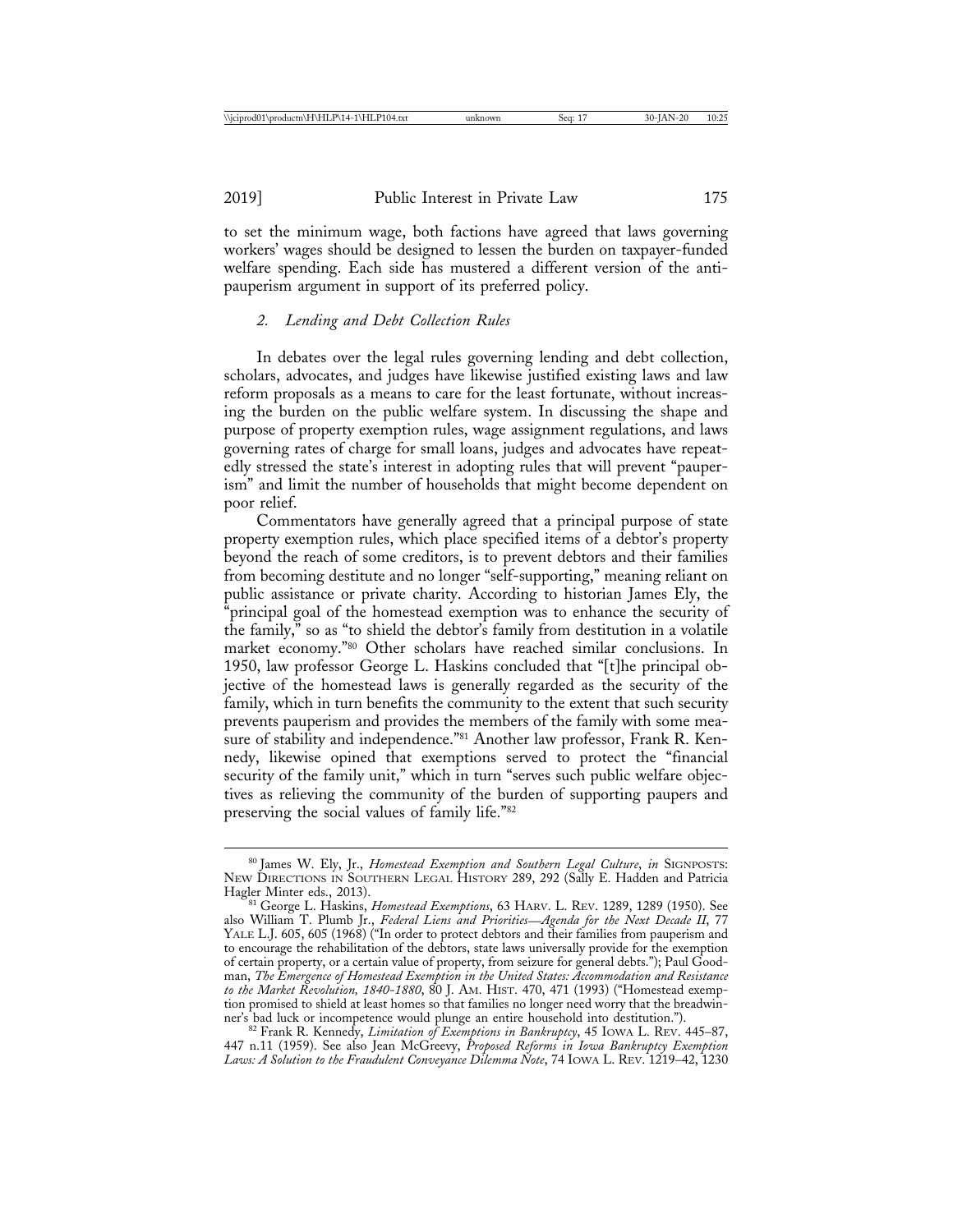Similarly, in the 1970s, when bankruptcy scholar Alan Resnick listed the five "social policies" promoted by exemptions, he included the following: "To shift the burden of providing the debtor and his family with minimal financial support from society to the debtor's creditors."83 As he explained, "if state and federal governments did not grant any exemptions, society would have to support debtors in the form of welfare payments."<sup>84</sup> Several scholars have also highlighted the gendered assumptions behind state homestead exemption rules, which judges apply as a means to "safeguard[ ] the link between property ownership, manhood, and citizenship."85

Legislators and judges have invoked the same reasoning. As historian Charles McCurdy recounts, New York legislators offered multiple rationales for broadening the scope of the state's debtor exemption law in the 1840s. Among these were the need to keep workers out of "extreme poverty," which "represses the manly ambition of the willing debtor to apply his labor to the payment of his debts and the bettering of his condition."86 In 1884, the Supreme Court of Florida stated that the "object of exemption laws is to protect people of limited means and their families in the enjoyment of so much property as may be necessary to prevent absolute pauperism and want."87 The court feared that "illiterate and unsophisticated people" would otherwise risk losing their entire livelihoods and therefore "ought everywhere to be the wards of the State and to be protected accordingly."88 The following century, an Illinois appeals court offered a similar list of rationales for state exemptions laws:  $\sqrt[n]{1}$  insuring of a means of livelihood and subsistence to the debtor; (2) protection and welfare of his family; [and] (3) the prevention of any possibility that the debtor or his family might become a public charge upon the state."89

621 (1978). <sup>84</sup> *Id.* at 626. *Cf. Bankruptcy Exemptions: Critique and Suggestions*, 68 YALE L.J. 1459, 1497–1502 (1959) (exploring welfare programs as an alternative to property exemptions).

<sup>85</sup> Morantz, *supra* note 19, at 293. *See also* Vukowich, *supra* note 19, at 784. <br><sup>86</sup> MCCURDY, THE ANTI-RENT ERA, *supra* note 4, at 66 (quoting Mark Sibley). Sibley's 1841 bill ultimately failed, but a similar 1842 measure passed with the support of a different rationale. The stated purpose of the 1842 bill was to equalize the law's treatment of debtors with different occupations and correspondingly different types of property necessary to earn their livelihoods. *Id.* at 88 (quoting statements of 1842 bill's sponsor on purpose of exemption changes).

changes). <sup>87</sup> Carter's Adm'rs v. Carter, 20 Fla. 558, 569 (1884). <sup>88</sup> *Id.* at 569–70 (1884). *See also* Slatcoff v. Dezen, 76 So. 2d 792, 794 (Fla. 1954) (noting "the interest of the State in its exemption laws, to the end that owners of exempt property and their families shall not be reduced to absolute destitution, thus becoming a charge upon the

<sup>89</sup> General Finance Corp. v. Rainer, 155 N.E.2d 833, 835 (Ill. App. 1st Dist. 1959). See *also* Sw. State Bank v. Quinn, 424 P.2d 620,624 (Kan. 1967) ("The whole purpose and policy of our exemption laws has been to secure to an unfortunate debtor the means to support himself and his family, to keep them from being reduced to absolute destitution and thereby public charges."); Wilcox v. Hawley, 31 N.Y. 648, 657 (1864) ("The exemption provided for

<sup>(1988) (&</sup>quot;Historically, the legislative purpose underlying exemption law was to protect debtors and their dependents from impoverishment, as well as to eliminate their dependence on welfare and other public programs following bankruptcy.").<br><sup>83</sup> Alan N. Resnick, *Prudent Planning or Fraudulent Transfer? The Use of Nonexempt Assets* 

*to Purchase or Improve Exempt Property on the Eve of Bankruptcy*, 31 RUTGERS L. REV. 615,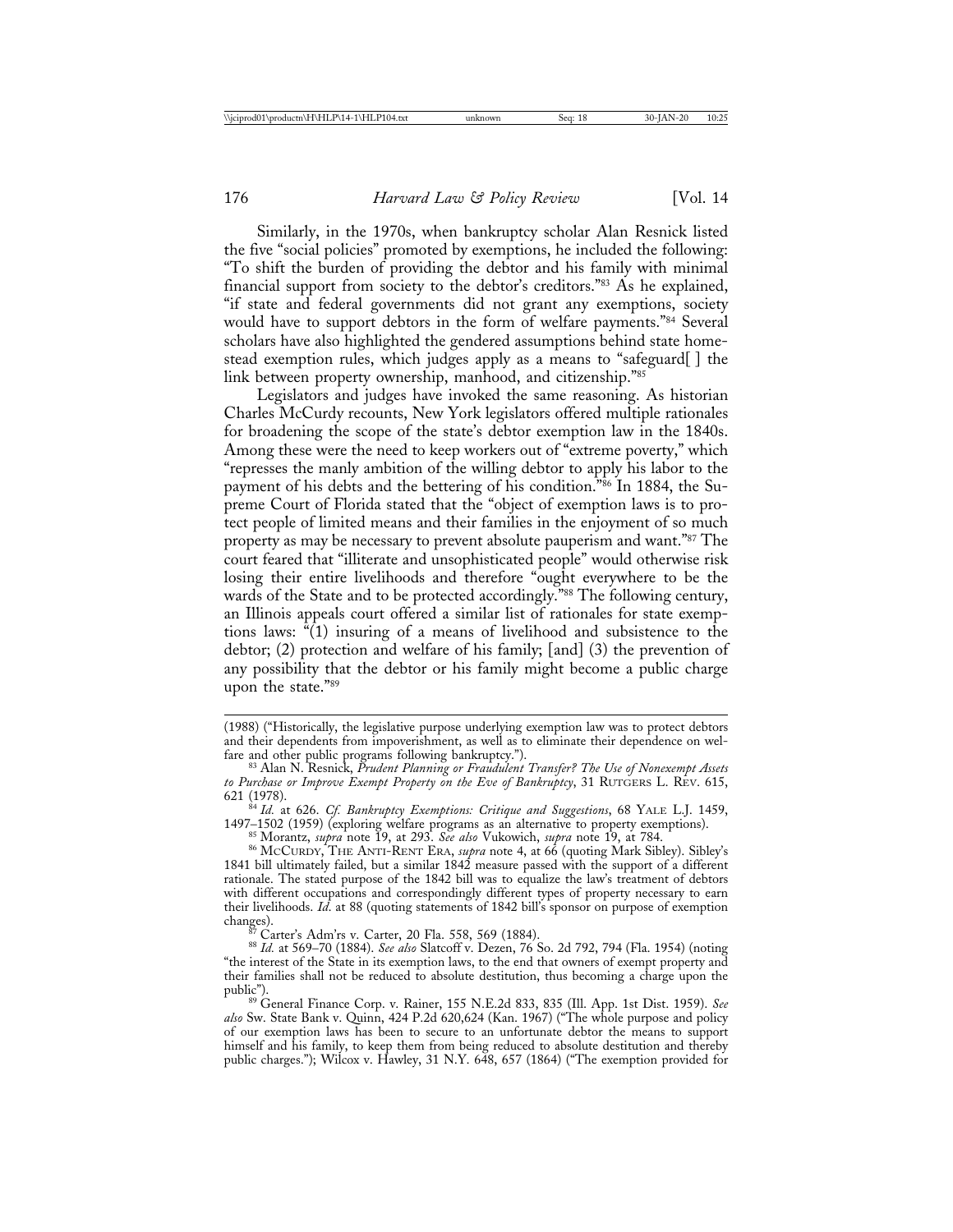Discussions about the legal rules governing particular tools of debt collection have also evidenced a desire to prevent debtors from becoming "public charges," dependent on state support. For example, in the first three decades of the twentieth century, creditors often required debtors to execute a "wage assignment" as a condition of receiving a loan. If the debtor defaulted, the wage assignment allowed the creditor to bypass the courts and instead to collect the amount owed directly from the debtor's wages via a request to the debtor's employer. Reformers soon recognized the potential for creditors to abuse wage assignments, thereby depriving a debtor of all his or her income, and urged legislators to enact laws limiting their use. Illinois, New York, and Massachusetts all adopted wage assignment regulations, which were promptly challenged in court as an infringement on workers' constitutional freedom of contract.90

Courts generally upheld these state laws governing wage assignments on the grounds that they advanced the state interest in the "prevention of pauperism."91 In upholding the Massachusetts law, the U.S. Supreme Court explained that the law's purpose was to prevent an improvident wage earner from depriving his family of support and becoming "a public charge."92 The Illinois Supreme Court likewise found that the state could restrict the contractual liberty of "wage-earners" to protect them from the consequences of their "poverty" and "improvidence."93 Other state courts upheld state regulations of wage assignments in the 1910s and 1920s on similar grounds.<sup>94</sup>

New calls for the regulation of wage assignments then arose in the 1930s, during the Great Depression, when public poor relief funds were stretched thin. In New York State, support for regulating the "wage shark racket" came from a variety of organizations, including the New York Central Railroad, local charities, and the commissioner of the state Department of Public Welfare.<sup>95</sup> Under then-existing law, a merchant-creditor could seize all of the borrower's wages through an assignment and thereby force the worker's household to "become the object of charity," local social service

right." *Id.* at 154.<br><sup>94</sup> Fay v. Bankers Sur. Co., 146 N.W. 359, 361 (Minn. 1914); West v. Jefferson Woolen

 $\frac{95}{5}$  FLEMING, *supra* note 90, at 121–22.

by it, is not exclusively for the benefit of the owner of the [property]. It is mainly that the family for which he provides may not be stripped of all means of support, and cast as paupers

<sup>&</sup>lt;sup>90</sup> ANNE FLEMING, CITY OF DEBTORS: A CENTURY OF FRINGE FINANCE 44 (2018).<br><sup>91</sup> See *infra*, notes 93–95 and accompanying text.<br><sup>92</sup> Mut. Loan Co. v. Martell, 222 U.S. 225, 233 (1911).<br><sup>93</sup> Massie v. Cessna, 88 N.E. 152 ( as written, was unconstitutional to the extent it restricted the rights of salaried workers. The state could restrict the contractual freedom of wage workers, who "are the proper objects of legislation which would tend to protect them from the evil which this statute is designed to obviate." *Id.* at 154. The state could not, however, restrict "the right of persons earning the higher salaries to assign or transfer their salaries in such manner as they see fit; there being nothing in the public policy of the state requiring or warranting such abridgment of their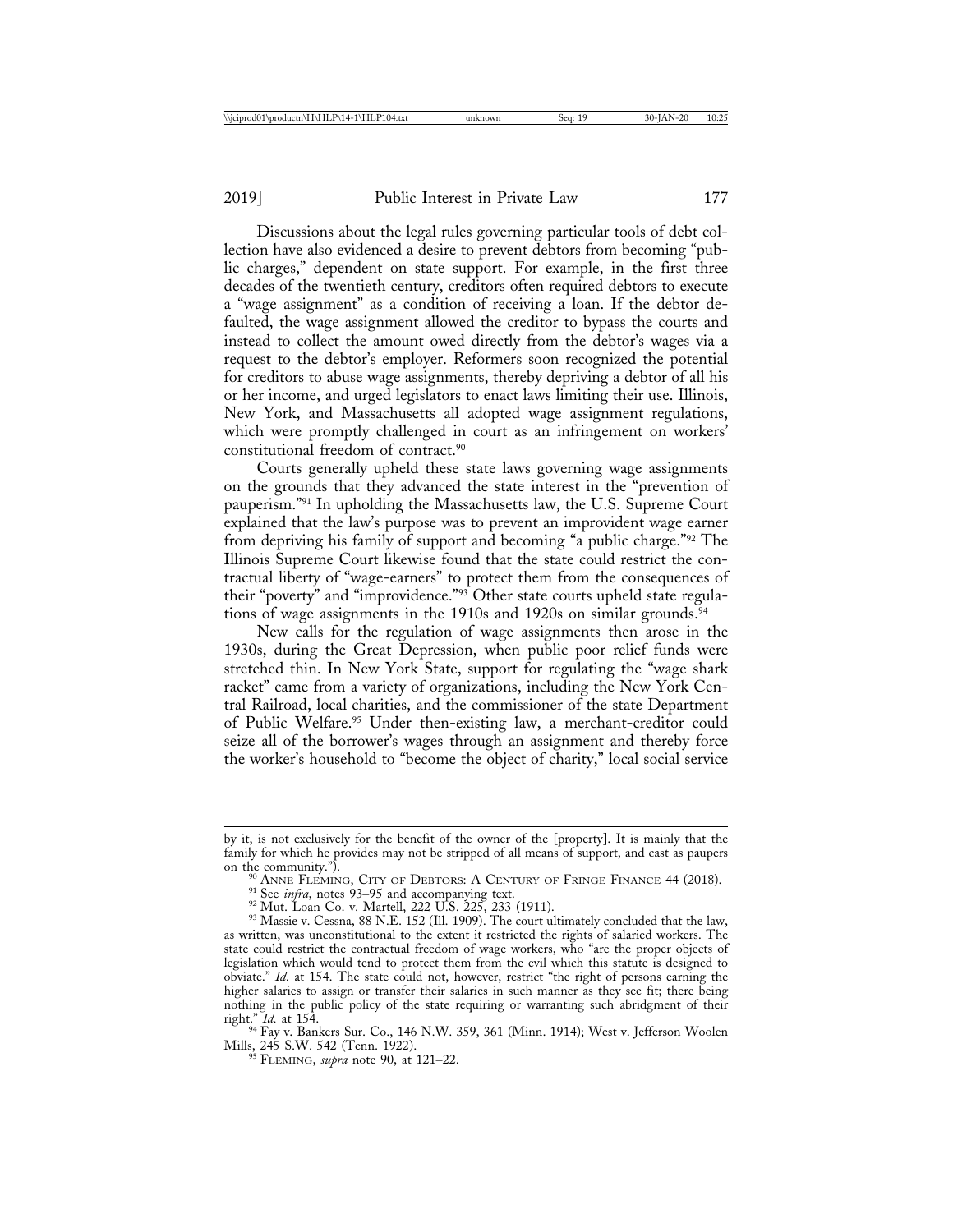agencies explained.<sup>96</sup> The New York Legal Aid Society lamented how, under current law, a wage earner could be "thrown with his family on charity."97

These groups accordingly urged the state legislature to adopt new rules extending the state's wage assignment restrictions to cover merchants selling goods on credit, so as to prevent poor borrowers from "becoming public charges through seizure of the entire family income by the creditor."98 In other words, the campaign argued that a better-crafted wage assignment law could ensure that wage earners remained self-supporting, rather than allow the burden for their support to fall on the public welfare system or private charity. When the reformers finally succeeded, after a few rounds of legislative struggle, the New York governor echoed their logic in explaining his support for the law, noting the impact on relief funds from lenders' abuse of wage assignments. Governor Lehman stated that such abuse "is particularly harmful to the poor, uneducated wage-earner who is so often unknowingly induced to barter away his future earnings." "His family then finds itself in distress; it is obliged to resort to public and private welfare agencies for relief."99

In a similar vein, reformers have also urged lawmakers to redesign the legal rules that govern other aspects of small-sum lending, in order to lighten the burden on the welfare system. In Wisconsin in the early 1930s, one social welfare organization claimed that small loans, as then regulated, increased the burden on public assistance programs by diverting welfare funds to repay the debts of low-income households.100 A treatise on the regulation of pawnbrokers similarly justified their regulation as a means to lessen the state's burden to care for the poor. State oversight of pawnbrokers' rates of charge ensured that these transactions would not overburden the poor or "the remaining members of the community, who are obliged to maintain the necessary institutions for relief."101

More recently, a number of legal scholars have raised similar arguments in support of consumer lending regulation. Amy J. Schmitz has argued that policymakers must regulate payday loans and other high-cost credit in part because "the community bears burdens derived from short-term fringe lending," citing research showing that "high-cost credit has 'spillover' effects" on taxpayers, among others, who bear the cost for borrowers' increased reliance on food stamps and other government assistance programs.102 Eric Posner has likewise defended the existence of the contract law doctrine of unconscionability, which allows courts to refuse to enforce one-sided contracts, on

<sup>&</sup>lt;sup>96</sup> *Id.* at 121.<br><sup>97</sup> *Id.* at 121–22.<br><sup>98</sup> *Id.* at 109.<br><sup>99</sup> *Id.* at 82. *See also* Marvin Holz, *The Regulation of Consumer Credit*, 1943 WIs. L. REV.<br>449, 473 (1943). 449, 473 (1943). <sup>101</sup> FLEMING, *supra* note 90, at 22. <sup>102</sup> Amy J. Schmitz, *Females on the Fringe: Considering Gender in Payday Lending Policy*, 89

CHI.-KENT L. REV. 65, 101–02 (2014) (citing Brian T. Melzer, *Spillovers From Costly Credit*, 2013 U.S. CENSUS BUREAU CTR. FOR ECON. STUD. No. CES-WP-11).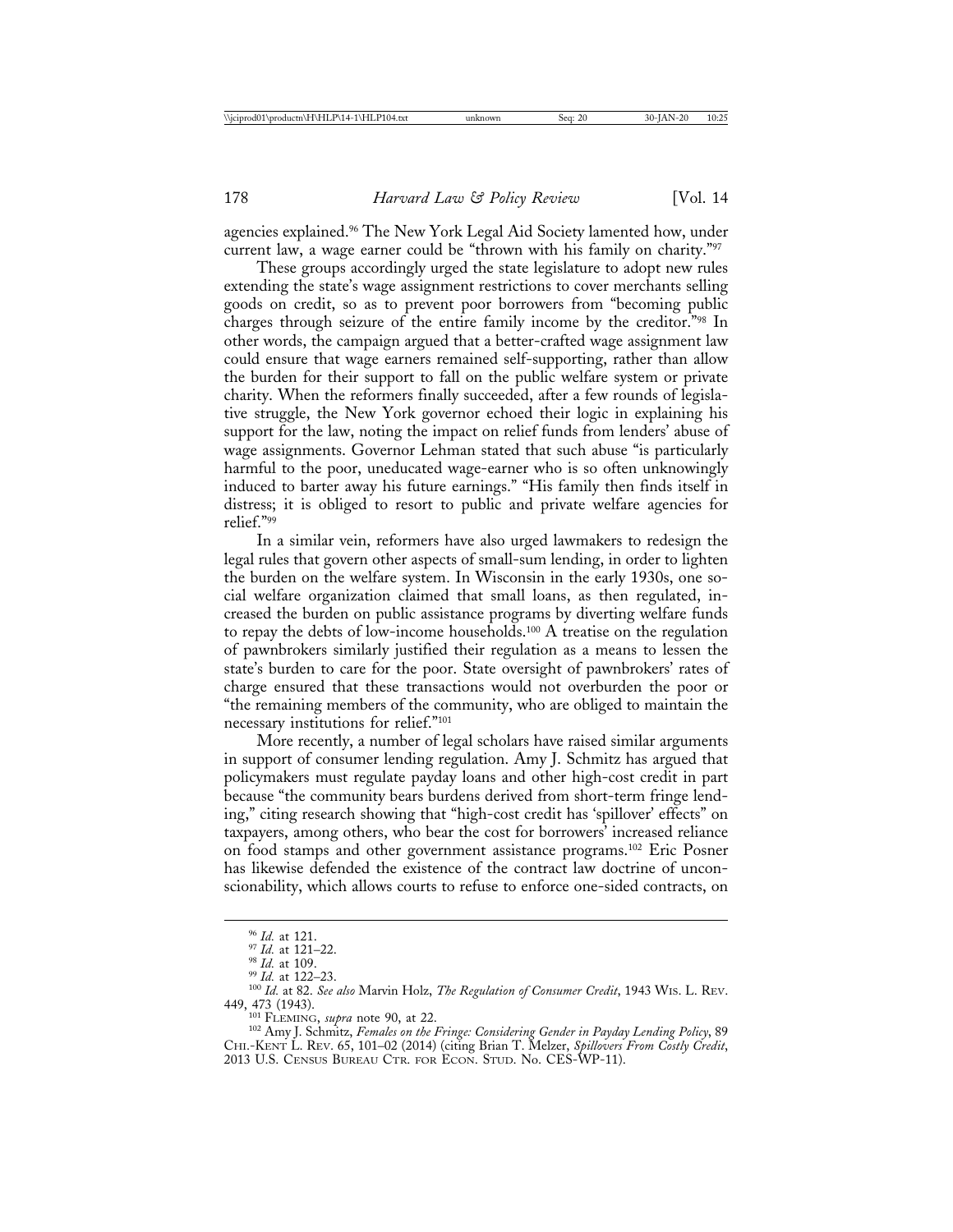the grounds that such doctrines deter "credit risks," which in turn "drive up the cost of the welfare system and undermine its goal of poverty reduction."103 Finally, Ronald Mann and Jim Hawkins have summarized the arguments made by opponents of payday lending in favor of banning or restricting access to these loans. In their view, the "best case against payday lending is that the market is plagued by cognitive failures, unlikely to be well policed by competitive forces, and likely to generate external costs borne by the rest of society," which include an increase in the "burden on the social safety net."104

#### *3. Savings Rules*

Concerns about maintaining wage workers' independence from public assistance have also informed the regulation of savings institutions and their use by poor families. As historian Daniel Wadhwani has explained, the earliest savings banks were formed and regulated with working-class households in mind, as a means to "foster habits of thrift and foresight among working people and to discourage dependence on public relief."105 Much like lending institutions, nineteenth-century savings banks offered poor households a way to buffer themselves against economic downturns and financial misfortunate. In recognition of the "quasi-public" purposes that savings banks advanced, legislators therefore "subjected savings banks to special regulations" designed to protect borrowers and limit managers' conflicts of interest.106 For example, states limited the types of transactions that savings banks could perform, and imposed heightened duties and liability standards on bank trustees.<sup>107</sup>

In a two-volume work on the history of savings banks written in the 1870s, scholar Emerson Keyes provided a similar account of the banks' purposes and regulation. He explained that the idea behind the state-sanctioned formation of savings banks was to provide to "the laboring classes" a means "whereby the possible surplus earned during the period of active employment, may be saved and applied toward independent support during the periods of stagnation in the labor market."108 The goal was to prevent "from falling into destitution that large class of the poor who are ever hovering

<sup>103</sup> Eric A Posner, *Contract Law in the Welfare State: A Defense of the Unconscionability Doctrine, Usury Laws, and Related Limitations on the Freedom to Contract*, 24 J. LEGAL STUD.

<sup>&</sup>lt;sup>104</sup> Ronald J. Mann & Jim Hawkins, *Just until Payday*, 54 UCLA L. Rev. 855, 884 (2007). *See also* Diane Hellwig, *Exposing the Loansharks in Sheep's Clothing: Why Re-Regulating the Consumer Credit Market Makes Economic Sense*, 80 NOTRE DAME L. REV. 1567, 1580 (2005); Jessie Lundberg, *Big Interest Rates Under the Big Sky: The Case for Payday and Title Lending Reform in Montana Comment*, 68 MONT. L. REV. 181, 200–01 (2007). <sup>105</sup> Rohit Daniel Wadhwani, *Banking from the Bottom up: The Case of Migrant Savers at the*

*Philadelphia Saving Fund Society During the Late Nineteenth Century*, 9 FIN. HIST. REV. 41, 43

<sup>(2002).</sup> <sup>106</sup> *Id.* at 44. <sup>107</sup> R. Daniel Wadhwani, *The Institutional Foundations of Personal Finance: Innovation in*

<sup>&</sup>lt;sup>108</sup> EMERSON W. KEYES, A HISTORY OF SAVINGS BANKS IN THE UNITED STATES 11 (1876).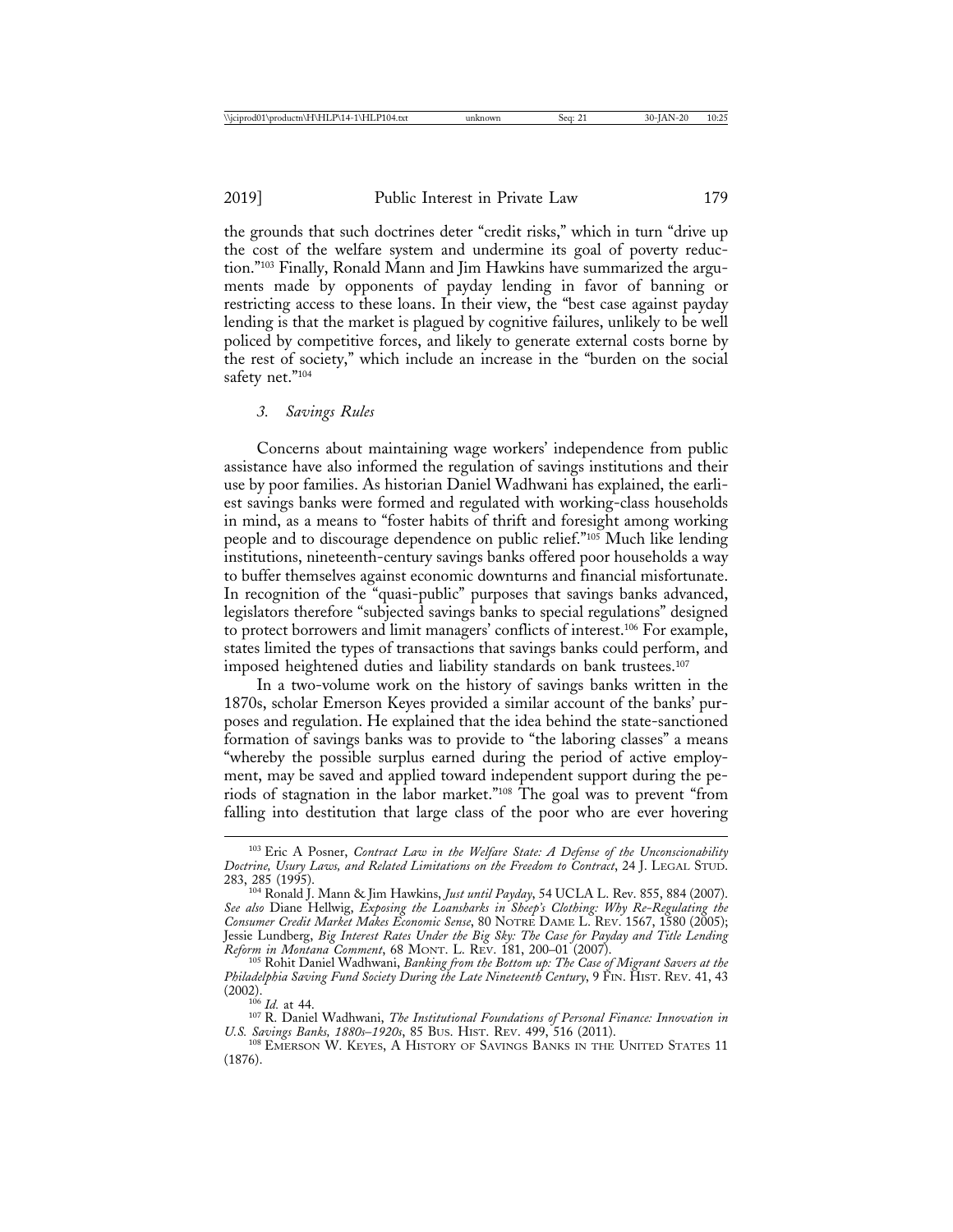upon the brink of pauperism, ready, upon the first adverse condition in the labor market, to recruit its ranks."<sup>109</sup> In other words, nineteenth-century Americans like Keyes believed that they could decrease spending on public poor relief by adopting laws that enabled the formation of savings institutions and ensured proper oversight of their relationships with poor borrowers.

More recently, the non-profit organization AARP has urged states to adopt better legal rules to help workers save for retirement, applying a similar logic. In support of this campaign, both AARP and the adopting states have argued that the new regulations will lighten the burden on the welfare state. The alternative is that workers who "do not save enough for retirement [will] risk becoming dependent on social safety net programs down the line."110 The preamble to New Jersey's legislation, for example, explains the purpose behind the bill. The first paragraph states: "employees who are unable to effectively build their retirement savings risk living on low incomes in their elderly years and are more likely to become dependent on State services."111 Thus, just as in the regulation of small-sum lending and low-wage employment, reformers have repeatedly invoked lessening the burden on the welfare system as a rationale for greater state oversight of private saving programs for wage workers.

#### *D. Change over Time*

In documenting the recurrence of the anti-pauperism argument, the preceding analysis has emphasized continuity in rhetoric, rather than change over time. But the image of the poor in the popular imagination, as well as the design of the American welfare state, did shift over the course of the nineteenth and twentieth centuries. Accordingly, this section briefly describes some of the ways that the institutional and ideological context surrounding the anti-pauperism argument has changed over time.

In the popular imagination, images of those living in or near poverty morphed over the twentieth century, most rapidly in the 1960s. For most of the century, media portrayals of the poor largely ignored poor black house-

<sup>109</sup> *Id.* at 11. <sup>110</sup> David Walker, *Let states help people save for retirement*, USA TODAY (Mar. 23, 2017), https://www.usatoday.com/story/opinion/2017/03/23/let-states-help-americans-save-for-retirement-david-walker-column/99468740/ [https://perma.cc/4ZB5-RY7H] (author is an AARP board member); Hank Greenberg, *Congress threatens programs to help workers save for retirement*, BALT. SUN (Mar. 9, 2017), https://www.baltimoresun.com/news/opinion/readersrespond/bs-ed-retirement-letter-20170309-story.html [https://perma.cc/3BZH-J5WA] (au-<br>thor is AARP Maryland State Director).

<sup>111</sup> N.J. Stat. Ann. § 43:23-2 (West 2016). See also WASH. REV. CODE Ann. § 43.330.730 (West 2015) ("Employees who are unable to effectively build their retirement savings risk living on low incomes in their elderly years and are more likely to become dependent on state services.").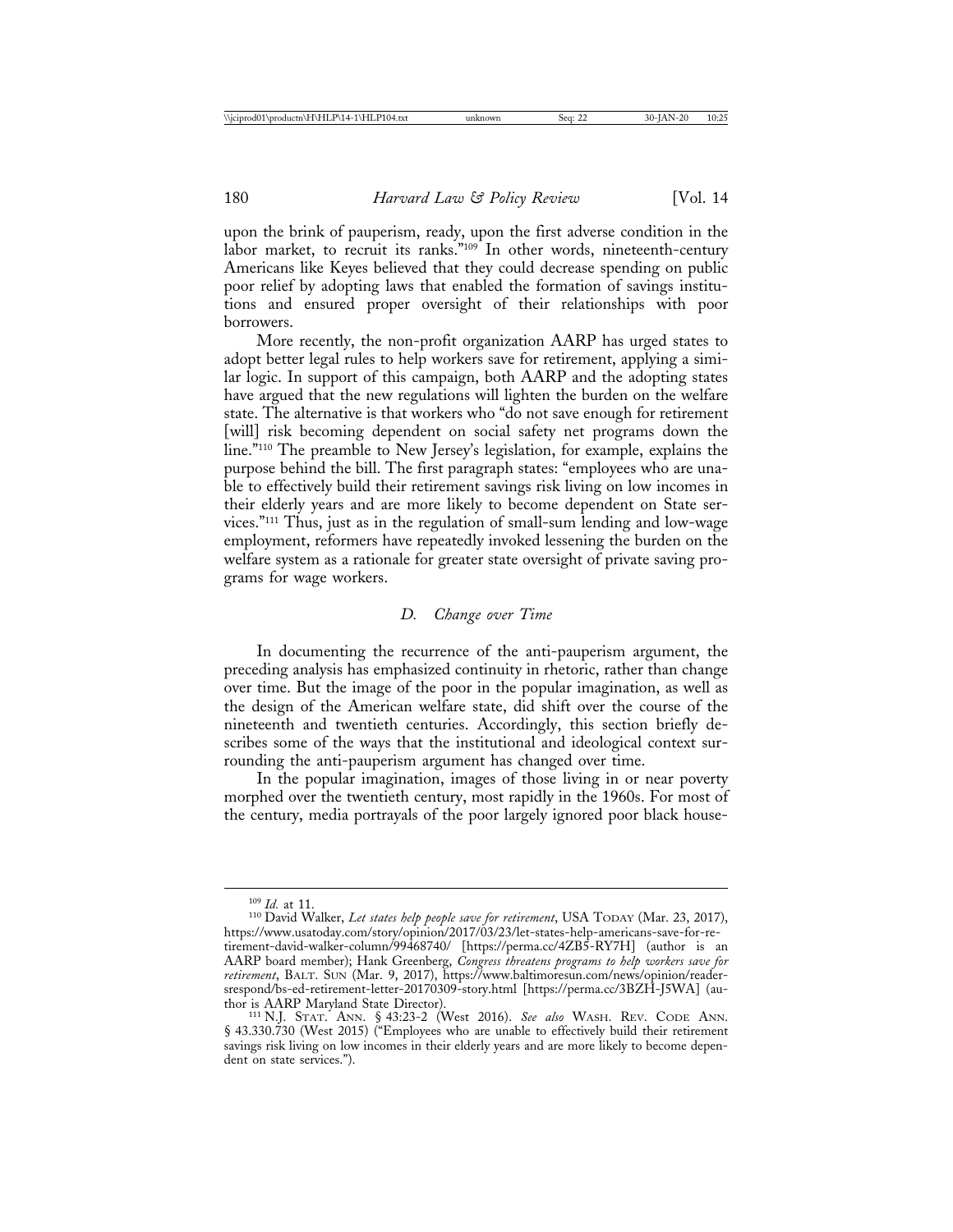holds.<sup>112</sup> (The welfare state that took shape during the 1930s reflected a similar indifference towards the suffering of nonwhite families, offering support to white male breadwinners and their widows in the form of social programs and labor market supports).113 But the popular image of poverty began to change in the 1960s as the number of black welfare recipients gradually rose and coverage of federal antipoverty programs took on a more negative tone.114 Although there was no significant change in the overall number of poor black households at this time, in the mainstream media, the faces of the poor quickly shifted from white to black in the mid-1960s.115

The nature of the American welfare state, including the sources and forms of poor relief, also changed over time. Prior to the New Deal in the 1930s, the federal government had little involvement in poor relief. States and local governments, as well as private charities, provided support for the least fortunate in the form of "outdoor relief" as well as in institutional settings such as poorhouses and workhouses.116 Thus, when nineteenth-century politicians, judges or reformers offered the anti-pauperism argument, they imagined the burden of poor relief as falling on local communities and knew that relief included a mixture of local, state, and private charitable spending.

In the 1930s, however, the federal government created a range of federal relief programs to help the elderly, the poor, and the blind.117 These programs included Aid to Dependent Children (ADC), commonly called "welfare," which was administered by the states and partially funded by the federal government.118 Although ADC promised to rationalize the administration of relief through federal oversight, nonwhite households struggled to

<sup>112</sup> Martin Gilens, *How the Poor Became Black: The Racialization of American Poverty in the Mass Media*, *in* RACE AND THE POLITICS OF WELFARE REFORM 101, 103 (Sanford F. Schram, Joe Soss, & Richard C. Fording eds., 2003). <sup>113</sup> Rhonda Y. Williams, *Women, Gender, Race, and the Welfare State, in* THE OXFORD

HANDBOOK OF AMERICAN WOMEN'S AND GENDER HISTORY 463, 465–69 (Ellen Hartigan-O'Connor & Lisa G. Materson, eds., 2018).

<sup>&</sup>lt;sup>114</sup> "Welfare" commonly connotes ADC and AFDC, now known as TANF. On race and public opinion about poverty and welfare, *see* KHIARA M. BRIDGES, REPRODUCING RACE: AN ETHNOGRAPHY OF PREGNANCY AS A SITE OF RACIALIZATION 212–16 (2011). On the percentage of black welfare recipients from the 1930s through the 1960s, *see* Gilens, *supra* note

<sup>112,</sup> at 105. <sup>115</sup> Gilens, *supra* note 112, at 113. <sup>116</sup> On poor relief prior to the New Deal, *see* MICHAEL B. KATZ, IN THE SHADOW OF THE POORHOUSE: A SOCIAL HISTORY OF WELFARE IN AMERICA 1–60 (1986). On the origins of the modern welfare state, see also MICHELE LANDIS DAUBER, THE SYMPATHETIC STATE: DISASTER RELIEF AND THE ORIGINS OF THE AMERICAN WELFARE STATE (2013); LINDA GORDON, PITIED BUT NOT ENTITLED: SINGLE MOTHERS AND THE HISTORY OF WELFARE, 1890-1935 (1994); THEDA SKOCPOL, PROTECTING SOLDIERS AND MOTHERS: THE POLITICAL ORIGINS OF SOCIAL POLICY IN THE UNITED STATES (1992). <sup>117</sup> Social Security Act, Pub. L. No. 74-271, 49 Stat. 620. *See also* EDWARD D.

BERKOWITZ, AMERICA'S WELFARE STATE: FROM ROOSEVELT TO REAGAN (1991) (describing the development of these programs).

 $118$  Social Security Act, Pub. L. No. 74-271, tit. IV, 49 Stat. 627-29 (grants to states for aid to dependent children).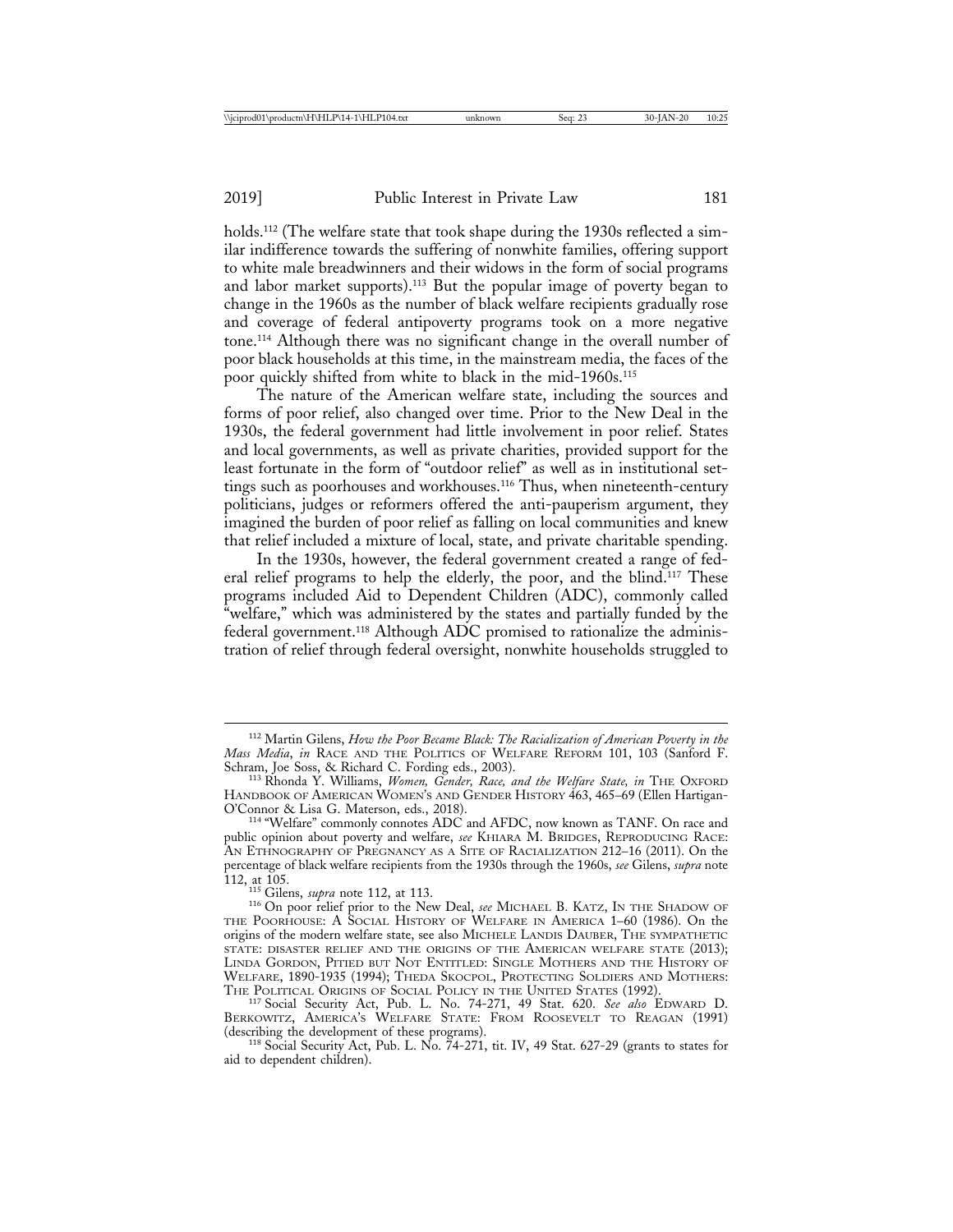gain access to its benefits even when formally eligible to receive them.119 In the 1930s, Congress also enacted legislation setting minimum wages and maximum hours for some workers, but did not extend the law's protections to domestic and agricultural laborers, who were disproportionately nonwhite. The resulting welfare state, administered at both the federal and state levels, left out or granted less generous protections to many nonwhite workers and families.<sup>120</sup>

Thus, although Americans have commonly invoked the communal obligation to care for the poor as a rationale for regulation across a range of legal domains, the images of the poor and working-class households that these arguments conjure have varied over time, along with the forms of government relief available and their accessibility across divides of race and gender.

#### II. THE APPEAL OF THE ARGUMENT

The preceding analysis documents the recurrence of the anti-pauperism argument across time and in different regulatory contexts, but does not explain why the argument has regularly reappeared.121 This Part considers why proponents of the argument believed it would resonate with some audience in need of persuasion at specific moments in time. Determining why the argument has recurred is essential for understanding the argument's implications for legal scholars in the present, which are explored in Part III. If, for example, the argument has resonated only within particular political contexts or among certain audiences, then modern proponents of law reform must be aware of those limitations when attempting to deploy this rationale for regulation.

This Part does not attempt to ascertain how much weight the argument has ultimately carried in policymaking, given the impossibility of isolating its influence from other factors at work. Rather than speculate on the argument's direct causal impact on policymaking, it infers from the pervasiveness of the argument that it has carried some weight with some portion of stakeholders and seeks to explain why.

This Part offers three reasons for the argument's recurrence over time, which are each examined in the sections that follow. First, the argument has regularly reappeared in moments of economic upheaval when the discourse of liberal individualism has lost its sway over American politics.122 Second, the argument has been directed to a variety of audiences at different moments in time and its appeal has varied with the intended audience and its

<sup>119</sup> On the exclusion of American Indians from access to benefits, *see* Karen M. Tani, *States' Rights, Welfare Rights, and the Indian Problem: Negotiating Citizenship and Sovereignty,*

*<sup>1935-1954</sup>*, 33 L. & HIST. REV. 1, 1–40 (2015). <sup>120</sup> Williams, *supra* note 113, at 465–69. <sup>121</sup> *See supra* Part I*.* <sup>122</sup> *See infra* Part II.A.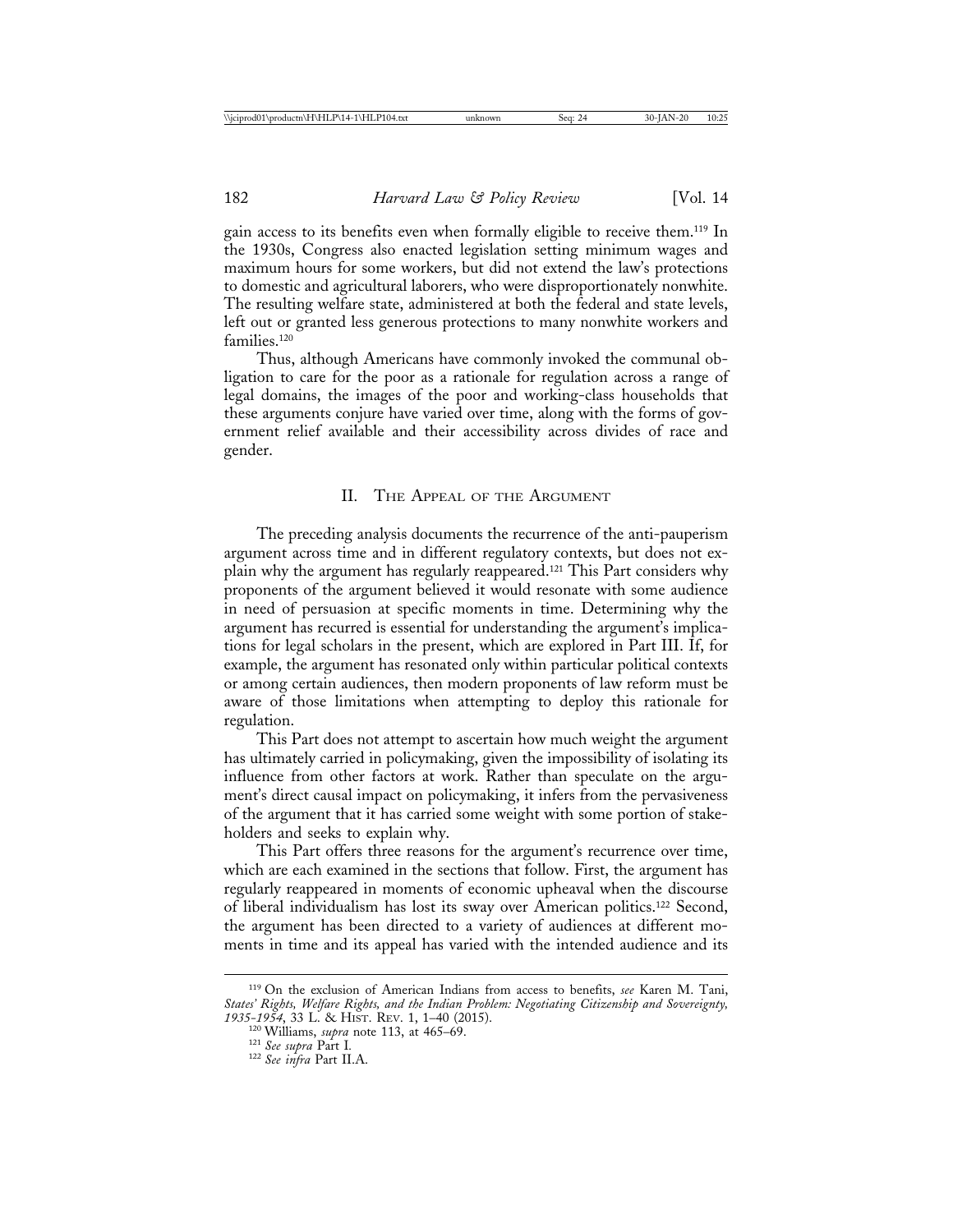foremost concerns.123 Finally, the argument has recurred across time because it offers proponents a justification for their policy preferences that appeals to broadly shared values and that does not require them to delve into debates over more divisive questions such as what society owes to the least fortunate among us.124

#### *A. The Sway of Liberal Individualism over Time*

Even though, in practice, the state has always played a significant role in the American marketplace, the discourse of liberal individualism has permeated debates over political economy in the United States since the nineteenth century.125 Although American states and cities extensively regulated economic exchange throughout that century,126 Americans liked to imagine their economy as subject to limited government intervention, especially in the realm of transactions between private individuals.127 After the Civil War, the idea of limited government intervention in the marketplace, or laissezfaire, continued to enjoy a rhetorical appeal even as government oversight of and involvement in the economy expanded.<sup>128</sup>

Yet, despite the appeal of liberal individualism, anti-pauperism justifications for greater state oversight of private economic exchange have recurred over time. Why? Timing is part of the answer. The anti-pauperism argument has resurfaced at moments of economic upheaval when the discourse of liberal individualism has weakened its hold on American politics: in the 1840s and 50s; at the turn of the twentieth century; amidst the Great Depression in the 1930s; and again in the 2010s, in the wake of the financial crisis.129 These tumultuous moments have created openings for private law reform and have also weakened the hold of liberal individualism on American politics. In these moments, the anti-pauperism argument has offered a

<sup>216</sup> NOVAK, *supra* note 39. During the "Market Revolution" of the nineteenth century, a growing number of households began producing goods and produce for sale to buyers in distant locations, connected through expanding transportation and communication networks that

<sup>1127</sup> Morton Horwitz, *The History of the Public/Private Distinction*, 130 U. PA. L. Rev. 1423, 1424–26 (1982).

 $128$  Morton J. Horwitz, The Transformation of American Law, 1870-1960:<br>The Crisis of Legal Orthodoxy 33 (1992).

<sup>129</sup> On the timing of the argument, *see supra* Parts I.B.1 and I.B.2. On the connection between homestead exemptions and broader economic changes in the 1840s and 50s, *see* Goodman, *supra* note 81, at 470–71.

<sup>&</sup>lt;sup>123</sup> *See infra* Part II.B.<br><sup>124</sup> *See infra* Part II.C.<br><sup>125</sup> Historians have debated the question of when liberal individualism took hold in the United States. *See, e.g.*, James Henretta, *The Slow Triumph of Liberal Individualism: Law and Politics in New York, 1780-1860*, *in* AMERICAN CHAMELEON: INDIVIDUALISM IN TRANS-NATIONAL CONTEXT 87 (Richard Orr Curry & Lawrence B. Goodheart eds., 1991). I use liberal individualism to mean a philosophy of governance that prioritizes individual autonomy and that views the role of the state as preserving the individual's right to pursuit of the good, however personally defined, and limiting social interference with the exercise of personal free-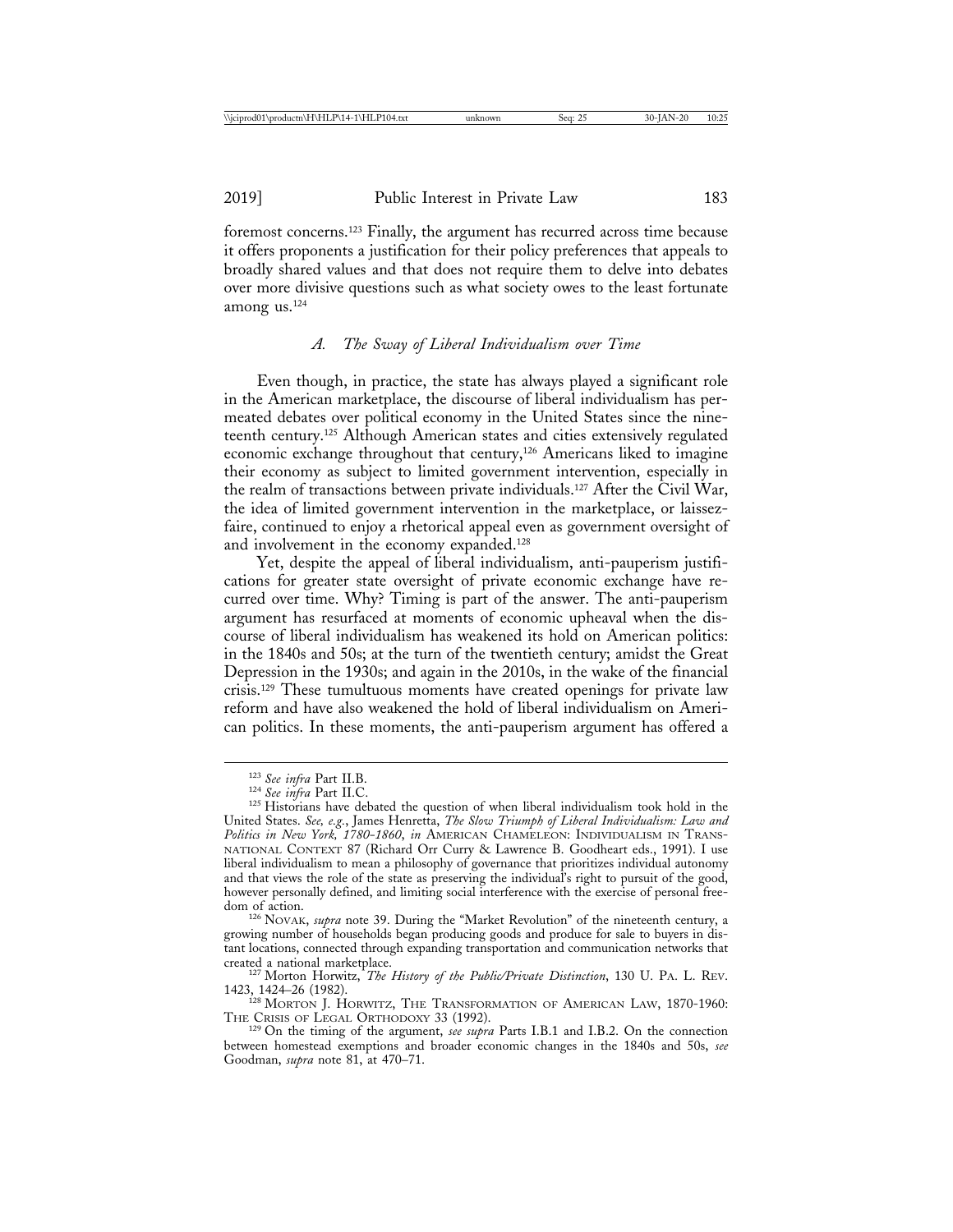way to justify stricter state oversight of a limited set of private exchanges, without threatening to sweep together all private dealings and place them under greater state control.

Moreover, the argument has still jibed with liberal individualism and support for limited government by justifying one type of government economic intervention as a means to avoid the expansion of others—namely, taxes and poor relief. In this way, the argument has not opposed the discourse of liberal individualism and laissez-faire, even as it has served to justify plainly interventionist measures like minimum wage laws and lending regulations. It has not worked towards deconstructing the myth of laissezfaire.

In this way, the anti-pauperism argument differs from more expansive justifications for government economic intervention that have been offered in the past, such as by economist and legal realist Robert Hale in the 1930s.130 Hale argued that economic coercion was widespread and that the coercive power of private individuals derived in part from the state's enforcement of rules governing contract and property rights.131 In arguing for additional forms of state intervention in the marketplace, Hale attempted to reframe these interventions as a means of redistributing coercive power among private parties, rather than as introducing coercion into those relationships.132 In Hale's telling, all private economic relations rested on a foundation of state-created legal rules. A legal regime of laissez-faire had never existed in the real world.<sup>133</sup>

In contrast, the anti-pauperism argument for regulation of private exchanges did not call into question the longstanding distinction between the public and private spheres. Rather, it singled out a small corner of private law—the private law of the poor—for reform, cracking open the door to regulation without threatening to topple the barrier dividing the realms of the public and the private.134

#### *B. Variation with Audience*

While the preceding section focuses on variation in the anti-pauperism argument's appeal over time, the following analysis considers how the reasons for the argument's appeal have also varied by the intended audience and its foremost concerns. Using the evidence set out in Part I, it separates the argument's proponents into three groups: politicians seeking to build a policymaking coalition, judges explaining the scope of the police powers to liti-

<sup>&</sup>lt;sup>130</sup> BARBARA FRIED, THE PROGRESSIVE ASSAULT ON LAISSEZ FAIRE: ROBERT HALE

AND THE FIRST LAW AND ECONOMICS MOVEMENT (1998).<br><sup>131</sup> Robert L. Hale, *Bargaining, Duress, and Economic Liberty*, 43 COLUM. L. REV. 603,<br>628 (1943).

<sup>&</sup>lt;sup>132</sup> FRIED, *supra* note 130, at 18.<br><sup>133</sup> Hale, *supra* note 131, at 628.<br><sup>134</sup> On how the anti-pauperism argument avoids debate about broader values questions, *see infra* Part II.C.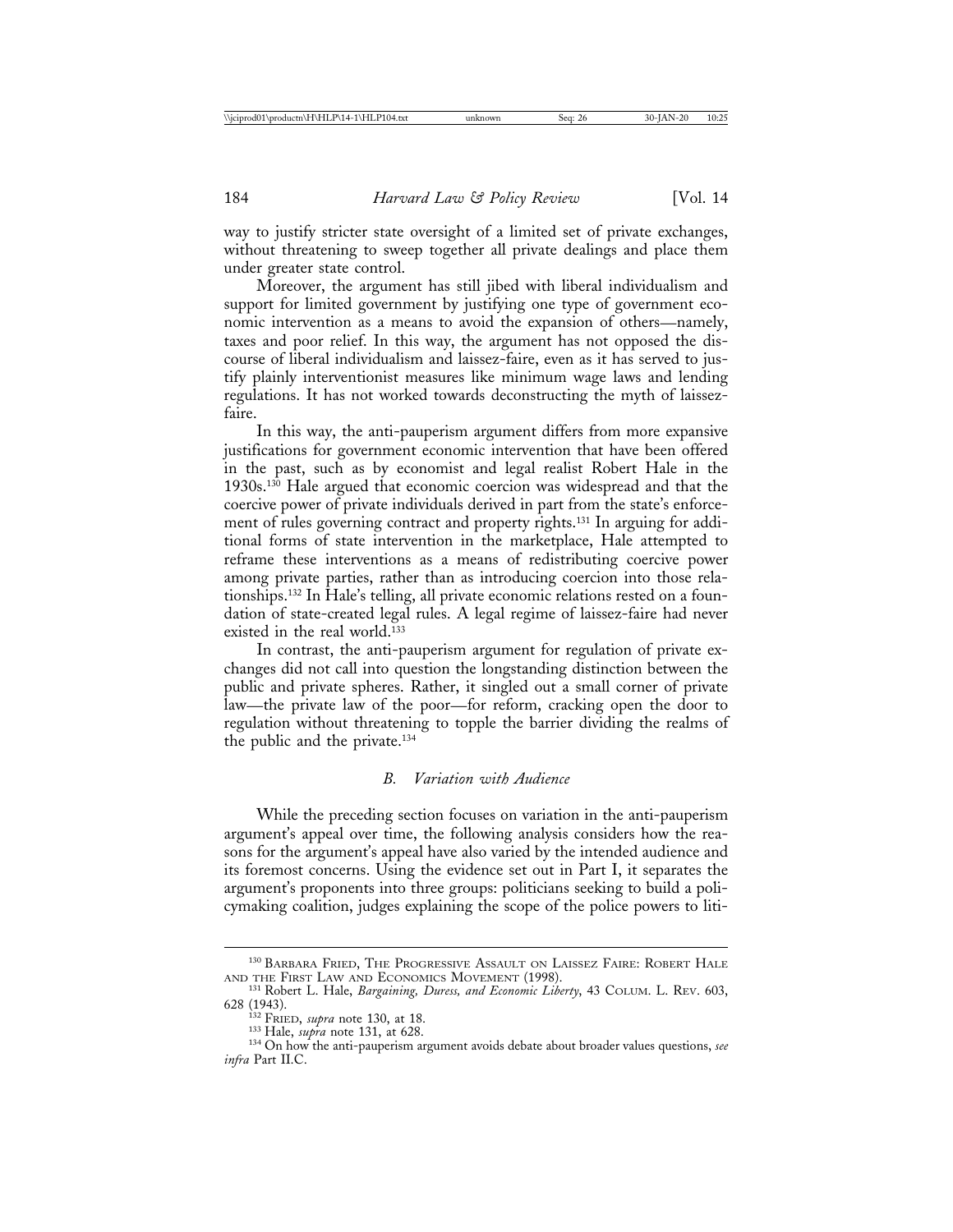gants and lawmakers, and finally courts and legal scholars providing supportive rationales for existing or proposed regulations. It then describes how the argument has worked differently in each context.

#### *1. Politicians Building a Coalition*

For politicians, the anti-pauperism argument for regulation has provided a means to justify deploying of the power of the state in new ways.135 But the historical record also shows that politicians have usually coupled the anti-pauperism argument with other policy justifications, indicating their belief that the anti-pauperism argument has held limited appeal for some listeners in need of persuasion. Successful legislative campaigns for other forms of regulation have exhibited similar patterns of converging justifications offered to rally those with divergent worldviews.136

When U.S. Representative John Van Voorhis delivered remarks in Congress in favor of federal immigration regulation in 1882, he presented two rationales for the proposed exclusion of those likely to become "public charges": saving scarce state resources and safeguarding the character of the nation. By framing the case for regulation in this way, Van Voorhis attempted to build a coalition that combined those concerned about the drain on public relief resources and those anxious about economic dependency and the spread of "pauperism" from Europe.

As legal historian Matthew Lindsay describes, public anxiety about foreign pauperism increased during the depression of the 1870s, when "desperation and dependency in the nation's cities invoked for urban observers images of the dreaded pauper hordes that plagued European capitals."137 In advocating for immigration legislation in 1882, Congressman Van Voorhis accordingly stressed the "system of hereditary pauperism that exists in Europe" that, in his view, threatened to spread to the United States if left unchecked.138

Meanwhile, Van Voorhis and the other representatives from New York State, where the majority of immigrants made entry to the United States, were more directly concerned about the migrants' drain on the state's poor relief funds. After the Supreme Court invalidated New York's head tax on immigrants, New York and other states petitioned Congress for legislative action. The congressional delegation from New York was at the forefront of the push for heightened federal immigration control.<sup>139</sup>

<sup>135</sup> For a summary of the literature on public justification, *see* Simone Chambers, *Theories of Political Justification*, 5 PHIL. COMPASS 893 (2010). <sup>136</sup> Christopher J. Eberle, *Religious Reasons in Public: Let a Thousand Flowers Bloom, but Be*

*Prepared to Prune*, 22 ST. JOHN'S J. LEGAL COMMENT. 431, 435 (2007) (describing the converging justifications for adoption of the Trafficking Victims Protection Act). For a normative defense of the legitimacy of "convergence justifications," *see* Paul Billingham, *Convergence Justifications Within Political Liberalism: A Defence*, 22 RES PUBLICA 135 (2016).<br><sup>137</sup> Lindsay, *supra* note 44, at 204.<br><sup>138</sup> *Id.* at 218 (quoting Van Voorhis, 13 CONG. REC. 5108 (1882)).<br><sup>139</sup> HUTCHINSON, *supra* note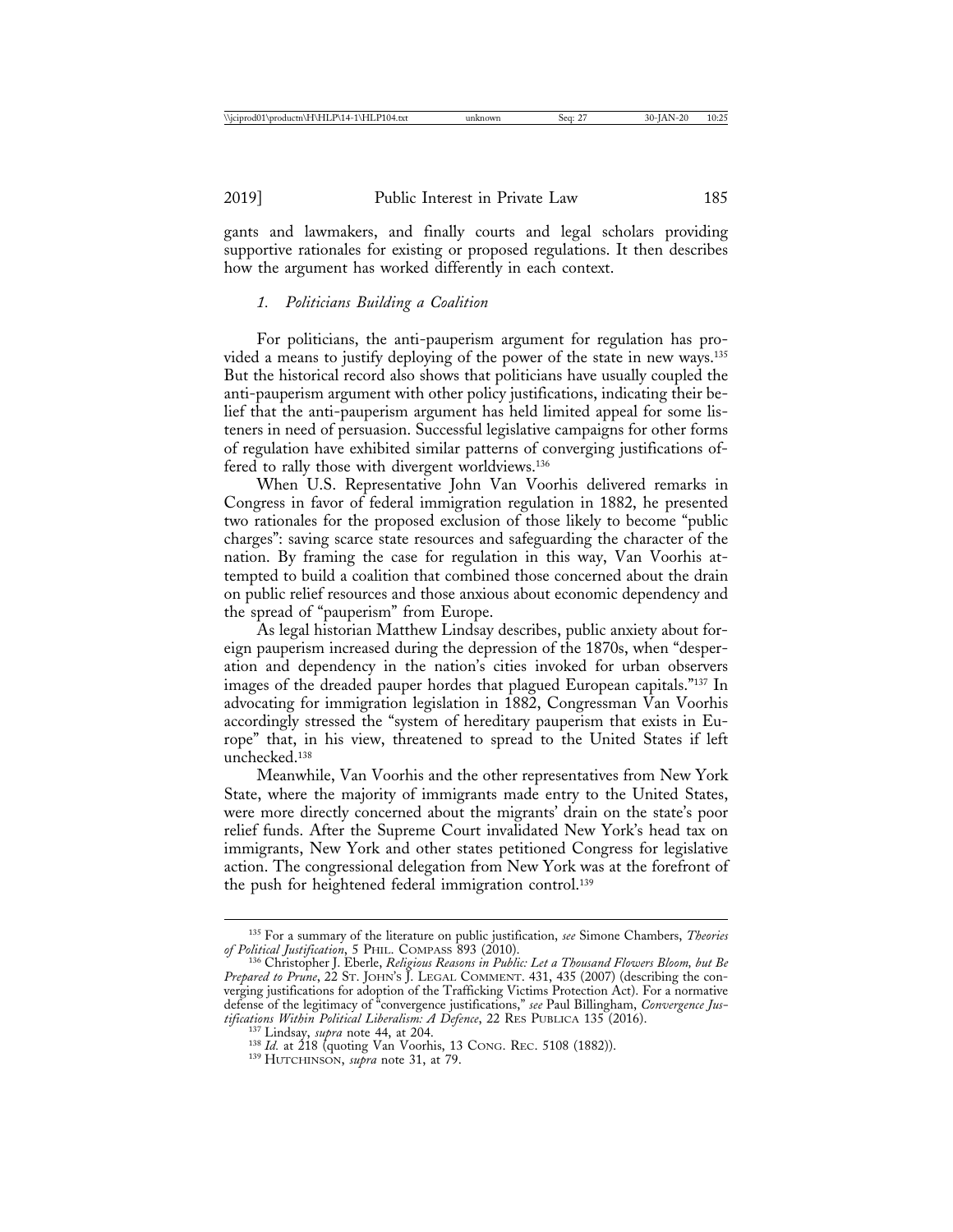Likewise, legislative justifications for debtors' exemption laws have invoked a range of rationales. When a New York State legislator sought to offer more generous property exemptions for debtors in the 1840s, he offered two different justifications for his legislation. He stressed the importance of keeping workers out of "extreme poverty," but also noted the unfairness of the existing rules that favored certain types of property over others.140 Other legislators similarly justified their proposed changes to the exemption rules on the second basis, equal protection, stressing the need to ensure that similar debtors with different types of property had similar protections against creditors.141

Politicians in the modern era have likewise advocated for regulation as a means to avoid additional spending on the welfare system, while also offering other reasons for adopting their proposed rules. Senator Tom Harkin and his colleagues, in advocating for an increase in the federal minimum wage in 2014, offered two reasons for others to lend their support. First, they described the issue as a moral one, noting that the federal minimum wage of \$7.25 per hour was "unconscionably low" and represented "an affront to our values." Second, they observed that many low-wage workers rely on public assistance and that increasing the minimum wage "would allow up to 3.6 million people to come off the food stamp rolls." As a result, "American taxpayers would no longer have to pony up billions of dollars to subsidize the large companies that build wealth for shareholders on the backs of their workers."<sup>142</sup> In 2014, the latter argument meshed well with an ascendant critique of economic inequality and of taxpayer-funded bailouts of private corporations during and after the Great Recession.143

At the local level, legislators have likewise invoked a range of arguments for raising the minimum wage. When Los Angeles adopted a higher minimum wage for employees of some city contractors in 1997, it justified the law on several grounds, including the need to conserve scarce public resources. "It is unacceptable that contracting decisions involving the expenditure of City funds should foster conditions placing a burden on limited social services," the law stated. It concluded that the city, "as a principal provider of social support services, has an interest in promoting an employment environment that protects such limited resources."144 But when the City then imposed a "living wage" on private hotels near the Los Angeles airport (LAX)

<sup>&</sup>lt;sup>140</sup> McCURDY, THE ANTI-RENT ERA, *supra* note 4, at 65–66 (quoting Mark Sibley).<br><sup>141</sup> *Id.* at 65–66, 87–88. 142 Tom Perez & George Miller, *Raise minimum wage; working people should* 

*not live in poverty*, CNN (Oct. 10, 2014), http://www.cnn.com/2014/10/10/opinion/perezharkin-miller-minimum-wage/index.html [https://perma.cc/75BH-QRPA]. <sup>143</sup> *See, e.g.*, THOMAS PIKETTY, CAPITAL IN THE TWENTY-FIRST CENTURY (2014);

Mark A. Calabria, *An End to Bailouts*, NATIONAL REVIEW (Jan. 10, 2013, 4:00AM), https:// www.nationalreview.com/magazine/2013/01/28/end-bailouts/ [https://perma.cc/X85G-TVAK]; Matt Taibbi, *Secrets and Lies of the Bailout*, ROLLING STONE (Jan. 23, 2013, 9:25PM), https://www.rollingstone.com/politics/politics-news/secrets-and-lies-of-the-bail out-113270/ [https://perma.cc/FTK3-MPJ5]. <sup>144</sup> L.A., CAL.*,* Admin. Code, DIV. 10, CH. 1, ART. 11 (1998).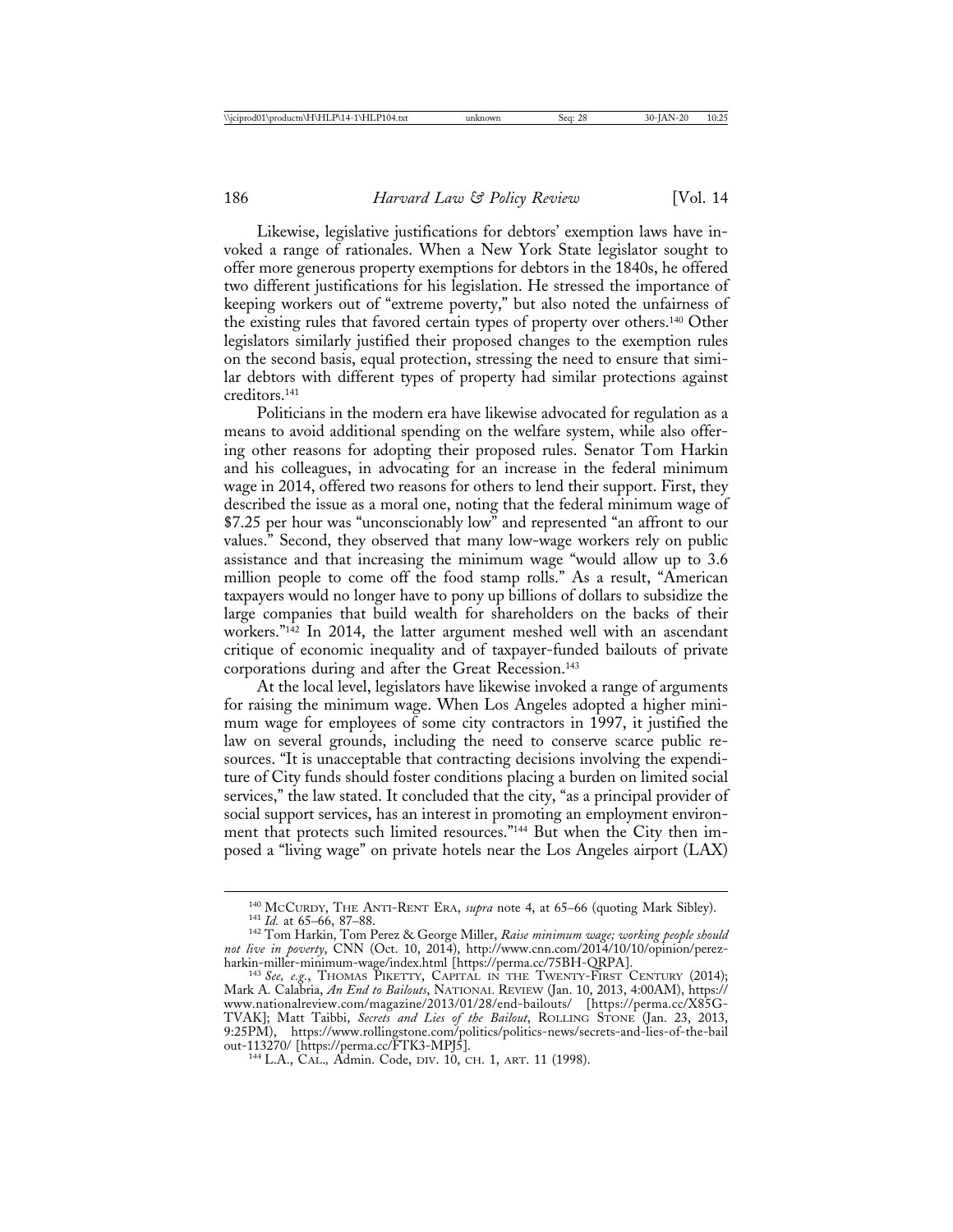in 2008, it invoked a slightly different rationale: the city could mandate higher wages for hotel employees based on the benefits that hotel employers reaped from city's municipal services and investment in the airport area.<sup>145</sup>

Similarly, AARP offered multiple reasons in 2017 for legislators to support state legislation enabling businesses to offer "Work and Save" plans. In one editorial, an AARP board member first noted the need to protect workers, writing that the "lack of employer-sponsored savings opportunities has a direct impact on the retirement security of American worker." He then also observed that enabling legislation would save taxpayer dollars by reducing "reliance on the government safety nets," yielding a potential savings to taxpayers of "as much as \$4.8 billion in the next 10 years."146

The New York State Governor offered a similar, two-pronged explanation for his support of state wage assignment regulations in the late 1930s. State legislation would curb lenders' abuse of assignments, he explained, benefitting both the "poor, uneducated wage-earner who is so often unknowingly induced to barter away his future earnings" and the "public and private welfare agencies" that would otherwise need to support the borrower's family.<sup>147</sup> Thus, the recurrence of the anti-pauperism argument suggests that politicians have understood this justification as one likely to persuade some, but not necessarily all, of their colleagues and constituents.

### *2. Judges Defining the Scope of the Police Power*

The anti-pauperism argument also appears in a number of judicial decisions, beginning as early as the 1830s. In decisions like *Mayor of City of New York v. Miln*, judges reviewed state-level rules to determine if they were proper exercises of the state's "police powers" or instead represented an unconstitutional infringement by the state on federal power or individual liberty.148 In these cases, the anti-pauperism argument offered a way for the state to explain its interest in adopting the law at issue and thereby defend the law's constitutionality.

In *Miln*, decided in 1837, the Court reviewed the constitutionality of a New York State immigration law. The law at issue compelled shipmasters to post a bond in order to "indemnify" New York City for the cost of providing poor relief to any passenger who became a public charge within two years after arrival and that also compelled shipmasters to remove those passengers deemed to be public charges upon their arrival. New York, in defense of its law, argued that the law was a "police regulation" and that the state's power was like that of "[f]athers of families, officers of colleges, and the authorities

<sup>145</sup> *See* L.A., CAL.*,* Admin. Code, Mun. Code, ch. X, art. 4 (2013). On the living wage laws in Los Angeles and other cities, *see* RICHARD SCHRAGGER, CITY POWER: URBAN GOV-ERNANCE IN A GLOBAL AGE 139-49 (2016).

<sup>&</sup>lt;sup>146</sup> Walker, *supra* note 110.<br><sup>147</sup> FLEMING, *supra* note 90, at 122–23.<br><sup>148</sup> Mayor of the City of New York v. Miln, 36 U.S. 102 (1837). On the origins of the "police power," *see* Markus Dirk Dubber, *"The Power to Govern Men and Things": Patriarchal Origins of the Police Power in American Law*, 52 BUFF. L. REV. 1277 (2004).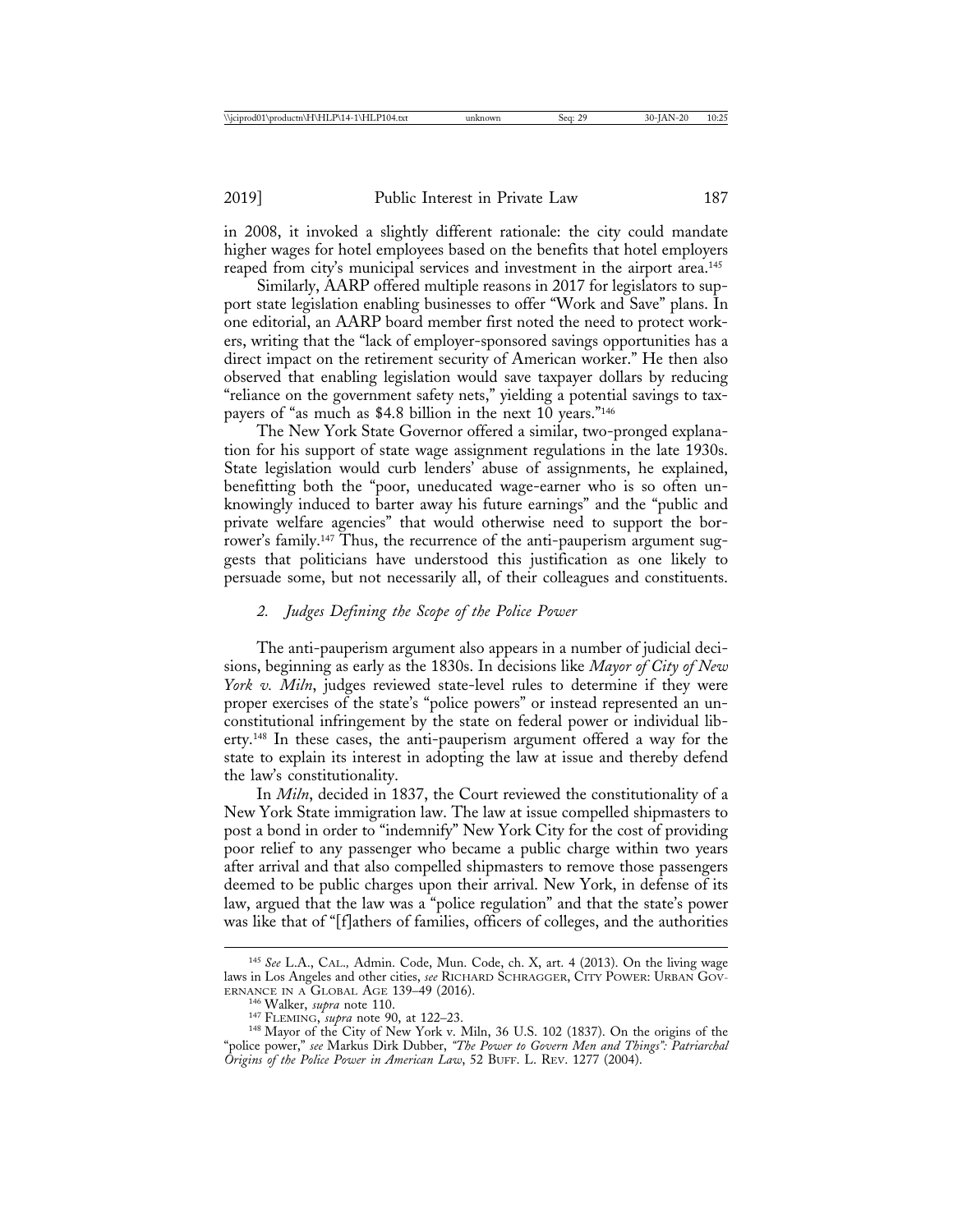of walled cities" to determine "how and when strangers are to be admitted."149 The Court agreed, ruling that the state properly exercised its "power to regulate internal police" by adopting rules designed "to prevent her citizens from being oppressed by the support of multitudes of poor persons."150

The Court found that the law was indeed "a regulation, not of commerce, but police" because its goal was to secure the protection and welfare of the people of New York by conserving scarce public poor relief resources—"to prevent New York from being burdened by an influx of persons brought thither in ships" who might become "chargeable as paupers."151 "New York, from her particular situation, is, perhaps, more than any other city in the Union, exposed to the evil of thousands of foreign emigrants arriving there," the Court explained, and so faced "the consequent danger of her citizens being subjected to a heavy charge in the maintenance of those who are poor."<sup>152</sup>

In subsequent cases, the Court invalidated other state migration regulations as unconstitutional infringements on the federal power to regulate commerce, but reiterated that the state police power included the right to exclude those likely to become public charges.<sup>153</sup> Those defending a Massachusetts tax on immigrants, for example, urged the justices to treat the law as a proper exercise of the police power because it was "designed to mitigate, in some degree, the burdens attempted to be thrown upon us in subjecting us to support the alien poor."154 In 1849, a slim majority of the justices rejected this claim, by a 5-4 margin with numerous opinions that each failed to garner a majority. But Justices McLean and Wayne both noted that states could adopt rules barring the entry of foreign paupers.155 Indeed, by invalidating state statutes that imposed a tax on arriving passengers, the Court encouraged states to adopt rules that restricted legal entry outright, rather than allow them to increase taxes to fund public assistance for those admitted.

Courts again had to determine the breadth of the state's police powers in the early twentieth century, a period that later became known as the *Lochner* era (roughly, 1905 to 1937). In a number of cases, litigants claimed that state laws regulating employment and lending unconstitutionally infringed on the constitutional right to individual "freedom of contract" protected by the due process clause of the Fourteenth Amendment. Those defending the laws accordingly needed to articulate the public interest of the state in regulating private economic exchanges, for the purpose of proving that these laws

<sup>149</sup> *Miln*, 36 U.S. at 110.<br>
<sup>150</sup> *Id.* at 141.<br>
<sup>151</sup> *Id.* at 132–33.<br>
<sup>152</sup> *Id.* at 141.<br>
<sup>153</sup> *See, e.g.*, The Passenger Cases, 48 U.S. 283 (1849), Hannibal & St. J.R. Co. v. Husen,<br>
95 U.S. 465, 471 (1877).<br>
<sup>154</sup>

<sup>&</sup>lt;sup>155</sup> See id. at 406 (McLean, J.); id. at 426 (Wayne, J., concurring). See also Hannibal, 95 U.S. at 471 (noting that a state "may exclude from its limits convicts, paupers, idiots, and lunatics, and persons likely to become a public charge, as well as persons afflicted by contagious or infectious diseases").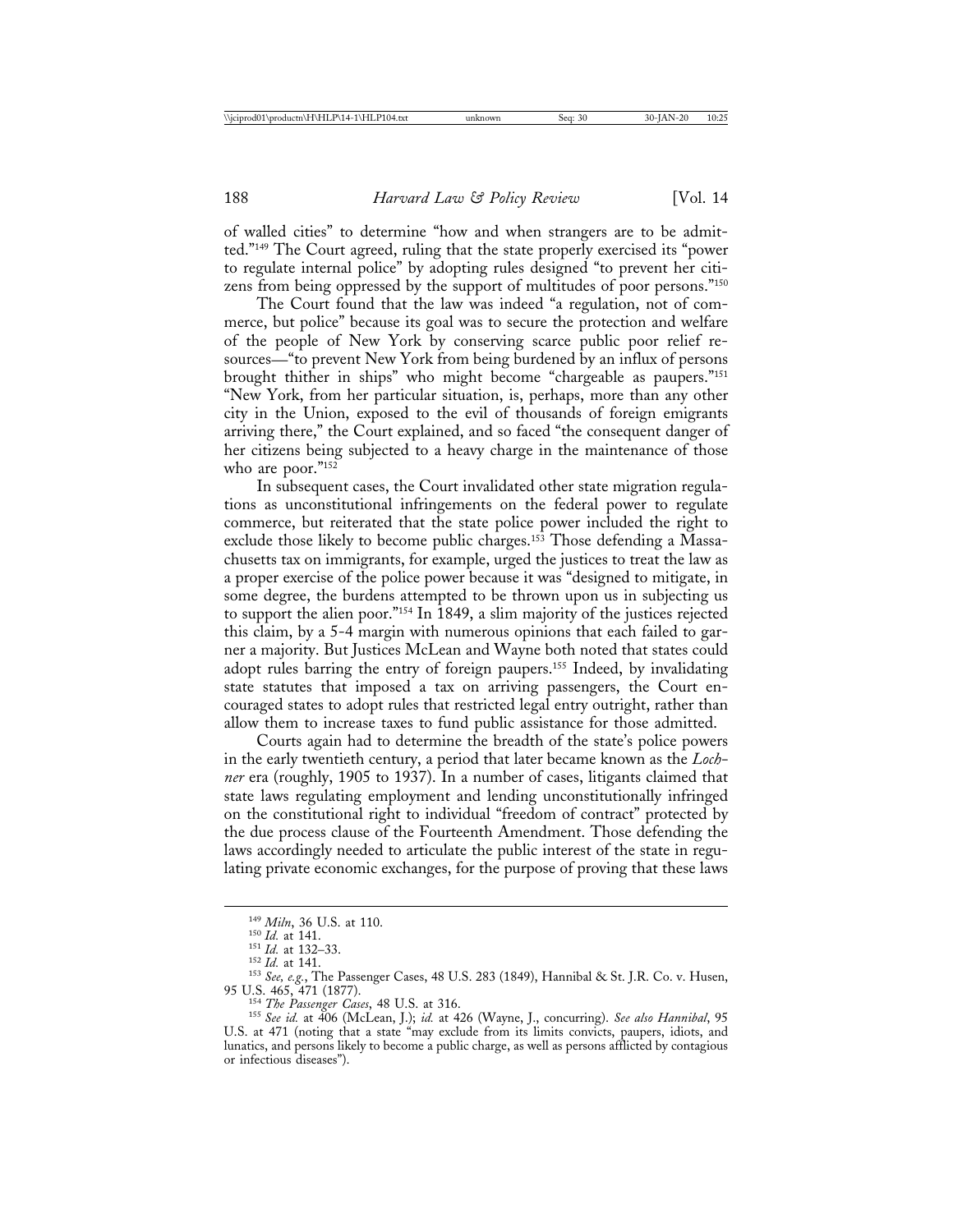were proper exercises of state police powers. The state interest in the "prevention of pauperism" offered them a promising argument.

Aside from early challenges to minimum wage legislation and other legislation directly regulating labor conditions, the Court generally upheld state regulations of economic activity when proponents presented these legal rules as an alternative to states expanding their welfare rolls.156 For example, courts upheld state regulations of wage assignments on the grounds that they advanced the state interest in the "prevention of pauperism."157 The U.S. Supreme Court upheld a state worker's compensation law on similar grounds.158 But this logic failed to convince the Court in some early cases involving state minimum wage laws. Unlike in the immigration "head tax" cases, where the Court's decisions encouraged states to adopt entry restrictions rather than levy additional taxes, in the early minimum wage cases in the 1920s, the Court urged states to increase their welfare spending rather than manipulate the private law of the poor.159

By the late 1930s, however, the reconstituted Court adopted a more favorable view of state attempts to use minimum wage laws to avoid overburdening their welfare systems. The state's "interest in avoiding public charges" once again provided the Court with a means of connecting economic regulation to the state's interest in the general welfare of the public.160 In 1937, the Court upheld a minimum wage law in *West Coast Hotel*, finding that states could set floors for minimum wages because they would otherwise need to care for poor households through taxpayer-funded welfare programs. The decision has accordingly also come to mark the end of the *Lochner* era and its line of cases striking down economic regulations on liberty of contract grounds.

The flow of police powers cases quickly dried up the following year, in 1938, when the Court adopted a more lenient standard of review for economic regulations more generally.161 In *Carolene Products*, the Court announced that it would henceforth subject "regulatory legislation affecting ordinary commercial transactions" to a more lenient level of scrutiny. This form of scrutiny was later deemed "rational basis" review.162 Under this standard, states no longer needed to justify their laws as necessary for the preven-

<sup>158</sup> See New York Cent. R. Co. v. White, 243 U.S. 188, 207 (1917).<br><sup>159</sup> See supra Part I.C.1.<br><sup>160</sup> See West Coast Hotel Co. v. Parrish, 300 U.S. 379, 399 (1937). *See also* CUSHMAN, *supra* note 76, at 78 (noting that advocates for minimum wage legislation "articulated two public interests protected" by such laws: "ensuring workers a living wage protected public health and morals" and "requiring employers to pay the cost of sustaining their labor force prevented them from externalizing that cost to the public through poor relief.").<br><sup>161</sup> *See* United States v. Carolene Products, 304 U.S. 144, 152 (1938) (upholding the con-

stitutionality of a federal law barring the interstate transportation of filled milk).  $^{162}$  *Id* 

<sup>156</sup> Katz, *supra* note 73, at 277–81. McCurdy, *Liberty of Contract*, *supra* note 4, at 186–87. *See also* LAWRENCE MEIR FRIEDMAN, AMERICAN LAW IN THE 20TH CENTURY 22 (2002). <sup>157</sup> *See* Mutual Loan Co. v. Martell, 222 U.S. 225, 233 (1911). *See also* Massie v. Cessna,

<sup>88</sup> N.E. 152 (Ill. 1909); Fay v. Bankers Sur. Co., 146 N.W. 359, 361 (Minn. 1914); West v.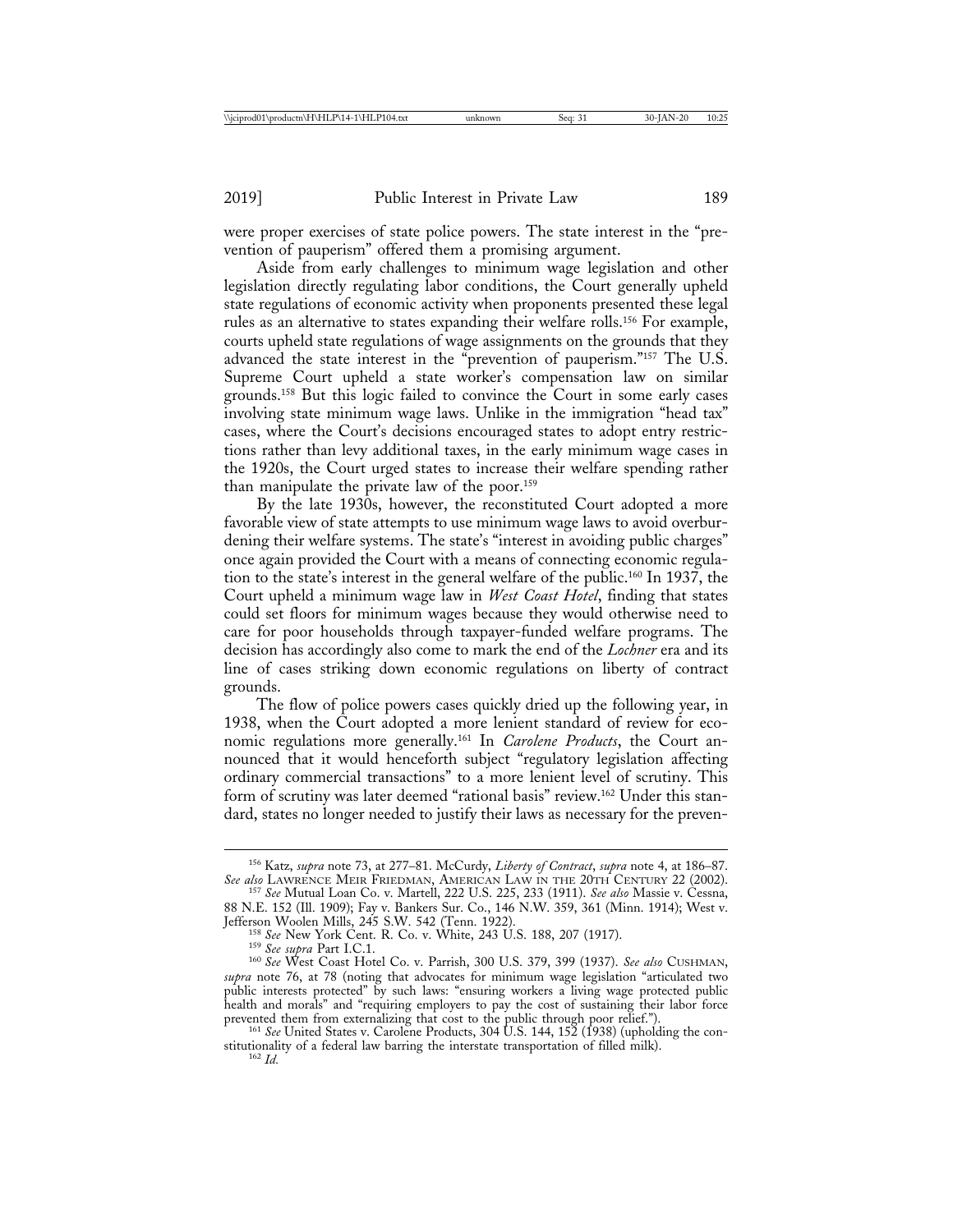tion of pauperism. Thus, after 1938, there was no reason for advocates involved in constitutional challenges to economic regulations to raise the anti-pauperism argument in court.

#### *3. Judges and Scholars Explaining Policy Purposes*

State employment and lending laws were unusual in that they elicited close judicial scrutiny in the early twentieth century. Courts opined on the proprietary of states adopting these rules only because they raised potential constitutional concerns in connection with the scope of federal power and individual rights. But states also enacted other changes to private law that provoked no legal challenges. Instead, they elicited praise from jurists and scholars. Property exemption laws, for example, provoked no constitutional disputes. As one judge explained in 1884, the purpose of exemption laws was to "protect people of limited means" by preventing the "absolute pauperism and want" that would result if their creditors seized all of the debtors' belongings.<sup>163</sup> (Later generations of judges and scholars echoed this explanation for state exemption statutes.) $164$ 

Judges did not object if states elected to care for the poor by manipulating private law rules, rather than expanding poor relief, so long as they did not infringe on the federal commerce power or individual liberties. Indeed, the language of many court decisions painted this purpose as a noble one, suggesting that it was far better for states to adopt such rules than to have debtors "cast as paupers on the community" to become "a charge upon the public."165 Exemptions protected society from the burden of pauper households, but also protected family members, especially wives, from the improvident financial decisions of the head of household that could push the family into "destitution."166 Scholars then repeated these judicial explanations when describing the purpose behind state property exemption laws.167 Congress

<sup>165</sup> Slatcoff, 76 So. 2d at 794 (noting "the interest of the State in its exemption laws, to the end that owners of exempt property and their families shall not be reduced to absolute destitution, thus becoming a charge upon the public"); *Wilcox*, 31 N.Y. at 657 ("The exemption provided for by it, is not exclusively for the benefit of the owner of the [property]. It is mainly that the family for which he provides may not be stripped of all means of support, and cast as paupers on the community.").<br>
<sup>166</sup> Morantz, *supra* note 19, at 262–63 (quoting Morris v. Ward, 5 Kan. 239 (1869)).<br>
<sup>167</sup> *E.g.* Haskins, *supra* note 81, at 1289 (observing that "[t]he principal objective of the

homestead laws is generally regarded as the security of the family, which in turn benefits the community to the extent that such security prevents pauperism and provides the members of the family with some measure of stability and independence."); McGreevy, *supra* note 82, at 1230 ("Historically, the legislative purpose underlying exemption law was to protect debtors

<sup>163</sup> Carter's Adm'rs v. Carter, 20 Fla. 558, 569 (1884). *See also* Wilcox v. Hawley, 31 N.Y.

<sup>648, 657 (1864).&</sup>lt;br><sup>164</sup> *See, e.g*., Slatcoff v. Dezen, 76 So. 2d 792, 794 (Fla. 1954); General Finance Corp. v. Rainer, 20 Ill. App. 2d 192, 195 (Ill. App. Ct. 1959) (listing the reasons for exemption laws, including "the prevention of any possibility that the debtor or his family might become a public charge upon the state"); Sw. State Bank v. Quinn, 198 Kan. 359, 363 (1967) ("The whole purpose and policy of our exemption laws has been to secure to an unfortunate debtor the means to support himself and his family, to keep them from being reduced to absolute destitu-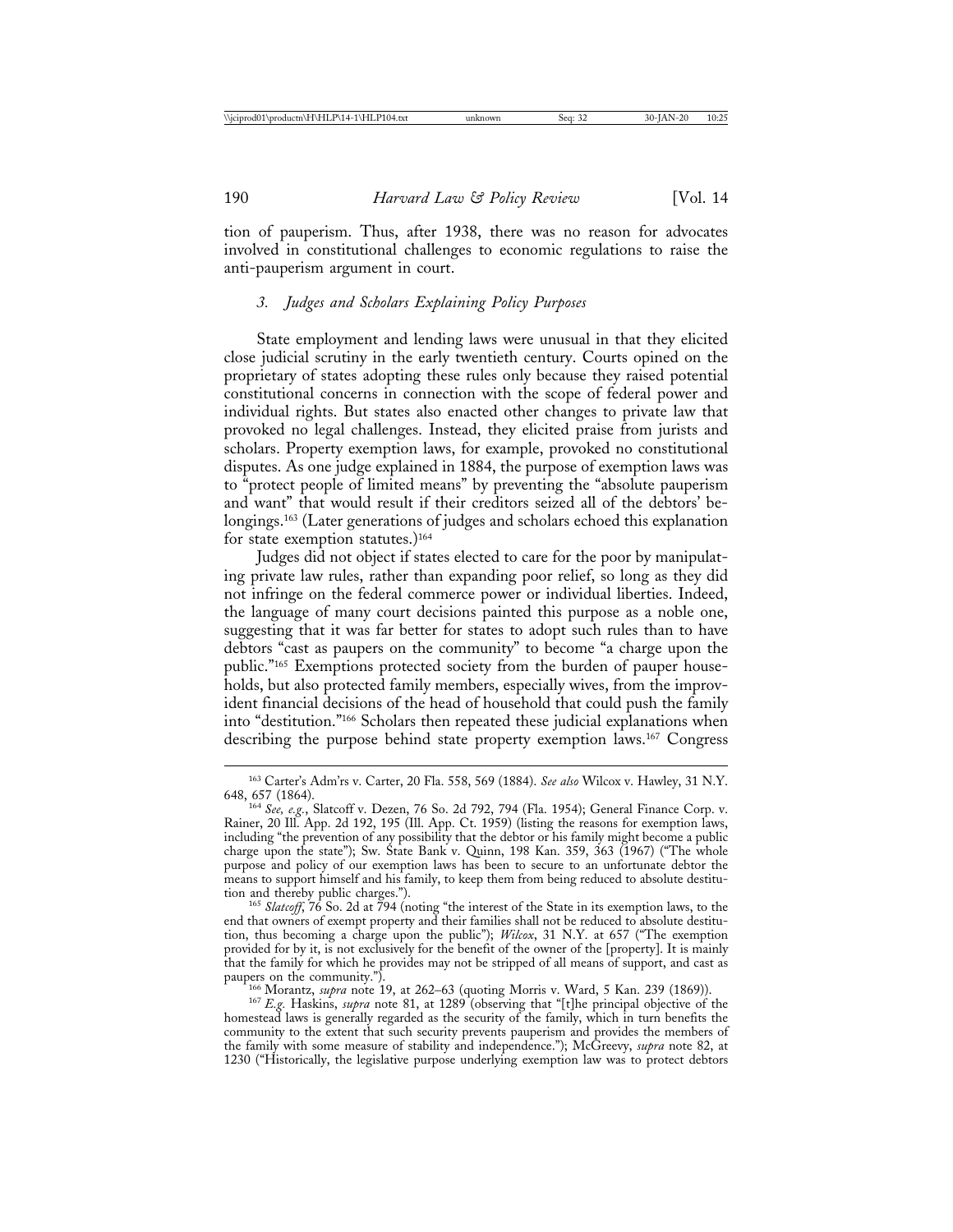did as well, when it enacted the federal Bankruptcy Code, including federal property exemptions, in 1977.168

Judges wrote similar opinions extolling other rules, such as family support laws, that purported to relieve the public of the burden of caring for the poor. The Wisconsin Supreme Court favorably described the purpose of its parental support law as saving the community from "all expense" for the "maintenance" of poor children and pregnant mothers.<sup>169</sup> The Supreme Court of Alabama likewise praised its parental support law for preventing poor children "from becoming a public charge" and thereby protecting "the good of society."170 In 1887, Arkansas's Supreme Court similarly lauded its own judge-made rule which invalidated a worker's contractual waiver of negligence claims against his employer so as to prevent scores of disabled workers from becoming "a charge upon the counties or upon public charity."171 Academics have also offered their own praise of legal rules aimed at lessening the burden of poor households on the public welfare system.172

Unlike the *Lochner*-era judges described in the preceding section,<sup>173</sup> the legal scholars and judges surveyed here did not raise the anti-pauperism argument in order to conform to a particular era's mode of legal reasoning. Rather, like politicians attempting to build a policy coalition, $174$  they have invoked the argument when engaging in public defenses of policy choices, albeit not to political constituents or fellow legislators. This Article has already identified one reason for invoking this reason: it is likely to persuade some listeners of the value of the policy. In addition, as explained below, offering this justification for a policy choice also allows policy proponents to avoid relying entirely on other, more contested reasons.175

# *C. Avoiding Contested Values Questions*

The appeal of the anti-pauperism argument is explained in part by the specific conjunctions of factors that have existed at particular moments in

and their dependents from impoverishment, as well as to eliminate their dependence on welfare and other public programs following bankruptcy.").<br><sup>168</sup> H.R. REP. No. 95–595, at 126 (1977) ("The historical purpose of these exemption

laws has been to protect a debtor from his creditors, to provide him with the basic necessities of life so that even if his creditors levy on all of his nonexempt property, the debtor will not be left destitute and a public charge."). <sup>169</sup> State v. Jager, 19 Wis. 235, 236 (1865).<br><sup>170</sup> Coan v. State, 224 Ala. 584, 585 (1932). *See also* People v. Elliott, 186 Colo. 65, 69

<sup>(1974) (</sup>noting that state "non-support statute," requiring father to support his child, included "penal sanctions" that were "imposed under the police power of the state in the interest of the general welfare and specifically to protect the child's well-being and to prevent his becoming a

public charge.") <sup>171</sup> Little Rock & Ft. S. Ry. Co. v. Eubanks, 3 S.W. 808, 810–11 (Ark. 1887). <sup>172</sup> *See, e.g.*, Posner, *supra* note 103, at 285; Schmitz, *supra* note 102, at 101–02. *See also* Hellwig, *supra* note 104, at 1580; Lundberg, *supra* note 104, at 200–01. <sup>173</sup> *See supra* Part II.B.2. <sup>174</sup> *See supra* Part II.B.1. <sup>175</sup> *See supra* Part II.C*.*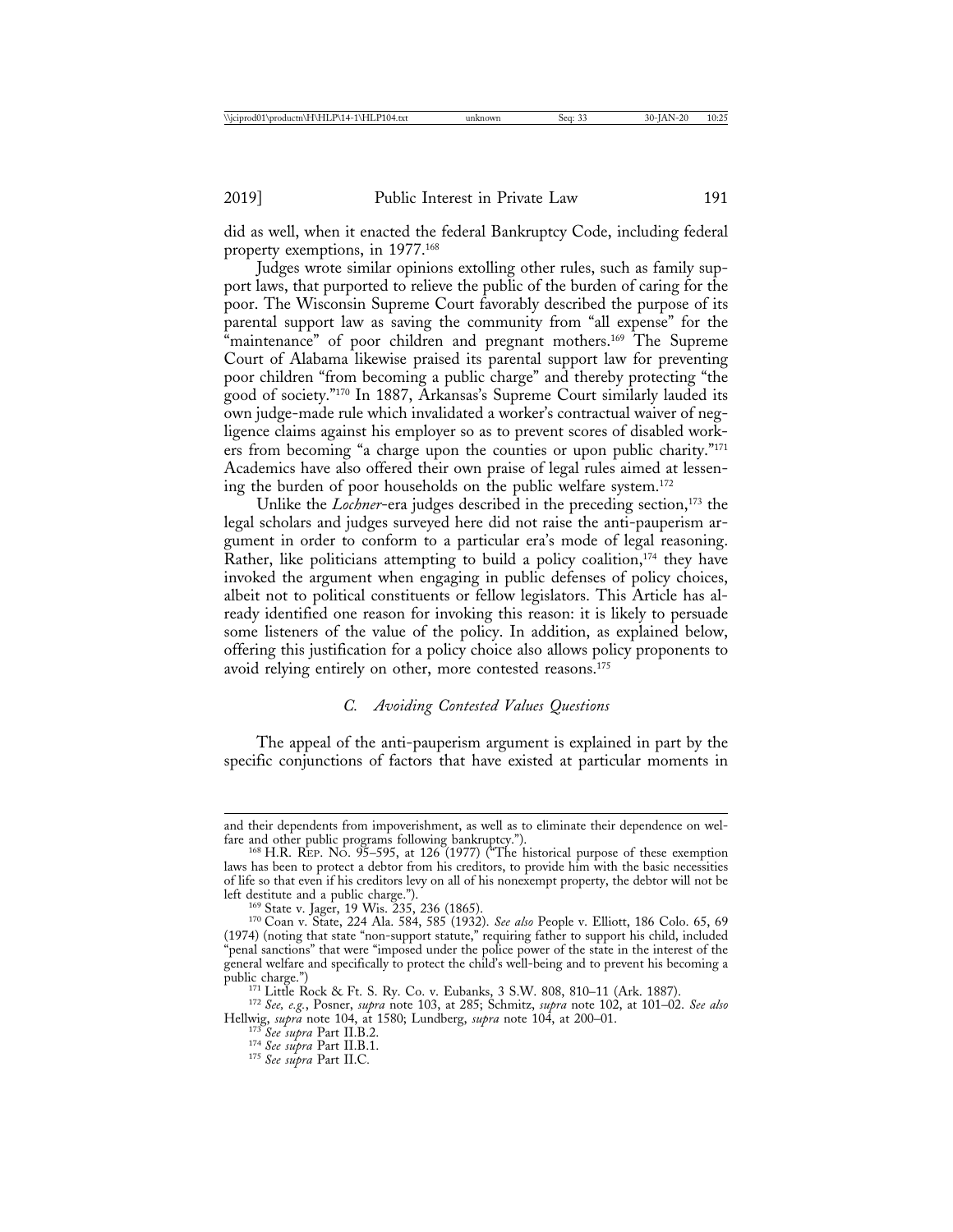time.176 The argument's allure has waxed and waned depending on the shifting tides of economic forces, public anxiety about poverty and poor relief, political factions, and currents in legal thought. But its appeal also transcends chronological boundaries and the specific political, legal, social, and economic forces at work in any one era. It rests, in part, on a desire to avoid debate over divisive values questions.

Justifications for laws and policies may appeal to a range of values and entail value judgments. For example, one might argue in favor of price controls for credit as a means to protect vulnerable borrowers from overreaching by lenders. On the other hand, one might argue against price controls on the grounds that they limit access to credit for those who pose the greatest risk of non-payment, ultimately harming consumers to whom lenders will not extend credit at the low legal rate of charge. Choosing whether to enact price controls entails a value judgment: should we reduce access to credit for some consumers in order to protect others from higher prices? What is the right balance between security and liberty, between protection and autonomy?

One way to make this judgment is to weigh the costs of a policy against its benefits, with the goal of maximizing overall social welfare. As legal scholar Joseph Singer has observed, such utilitarian justifications do entail value judgments—namely, that the goal of law is to maximize social welfare. But, as Singer explained, utilitarianism is "normatively thin in the sense that it bases normative argument on widely shared and noncontroversial values and proceeds through a form of reasoning that is either self-evident or definitionally rational."177 In the field of criminal law, legal scholar Dan Kahan has argued that deterrence-based justifications play a similar role in discussions about punishment: they allow policy debates to proceed while avoiding "expressive conflict" over more hotly contested values.178 Like maximization of social welfare, promoting deterrence is not a value-neutral objective. But saving lives (the result of deterring lethal violence) is a goal that is widely shared and fits "within essentially all recognizable cultural and ideological commitments."179

Likewise, the goal advanced by the anti-pauperism argument—reducing government spending—is not a value-neutral aim, but it is normatively thin and widely supported. Saving taxpayer money is not controversial. Arguing that a particular rule should be adopted (or retained) because it will reduce welfare spending is unlikely to repel supporters. It can only persuade holdouts, or provide those who already in favor of the rule with further justification for their support.<sup>180</sup>

<sup>176</sup> *See supra* Parts II.A and II.B. <sup>177</sup> Joseph William Singer, *Normative Methods for Lawyers*, 56 UCLA L. Rev. 899, 915

<sup>(2008).&</sup>lt;br><sup>178</sup> Dan M. Kahan, *The Secret Ambition of Deterrence*, 113 HARV. L. REV. 413, 445–46<br><sup>179</sup> L. at 446

<sup>&</sup>lt;sup>180</sup> On politicians' use of this argument, *see supra* Part II.B.1.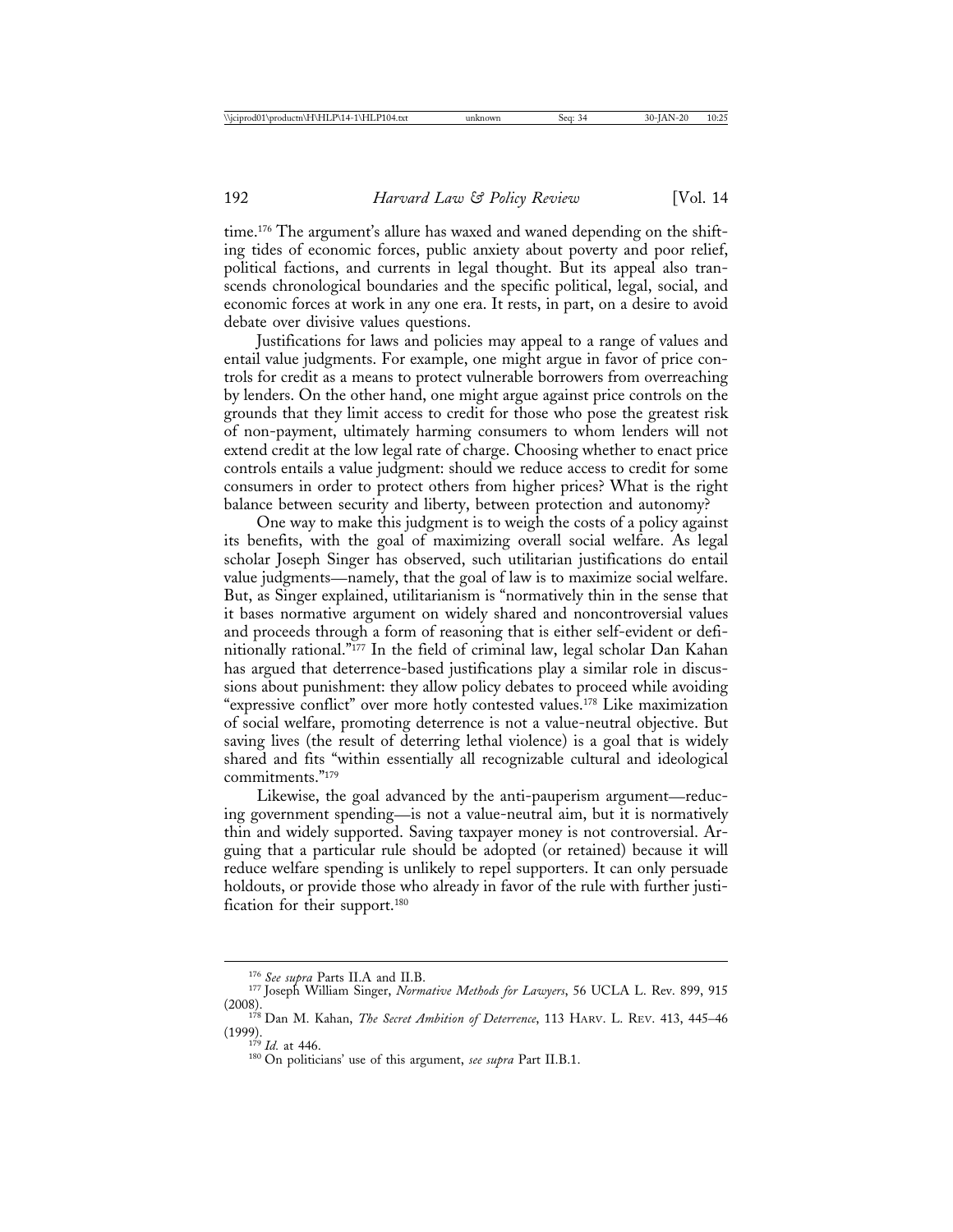Furthermore, reducing the burden on taxpayers is an even less controversial policy justification when its pursuit does not entail abandoning the goal of caring for the poor. Those who advocate for private law rules as the best means of caring for the poor frame the policy question as one of *how* society should care for the less fortunate, not whether it should.<sup>181</sup> In this way, the anti-pauperism argument for economic regulation appeals to the moral value of care. It also appeals to the moral value of liberty for those who oppose welfare payments as liberty-reducing on the grounds that they make the recipient dependent on outside aid for support.182

Thus, the anti-pauperism rationale justifies economic regulation based on an appeal to taxpayer self-interest, rather than based on other, more contested ideals. Minimum wage laws, for example, might otherwise be justified as a means of "ensuring that workers are free from domination" by their employers, of protecting the dignity of labor, and of preserving social equality.183 But the anti-pauperism justification enables policy advocates to argue for their preferred policies while skirting these more controversial arguments concerning the nature of a fair and just economy. As legal scholar Cass Sunstein has described, legislative decisions are often based on "incompletely theorized agreements."184 And, in practice, legislators regularly adopt legal rules without agreeing on which abstract theories about the nature of good governance or morality serve to justify these rules.185 Accordingly, the antipauperism argument can aid policy proponents in building a coalition of supporters with disparate reasons for backing the regulation at issue, by helping them to recruit supporters who are not swayed by arguments that appeal to more contested values.<sup>186</sup>

<sup>&</sup>lt;sup>181</sup> The argument thereby elides the threshold question of whether society should care for the poor at all.

<sup>182</sup> Scholars of moral psychology, such as Jonathan Haidt, identify care as one of six foundational moral values that humans use to make judgments (the others are fairness, liberty, loyalty, authority, and sanctity). *See, e.g.*, JONATHAN HAIDT, THE RIGHTEOUS MIND: WHY GOOD PEOPLE ARE DIVIDED BY POLITICS AND RELIGION (2012).

GOOD PEOPLE ARE DIVIDED BY POLITICS AND RELIGION (2012). <sup>183</sup> Brishen Rogers, *Employment Rights in the Platform Economy: Getting Back to Basics*, 10 HARV. L. & POL'Y REV. 479, 483 (2016) (arguing that minimum wage laws and other basic employment regulations offer "a crucial means of ensuring that workers are free from domination," "deter economic and social practices that undermine workers' individual dignity and equal social standing," and encourage "a more egalitarian and democratic political economy"); Brishen Rogers, *Justice at Work: Minimum Wage Laws and Social Equality*, 92 TEX. L. REV.<br>1543, 1548–49 (2013) (arguing that minimum wage laws ensure "social equality").

<sup>&</sup>lt;sup>184</sup> Cass R. Sunstein, *Incompletely Theorized Agreements*, 108 HARV. L. REV. 1733 (1995). As Sunstein notes, "incompletely theorized agreements" are closely related to the idea of "overlapping consensus" in the philosophy of John Rawls. *Id.* at 1735 n.8. Sunstein's article focuses on how judges are able to decide particular cases without agreeing on which abstract principles dictate that outcome.<br><sup>185</sup> Id. at 1741.

<sup>&</sup>lt;sup>186</sup> On the costs and benefits of this approach, see *infra* Part III.B.2.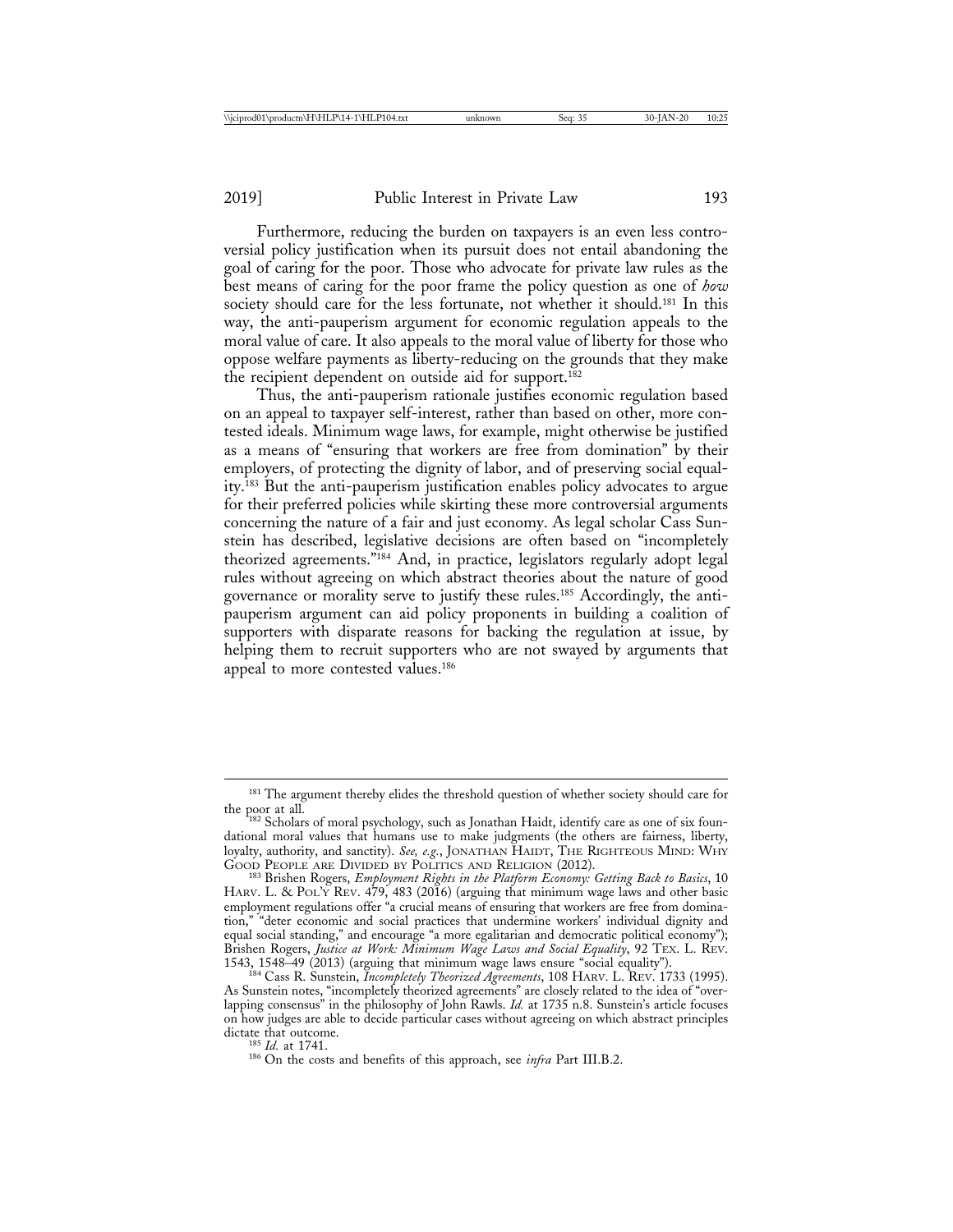## III. IMPLICATIONS

The long history of the anti-pauperism argument, in favor of reshaping the private law of the poor so as to prevent increased reliance on public assistance, offers three insights for legal scholars and contemporary policymakers.

First, for law and economics scholars, this history helps to explain the political difficulties inherent in using taxes and transfers, rather than legal rules, to redistribute resources within society. Economists generally agree that policymakers should adopt the most efficient tool for redistribution either legal rules or taxes and transfers. But a singular focus on the efficiency of the tools themselves ignores the political action costs associated with implementing each option. This Article suggests that the enduring appeal of redistributive legal rules creates a political barrier to the deployment of tax and transfer strategies to rectify economic inequality.<sup>187</sup>

Second, this history also raises two questions for modern law reform movements. First, for those seeking to promote redistribution in the present, should they embrace legal rules, rather than taxes and transfers, as a more politically palatable mechanism for the reallocation of income and wealth within American society?<sup>188</sup> Second, for those who support various forms of economic regulation, like raising the minimum wage, should they use the anti-pauperism argument to justify their preferred policies?189 The second section considers both questions.

Finally, for scholars of poverty law and private law, these findings also implicate our understanding of private law's concern with poverty and of poverty law's scope.190

#### *A. For Economists: The Allure of Private Law over Taxes & Transfers*

For nearly four decades, since the early 1980s, law and economics scholars have debated how policymakers can best use law to combat economic inequality.191 As they have shown, policymakers have two sets of tools for redistributing income and wealth in the economy: they can either increase taxes and transfer payments to low-income earners or manipulate the legal rules that govern economic activities to shift the flow of resources.

<sup>&</sup>lt;sup>187</sup> See infra Part III.A.<br><sup>188</sup> See infra Part III.B.1.<br><sup>189</sup> See infra Part III.B.2.<br><sup>190</sup> See infra Part III.C.<br><sup>191</sup> See, e.g., Kaplow & Shavell, *supra* note 13, at 677; Chris William Sanchirico, *Taxes Versus Legal Rules as Instruments for Equity: A More Equitable View*, 29 J. LEGAL STUD. 797, 820 (2000); Brian D. Galle, *Is Local Consumer Protection Law a Better Redistributive Mechanism Than the Tax System?*, 65 N.Y.U. ANN. SURV. AM. L. 525, 529 (2010); Zachary Liscow, *Counter-Cyclical Bankruptcy Law: An Efficiency Argument for Employment-Preserving Bankruptcy Rules*, 116 COLUM. L. REV. 1461, 1466–67 (2016); Matthew Dimick, *Better than Basic Income? Liberty, Equality, and the Regulation of Working Time*, 50 IND. L. REV. 473, 476 (2017); Blankfein-Tabachnick & Kordana, *supra* note 13, at 1.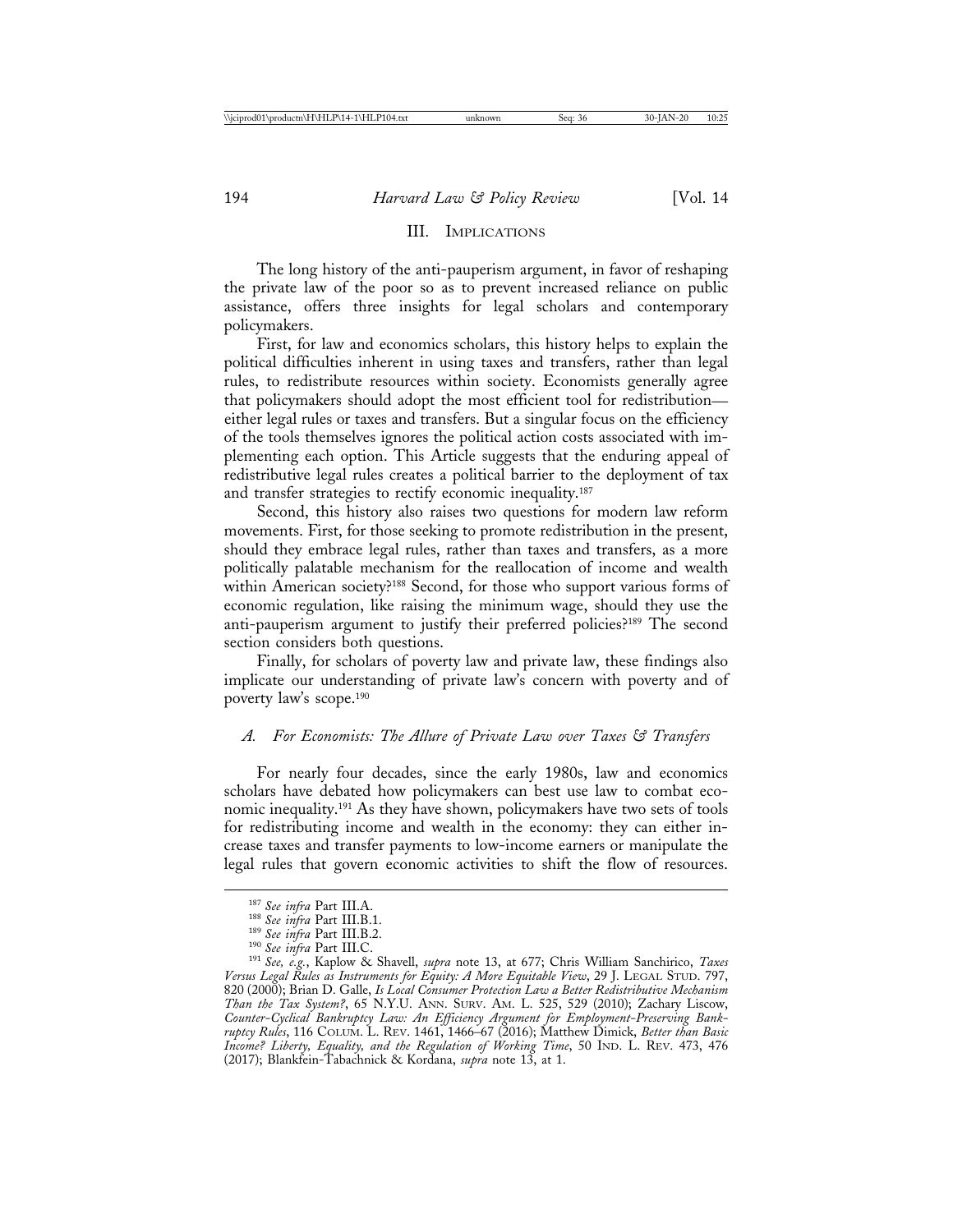Lawmakers could, for example, raise taxes to fund an increase in public benefits paid to low-wage workers, or they could enact stricter wage and hour regulations. The debate over which tool to deploy has largely proceeded on the terrain of economics, among academics trained in how to analyze the efficiency of various legal regimes.

This Article contributes to this debate in two ways. First, it shows that the choice between taxation and legal rules has a longer and more complicated backstory that predates the rise of law and economics in the 1980s. By situating the debate among economists within the longer sweep of American policy history, it illustrates that the choice between these two sets of redistributive tools—taxpayer-funded transfer payments and legal rules—has bedeviled Americans for more than a century.

Second, the persistence of the anti-pauperism argument across time suggests deep-seated support for reallocating resources by manipulating the private law of the poor, rather than by increasing funding for welfare. For over a century, judges, politicians, and policy advocates have regularly defended existing legal rules and reform proposals on the grounds that they offer a means to avoid increasing taxes and transfer payments to the poor. In the United States, redistribution through private law rules has an enduring allure, even though this approach contravenes the advice of most modern economists.192

Although economists may agree that the choice of legal tool should depend on which is most efficient, history shows that this concern has not channeled the course of the debate on this question in the political and legal spheres for most of the past century.<sup>193</sup> Rather, Americans have repeatedly justified manipulating private law rules as a way to prevent "pauperism" and to curb social welfare spending. The argument for private law rules has not been grounded in claims about the relative efficiency of legal rules over taxes and transfers. Instead, the crux of the argument for private law has been about its potential to redistribute the cost, rather than to minimize the overall cost, of caring for the poor.194 Proponents have touted private law as tool for shifting the burden of caring for the poor from the public fisc onto private employers, household members, and financial institutions.

To be sure, efficiency-based arguments for and against redistribution through legal rules are now also part of the discussion among judges, scholars, and politicians.195 Indeed, the past four decades of law and economics

<sup>&</sup>lt;sup>192</sup> *But see* Liscow, *supra* note 191, at 1471–83.<br><sup>193</sup> *But see* Fennell and McAdams, *supra* note 14 (arguing that economists must consider not only efficiency, but also political action costs).

<sup>&</sup>lt;sup>194</sup> In debates over debt collection laws, for example, anti-pauperism rhetoric has not suggested that legal rules will deter borrowers from excessive use of credit. Rather, the focus has been on the need to prevent borrowers from being left without any resources to support them-<br>selves if they enter into unaffordable loans and then default. See supra Part I.C.

<sup>&</sup>lt;sup>195</sup> Modern scholars have made arguments for redistributive rules that are grounded in efficiency concerns. *See, e.g.*, Liscow, *supra* note 191, at 1471–83. This Article does not dispute whether economic efficiency should be the touchstone for policymakers selecting among legal tools to redistribute wealth and income.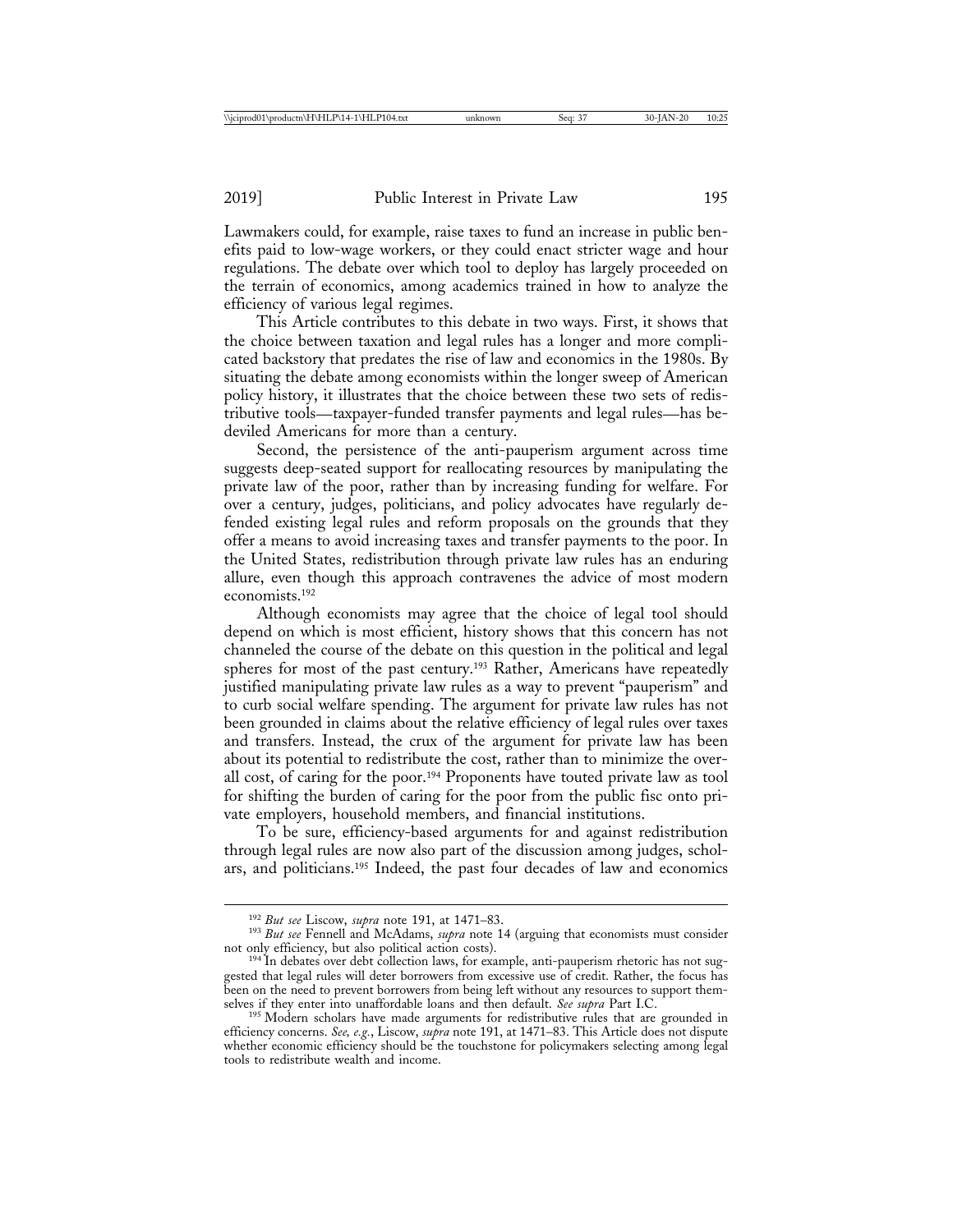scholarship has shown a fundamental flaw in the argument for redistribution through private law. Redistributive private law rules are appealing because they promise to shift the burden of caring for the poor from taxpayers onto employers and other businesses. But, as legal economists have shown, when government regulates business, business can often pass the costs along to consumers by raising prices. Ultimately, it may still be "us" that bears the burden of caring for the least fortunate, even if private law rules are directed at "them."196 But arguments in favor of adopting redistributive rules, grounded in concerns other than efficiency, persist.<sup>197</sup> The recurrence of these arguments into the twenty-first century suggests that the triumph of efficiency is far from complete.

What should economists make of the anti-pauperism argument for legal rules? This Article does not contend that law and economics scholars should cease debate over whether legal rules or taxes and transfers are more efficient. Rather, it suggests that incorporating anti-pauperism concerns into the efficiency analysis could yield a more accurate assessment of the true costs of each method of redistribution. By tracking the recurrence of the anti-pauperism argument, it offers new insight into some of the political action costs that pose a barrier to the use of taxes and transfers to achieve redistribution. Factoring in these costs both complicates and deepens the analysis of which regime is ultimately more efficient.198

#### *B. For Modern Law Reform Movements*

# *1. Should Advocates for Reducing Inequality Embrace Private Law?*

Should activists and policymakers who want to address economic inequality push for changes to private law as the more politically palatable mechanism for reallocation of income and wealth within American society? For example, should advocates focus on strengthening minimum wage laws rather than pushing for some form of Universal Basic Income (UBI), meaning a program that would pay every American a fixed dollar amount regardless of need or other individual circumstances?199 Although advocates could do both, energy and resources are limited. Moreover, each proposal expresses a different view as to how societal resources should be distributed and whether work should be necessary to human flourishing.

<sup>196</sup> *E.g.*, Emek Basker & Muhammad Taimur Khan, *Does the Minimum Wage Bite into Fast-Food Prices?*, 37 J. LAB. RES. 129 (2016) (finding that fast-food restaurants "pass through" the cost of minimum wage increases to customers by raising prices).<br><sup>197</sup> See arguments surveyed in *supra* Part I from the last twenty years.<br><sup>198</sup> On the importance of political action costs, *see* Fennell and M

at 1053. <sup>199</sup> On UBI, *see, e.g.*, ANNIE LOWREY, GIVE PEOPLE MONEY: HOW A UNIVERSAL BA-SIC INCOME WOULD END POVERTY, REVOLUTIONIZE WORK, AND REMAKE THE WORLD (2018); ANDREW YANG, THE WAR ON NORMAL PEOPLE: THE TRUTH ABOUT AMERICA'S DISAPPEARING JOBS AND WHY UNIVERSAL BASIC INCOME IS OUR FUTURE (2018).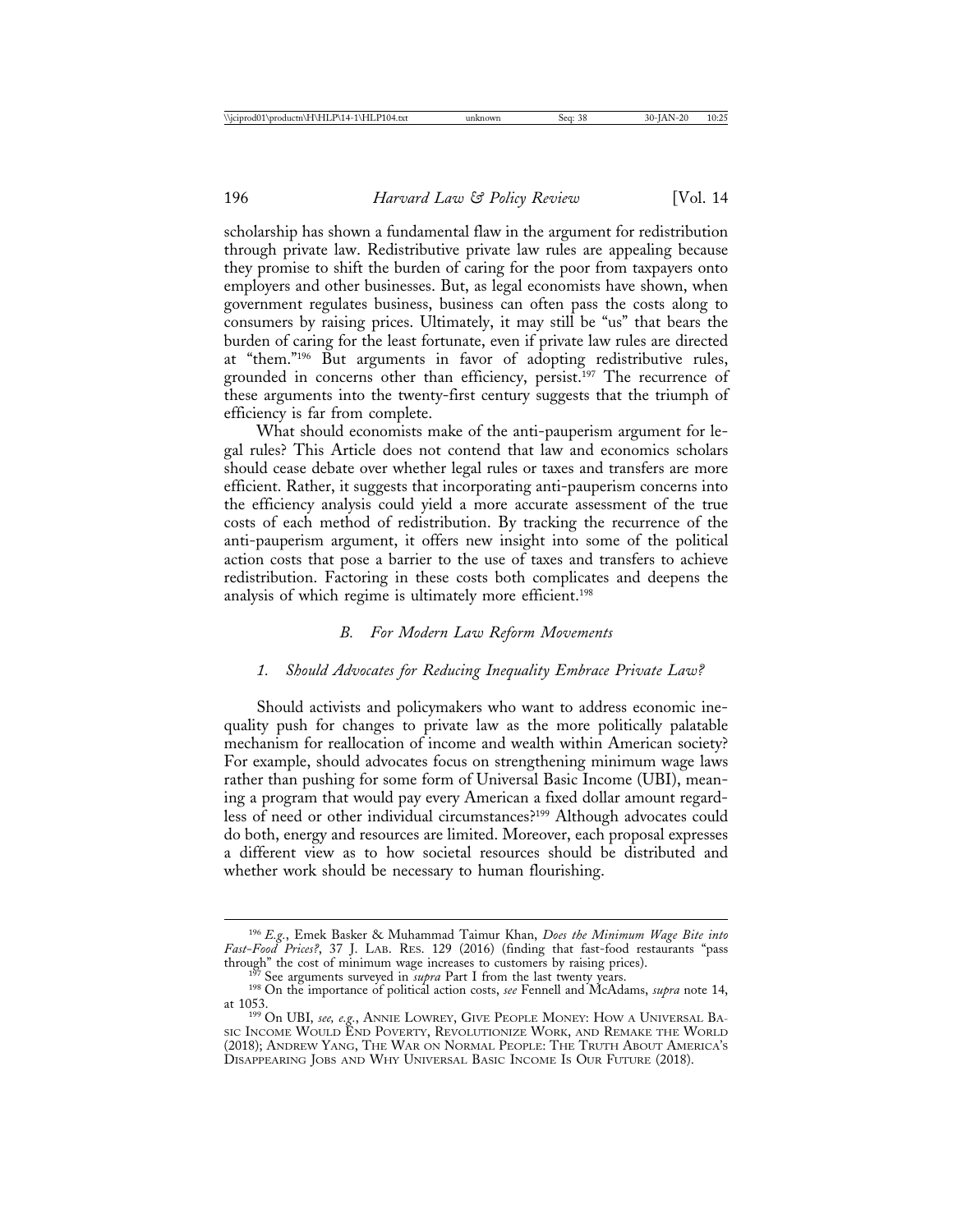Economic inequality is a growing problem in the United States. The income gap between rich and poor in America has widened significantly over the past four decades.200 Although inequality has risen globally, income inequality in the United States is "among the highest of rich countries," according to a 2018 report.201 In America, the share of national income that goes to the top 1% of earners rose from 11% in the late 1960s to over 20% in 2014, while the share going to the bottom 50% declined from 21% to 12.5% in the same time period.<sup>202</sup>

In tackling the problem of rising inequality, legal rules do enjoy some political advantages over the alternative of taxation and welfare spending. First, rules allow advocates for redistribution to more easily elide divisive values questions, such as "how much redistribution?" and "from whom?" Redistribution through taxes and transfers requires lawmakers to decide how much to spend on transfers and who will pay for this spending through taxes. They must determine the size of the tax and of the transfer, as well who will be taxed and who will receive the benefit. Both determinations are likely to provoke conflict and disagreement.<sup>203</sup> In contrast, lawmakers need not allocate a set amount of funds when adopting redistributive legal rules. They merely enact the rules and hope that they have the intended distributive effects.

Second, legal rules are appealing because they tap into a communal desire to make someone other than ordinary taxpayers bear the burden of caring for the poor. Private law rules hold out the (perhaps false) promise that they will relieve ordinary taxpayers of the burden of caring for the poor and instead shift it to employers, lenders, and others who do business with lowincome households. These rules can be framed as facilitating a direct transfer from businesses to low-income households, with no government intermediation or commingling of aid with other public funds.204 Thus, redistribution through private law appears to involve less government spending than taxes and transfers. As economist Richard Kornhauser observed when explaining the appeal of redistribution through legal rules in 1981, when the government redistributes through regulation, it appears not to spend but merely to "oversee[ ] the turnstiles as resources and benefits flow from one group of

<sup>&</sup>lt;sup>200</sup> Thomas Piketty et al., *Distributional National Accounts: Methods and Estimates for the United States*, 133 Q.J. ECON. 553, 557 (2018).

<sup>&</sup>lt;sup>201</sup> Facundo Alvaredo et al., WORLD INEQUALITY LAB, WORLD INEQUALITY REPORT 2018 78 (2018), https://wir2018.wid.world/files/download/wir2018-full-report-english.pdf

bosity permanect Greek Little Little 200, at 581, 586.<br><sup>202</sup> Piketty et al., *supra* note 200, at 581, 586.<br><sup>203</sup> Daniel Shaviro, *Beyond Public Choice and Public Interest: A Study of the Legislative Process as Illustrated by Tax Legislation in the 1980s*, 139 U. PA. L. REV. 1, 44 (1990) (explaining the political science theory that redistributive public policymaking is "more conflictive and ideological in style" than regulatory policymaking).

<sup>&</sup>lt;sup>204</sup> Taxes might be selectively deployed in the same way, if imposed only on these same groups. But any tax dollars so raised go into a pool where they mix with revenues from other sources, including the general public. Because money is fungible, it is impossible to say whether the funds used for transfer payments came from a business or an ordinary taxpayer.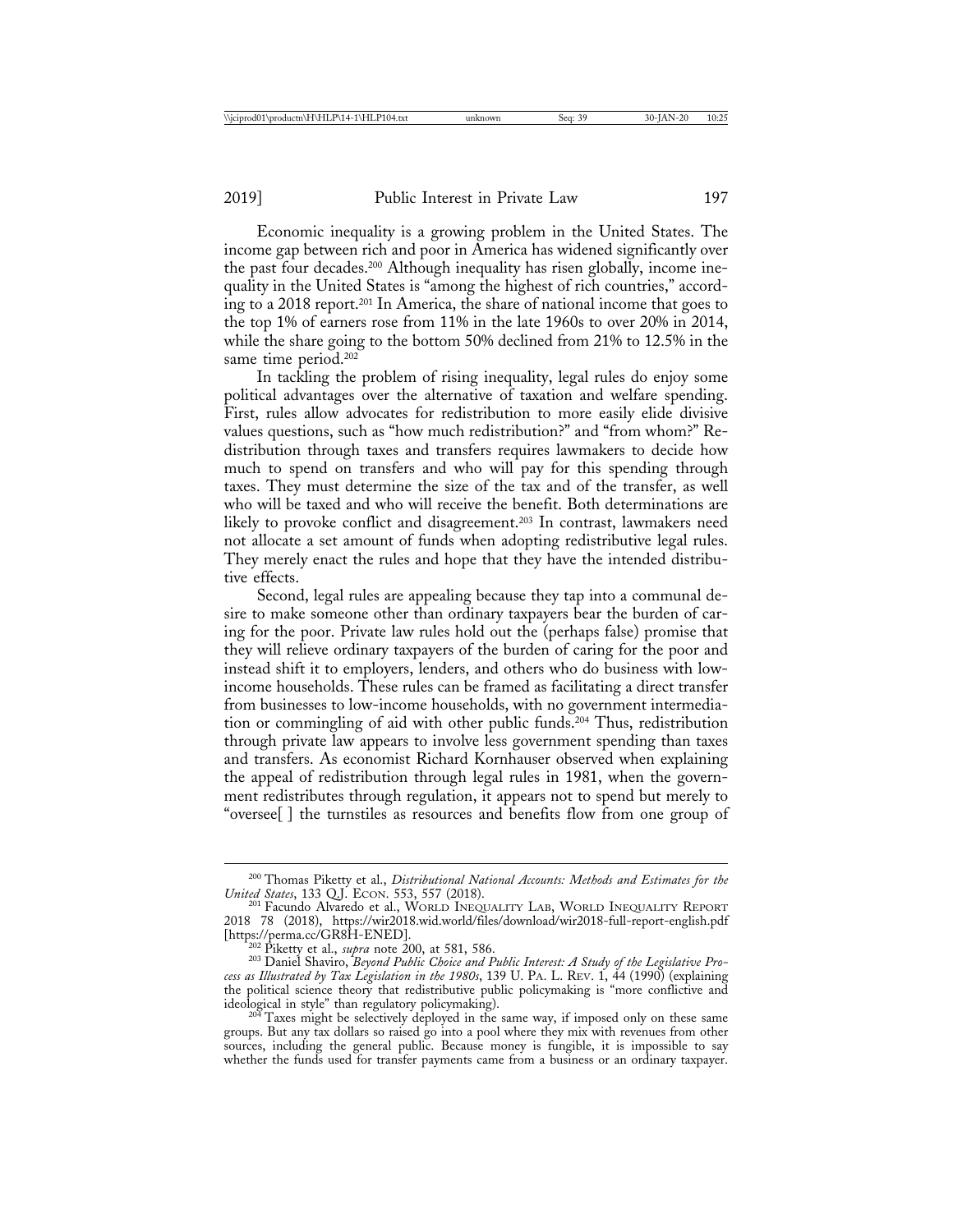affected individuals to another."205 For those who fear the growth of government bureaucracy, private law rules accordingly offer a significant advantage over taxes and transfers.

Yet, there are a few reasons that the movement against economic inequality might wish to resist the siren song of legal rules. First, the argument for legal rules frames the problem of widespread financial fragility and economic inequality as one that can be solved through tinkering with private contractual relationships—those between employers and employees, borrowers and lenders, savers and bankers. In this way, the argument shifts attention from broader structural sources of inequality, such as how race and familial wealth determine an individual's access to quality education, employment, and housing.206 And it appeals to an ungenerous instinct: the desire to shift the burden of caring for the least fortunate from the general public of taxpayers to a subset of employers and businesses. Thus, this rationale is unlikely to nurture and grow a long-term movement for a more equitable economy.

Second, it's not clear whether the argument rests on a sound empirical foundation. Those who support legal rules over tax and transfer strategies would do well to provide more data in support of the claim that legal rules can in fact redistribute income in a manner that reduces reliance on government programs. Furthermore, if there is support for the claimed link, proponents should also ponder how those who oppose both economic regulation and a generous welfare state might use this data in service of their own cause.<sup>207</sup>

Finally, to the extent that the relative appeal of taxes and transfers varies depending on time, place, and the surrounding political and economic context, the present moment may present a window of opportunity for the tax and transfer approach, in the form of a UBI. The number of advocates for this approach to redistribution is growing all across the political spectrum.208 If the ultimate goal of advocates is to tackle economic inequality, the political momentum may now be on the side of a UBI rather than in favor of tinkering with private law rules.

 $^{205}$  RICHARD ZECKHAUSER, U.S. CHAMBER OF COMMERCE, USING THE WRONG TOOL: THE PURSUIT OF REDISTRIBUTION THROUGH REGULATION 6 (1981).

<sup>&</sup>lt;sup>206</sup> On race, wealth, and inequality, *see* RICHARD ROTHSTEIN, THE COLOR OF LAW: A FORGOTTEN HISTORY OF HOW OUR GOVERNMENT SEGREGATED AMERICA (2017); MELVIN L. OLIVER & THOMAS M. SHAPIRO, BLACK WEALTH/WHITE WEALTH: A NEW PERSPEC-TIVE ON RACIAL INEQUALITY (10th anniversary ed. 2006); DALTON CONLEY, BEING BLACK,

<sup>&</sup>lt;sup>207</sup> Data showing a link between regulation and welfare spending could also be used to argue for curtailment of welfare spending. Taxpayers do not need to worry about the impact of economic regulation on welfare spending if taxpayers do not fund a generous welfare state. <sup>208</sup> E.g., LOWREY, *supra* note 199; YANG, *supra* note 199; Annie Nova, *Universal basic*

*income: U.S. support grows as Finland ends its trial*, CNBC (May 1, 2018, 2:06 p.m.) https:// www.cnbc.com/2018/05/01/nearly-half-of-americans-believe-a-universal-basic-incomecould-be-the-answer-to-automation-.html [https://perma.cc/YCK3-UYXK]; Miranda Perry

Fleischer & Daniel Hemel, *Atlas Nods: The Libertarian Case for a Basic Income*, 2017 WIS. L. REV. 1189 (2017).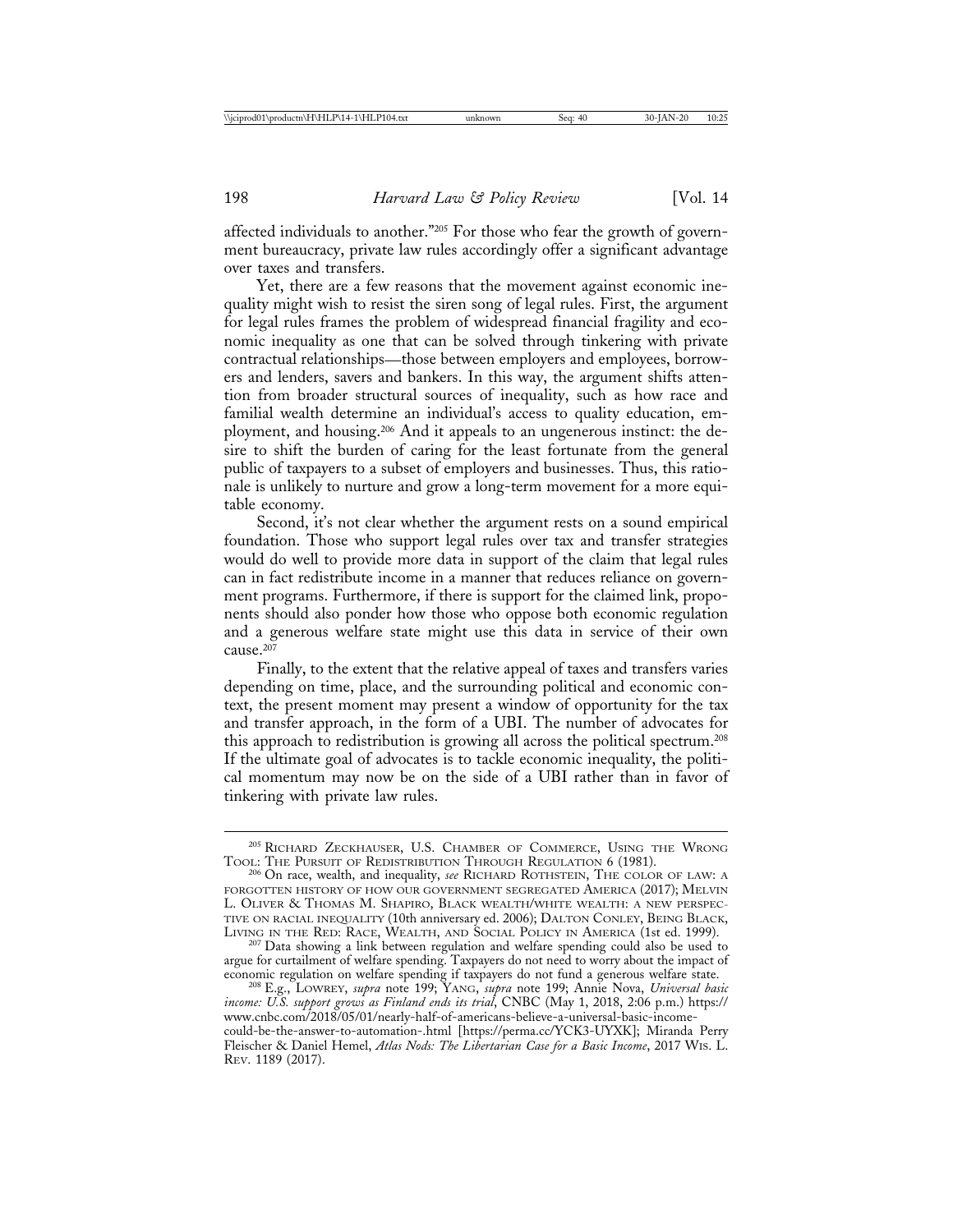#### *2. Should Advocates for Regulation Embrace Anti-Pauperism?*

For those who wish to enhance legal protections for poor workers and consumers, the preceding analysis suggests one way of framing support for such regulations: as a means to reduce the reliance of low-income households on welfare programs. So, should those who want more protective private law rules frame their proposals as a means to avoid increased welfare spending?

One threshold question is whether the anti-pauperism argument resonated in the past for reasons that still apply today. The answer is mixed: some of the reasons for its appeal no longer apply, while others still hold. As previously described, the enduring allure of arguments for redistribution through legal rules is explained, in part, by the argument's appeal to specific audiences at particular moments in time.209 For example, in the early twentieth century, courts determined the constitutionality of economic regulations based on whether the legislation represented a proper exercise of the state's police powers.210 Accordingly, judges regularly discussed the state's interest in the "prevention of pauperism" as a rationale for upholding legislation against constitutional challenge. But, under the modern standard of rationale basis review, judges no longer have cause to consider the scope and depth of this state interest in evaluating the constitutionality of run-of-the-mill economic regulations.

Other reasons for the appeal of redistributive rules still apply today, however. Politicians still need to build coalitions for legislation and they may often prefer to garner support by appeal to taxpayer self-interest while avoiding protracted debate about divisive values questions.211 The nature of a just and fair economy remains in dispute, but saving taxpayer money is not so hotly contested. Justifying protective economic regulation in the language of taxpayer self-interest may better serve the cause of reform than appeals to more contested values, by allowing reformers to avoid debate over fundamental value questions that they cannot hope to win and that may actually diminish support for their cause.<sup>212</sup>

Furthermore, deploying the anti-pauperism argument in support of regulatory interventions also implicates shared notions of the causes and consequences of poverty in a few ways. First, in advancing a descriptive claim about the link between regulation and demand for poverty relief, the antipauperism argument presents a hopeful (and perhaps overly optimistic) view of the causes of poverty. It promises that better regulation of employers, lenders, and savings institutions will allow more financially fragile house-

<sup>&</sup>lt;sup>209</sup> *See supra* Part II.B.<br><sup>210</sup> *See supra* Parts II.B.1 and II.C.<br><sup>212</sup> As legal scholar Dan Kahan describes in his work on deterrence in criminal law, avoidance of contested values questions may further progressive causes in some contexts, such as when reformers seek to upend policies founded on deeply-entrenched values that are unlikely to change. Kahan, *supra* note 178, at 493–95.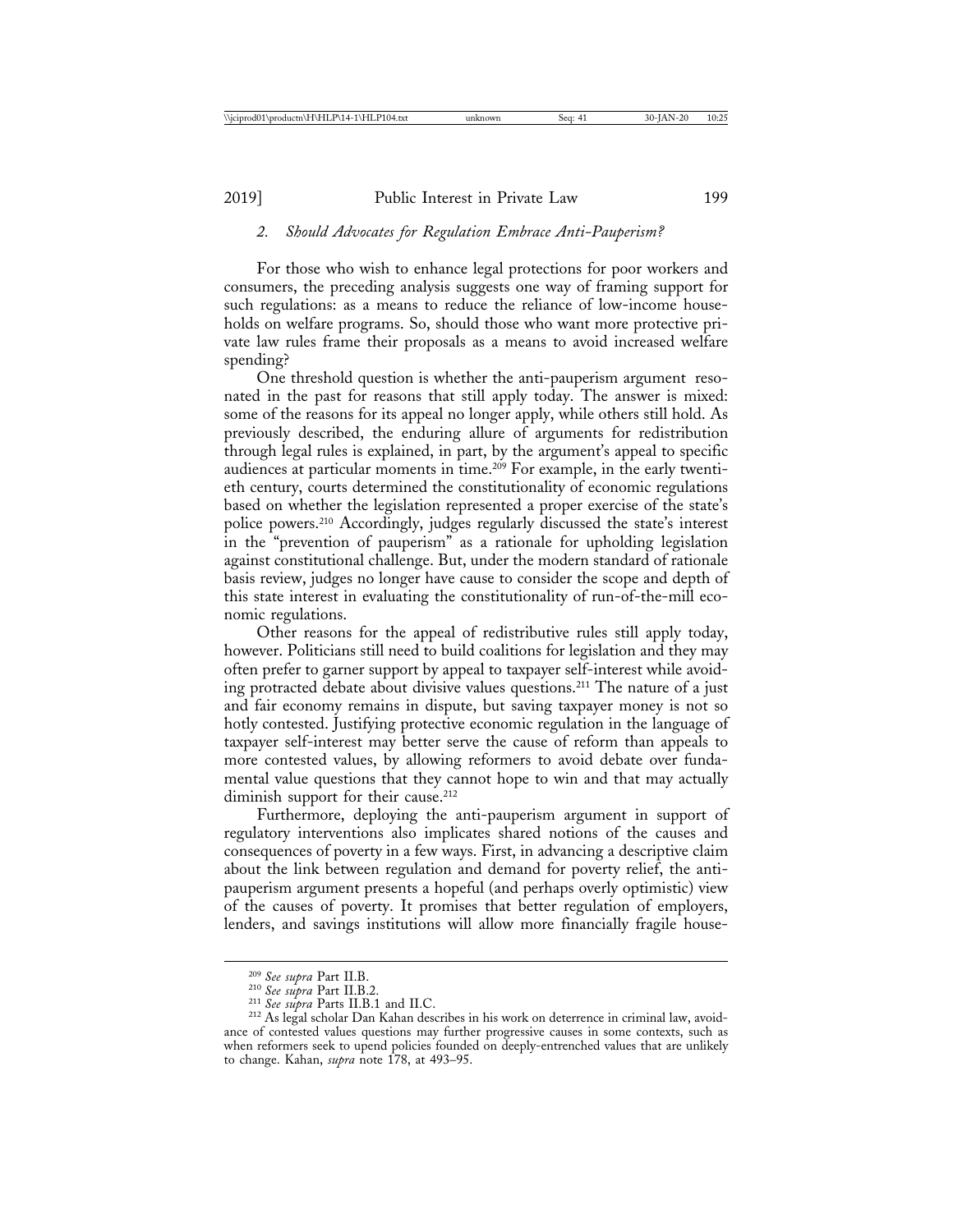holds to remain self-supporting. In other words, it suggests that the working poor and those in danger of falling into poverty will be able to avoid dependence on public assistance if their commercial and employment transactions are subject to greater state oversight.

This view of the causes of poverty contrasts with that offered by political conservatives like Charles Murray, who view culture and genetics as key determinants of poverty.213 In this way, the argument may do useful work for political progressives in advancing a view of the causes of poverty that is better aligned with Great Depression-era thinking—namely, that any household could slide into and out of poverty, depending on its ability to borrow, save, and support itself through wage work.

But there are also costs to attempting to garner support for regulation based on the claim that private law rules can reduce reliance on welfare spending. First, the anti-pauperism argument may advance an understanding of the causes of poverty that is ultimately detrimental to the poor. It acknowledges the importance of private law in determining which households are able to remain self-supporting. It also assumes, however, that if the "right" private law rules are in place, then individuals can avoid reliance on welfare. The corollary is that, with these structures in place, those who do fall into deep poverty have only themselves to blame for their misfortune. As noted above, the anti-pauperism rationale for private law rules shifts attention away from the broader structural sources of inequality that limit the ability of households to move up the income ladder.<sup>214</sup> By ignoring these structural causes of poverty and casting blame on the poor for their circumstances, the anti-pauperism argument may ultimately yield a more punitive and less generous welfare system for those who remain dependent on state support after the "right" private law rules are adopted.

Furthermore, to the extent that the anti-pauperism argument obscures advocates' real motives for seeking legal change, it deprives the reform campaign of an opportunity to build their case for change on a deeper foundation. As noted above, the argument elides fundamental value disputes over questions such as how to protect individual autonomy, the importance of work and self-reliance, and the scope of communal and societal duties of care.215 Justifying reform in terms of fundamental values makes those values apparent, rather than obscuring the real motivations for change.<sup>216</sup> For reformers, policy arguments grounded in a vision for a more just society may strike a deeper emotional chord with voters and also establish a more distinct social movement identity. Such arguments may therefore be more effective

<sup>213</sup> RICHARD J. HERRNSTEIN & CHARLES A. MURRAY, THE BELL CURVE: INTELLI-GENCE AND CLASS STRUCTURE IN AMERICAN LIFE (1994); CHARLES A. MURRAY, COMING APART: THE STATE OF WHITE AMERICA, 1960-2010 (2012).

ING APART: THE STATE OF WHITE AMERICA, 1960-2010 (2012). <sup>214</sup> *See supra* Part III.B.1. <sup>215</sup> *See supra* Part II.C. <sup>216</sup> For a similar point on deterrence and criminal law, see Kahan, *supra* note 178, at 477–85, 491.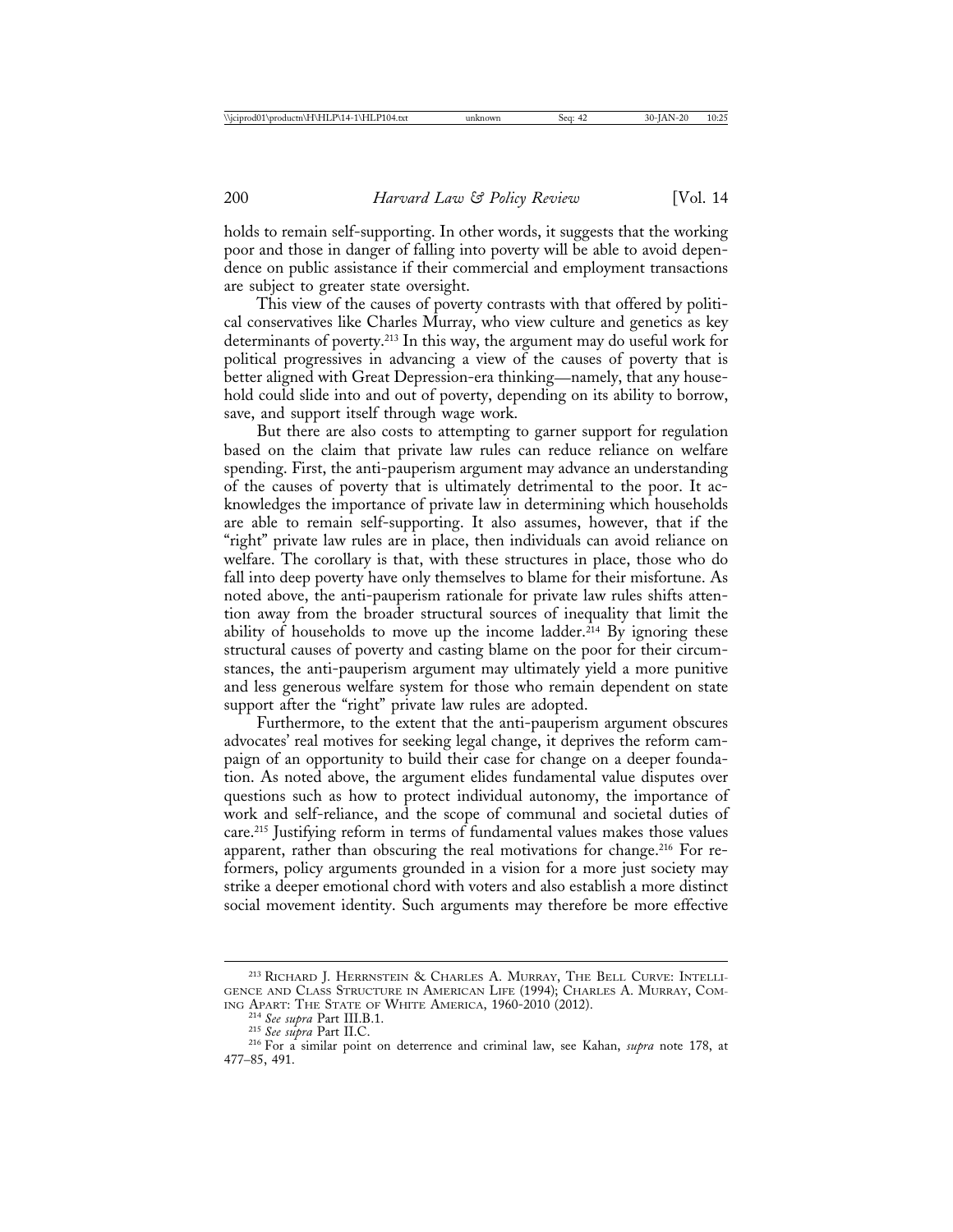in mobilizing and energizing a political coalition than policy arguments based on saving taxpayer dollars.<sup>217</sup>

#### *C. The Public Interest in the Private Law of the Poor*

Finally, the history of the anti-pauperism argument shows that the politics of poverty and poor relief have consistently muddied the lines dividing public law fields from private law subjects.218 To be sure, many scholars have questioned whether the public/private distinction breeds more confusion than clarity.219 But others have reinforced this divide in the ways that they carve up the legal universe. New Private Law scholars, for example, have embraced these labels as they search for the normative commitments that distinguish private law from public law.220 Meanwhile, although poverty law scholars have cared less about reinforcing the public/private distinction, their work has tended to equate poverty law with the rules governing direct government assistance to needy households.221 In this way, poverty law has become synonymous with social welfare law, which sits on the public law side of the divide. Debtor exemption laws and minimum wage laws, meanwhile, fall under the heading of private law.

For poverty law and private law scholars, the history of the anti-pauperism argument compels a reconsideration of the relationship between these two fields—both in terms of how we define "poverty law" as well as in how we understand the relationship between private law and public welfare law. As this Article shows, concerns about poverty and poor relief have echoed well beyond the domain of public welfare law, spilling over into the realm of private law. Proponents of the anti-pauperism argument imagined the rules that govern public assistance to the poor as just one part of a larger legal regime designed to manage poverty. They argued that the public has an interest in configuring private law rules so as to keep households self-support-

private law"). <sup>219</sup> *E.g.*, Melissa Jacoby, *Corporate Bankruptcy Hybridity*, 166 U. PA. L. REV. 1715 (2018). <sup>220</sup> Goldberg, *supra* note 2, at 1662 ("private law is normatively distinct precisely in its

<sup>217</sup> On the role of emotions and group identity in political participation, *see* Martijn van Zomeren, *Building a Tower of Babel? Integrating Core Motivations and Features of Social Structure into the Political Psychology of Political Action*, 37 POL. PSYCHOL. 87, 91, 95, 107 (2016). <sup>218</sup> Academics broadly categorize areas of study as belonging to either "private" or "public"

law. *See, e.g.*, Project on the Foundations of Private Law, *About*, HARVARD LAW SCH., https:// blogs.harvard.edu/privatelaw [https://perma.cc/PZE3-L4DD]. This distinction endures, even though commentators have periodically questioned it. *See* Randy E. Barnett, *Foreword: Four Senses of the Public Law-Private Law Distinction*, 9 HARV. J. L. & PUB. POL'Y 267, 267 (1986) (explaining that there are actually "four different ways to distinguish between public law and

commitment to arming individuals with a legal power to demand and hold others accountable to them").

to them"). <sup>221</sup> *E.g.*, TANI, *supra* note 1; KORNBLUH, *supra* note 1; ORLECK, *supra* note 1; KATZ, *supra* note 1. The Sargent Shriver National Center on Poverty Law lists "Economic Justice" as one of its one main advocacy areas. Five of the six policy goals concern government assistance programs and public tax policies. *Economic Justice*, SARGENT SHRIVER NATIONAL CENTER ON POVERTY LAW, http://www.povertylaw.org/economicjustice [https://perma.cc/8S6Q-X6XE] (last visited Aug. 6, 2018).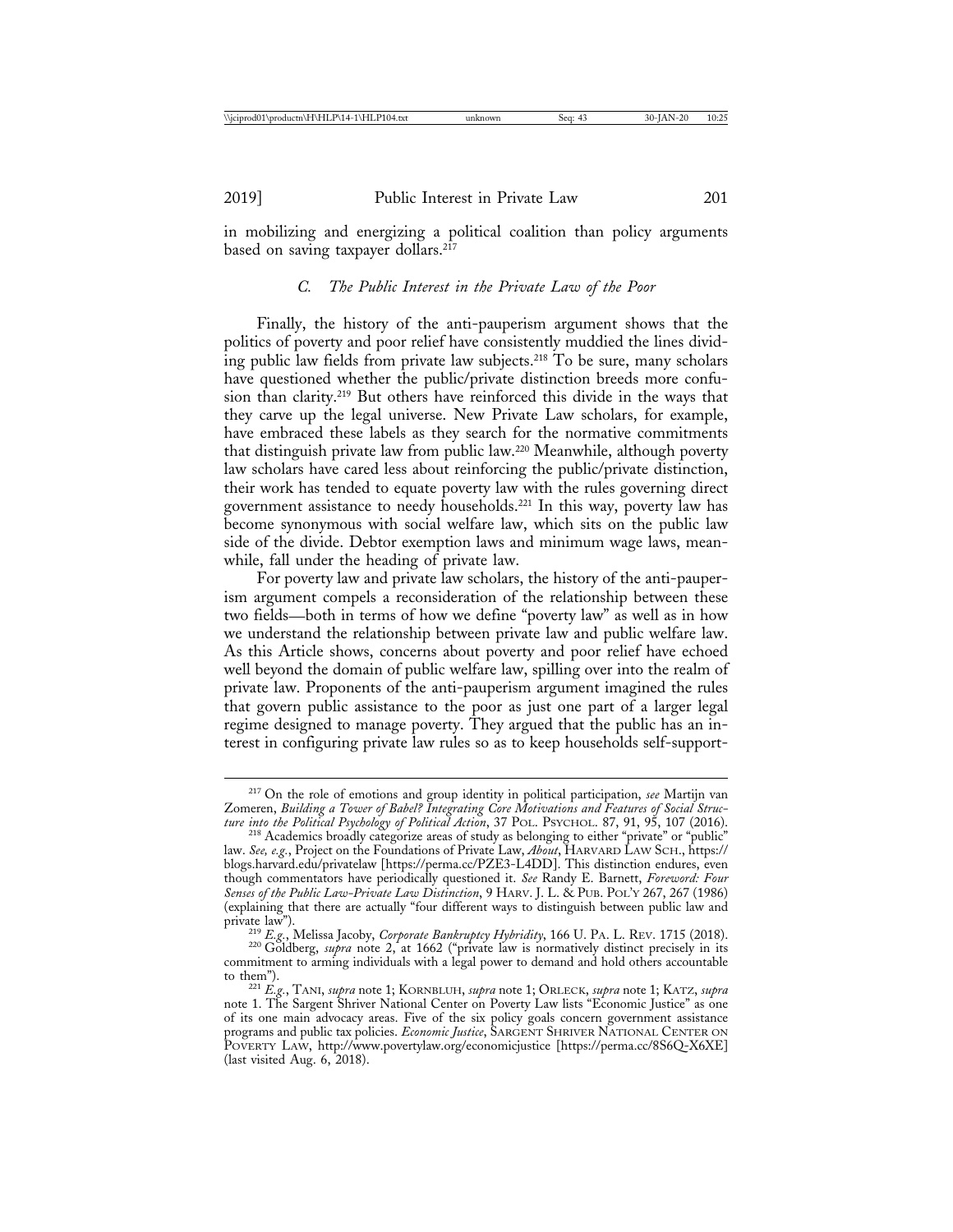ing and to prevent financially fragile households from falling back on state support as the result of a bad bargain. The history of the anti-pauperism argument thus shows how concerns rooted in public law, about limiting the growth of the public welfare state, have shaped debates over the private law of the poor.

At the same time, the anti-pauperism argument itself has also served to reinforce an understanding of public law and private law as two distinct modes of governance, while favoring the private law approach to poverty alleviation. Proponents of the argument urge policymakers to limit the growth of the public welfare state and instead adopt a less visible network of private law rules to support the poor. The argument envisions that the law will provide a safety net for financially fragile households that will be largely hidden from view because it will take the form of legal limits on the behavior of private actors in the marketplace, rather than of direct governmentfunded payments to households.

Scholars in law and political science have described a "hidden" or "submerged" welfare state, which delivers benefits through tax expenditures and government subsidies to private organizations.222 Proponents of the antipauperism argument advocate for an even more well-hidden welfare state that is comprised of private law rules designed to keep households out of poverty – what we might imagine as the "private law welfare state." But, by tracking the anti-pauperism argument over time, this Article seeks to render more visible the links between private law and public poverty law, and to surface this hidden welfare state.

This Article also aims to speak to scholars of private law. The study of private law has recently enjoyed a resurgence of interest among scholars who seek to understand the law's vision of justice in relations between private individuals. But these scholars generally seek that vision within the law's doctrinal structures, which betray little concern for combatting poverty. Some conclude that private law's "irreducible value" lies in its articulation of an "ideal of just relationships" between private individuals.223 In contrast to public law, they find, private law attends to "our interpersonal relationships as private individuals rather than as citizens of a democracy or patients of the welfare state's regulatory scheme."224

<sup>222</sup> *See, e.g.*, CHRISTOPHER HOWARD, THE HIDDEN WELFARE STATE: TAX EXPENDI-TURES AND SOCIAL POLICY IN THE UNITED STATES (1997); SUZANNE METTLER, THE SUBMERGED STATE: HOW INVISIBLE GOVERNMENT POLICIES UNDERMINE AMERICAN DEMOCRACY (2011). Scholars have also observed how the government supports the private provision of social benefits, an arrangement dubbed the "divided welfare state" or the "publicprivate welfare state," as well as how it provides benefits directly to service members and their families through the "military welfare state." *See, e.g.*, JENNIFER KLEIN, FOR ALL THESE RIGHTS: BUSINESS, LABOR, AND THE SHAPING OF AMERICA'S PUBLIC-PRIVATE WELFARE STATE (2003); JACOB S HACKER, THE DIVIDED WELFARE STATE: THE BATTLE OVER PUBLIC AND PRIVATE SOCIAL BENEFITS IN THE UNITED STATES (2002); JENNIFER MITTELSTADT, THE RISE OF THE MILITARY WELFARE STATE (1st ed. 2015).

<sup>&</sup>lt;sup>223</sup> Dagan & Dorfman, *supra* note 2, at 1410.<br><sup>224</sup> Id. at 1410. See also Hanoch Dagan, *Defending Legal Realism: A Response to Four Critics*, 1 CRITICAL ANALYSIS L. 254, 264 (2014).